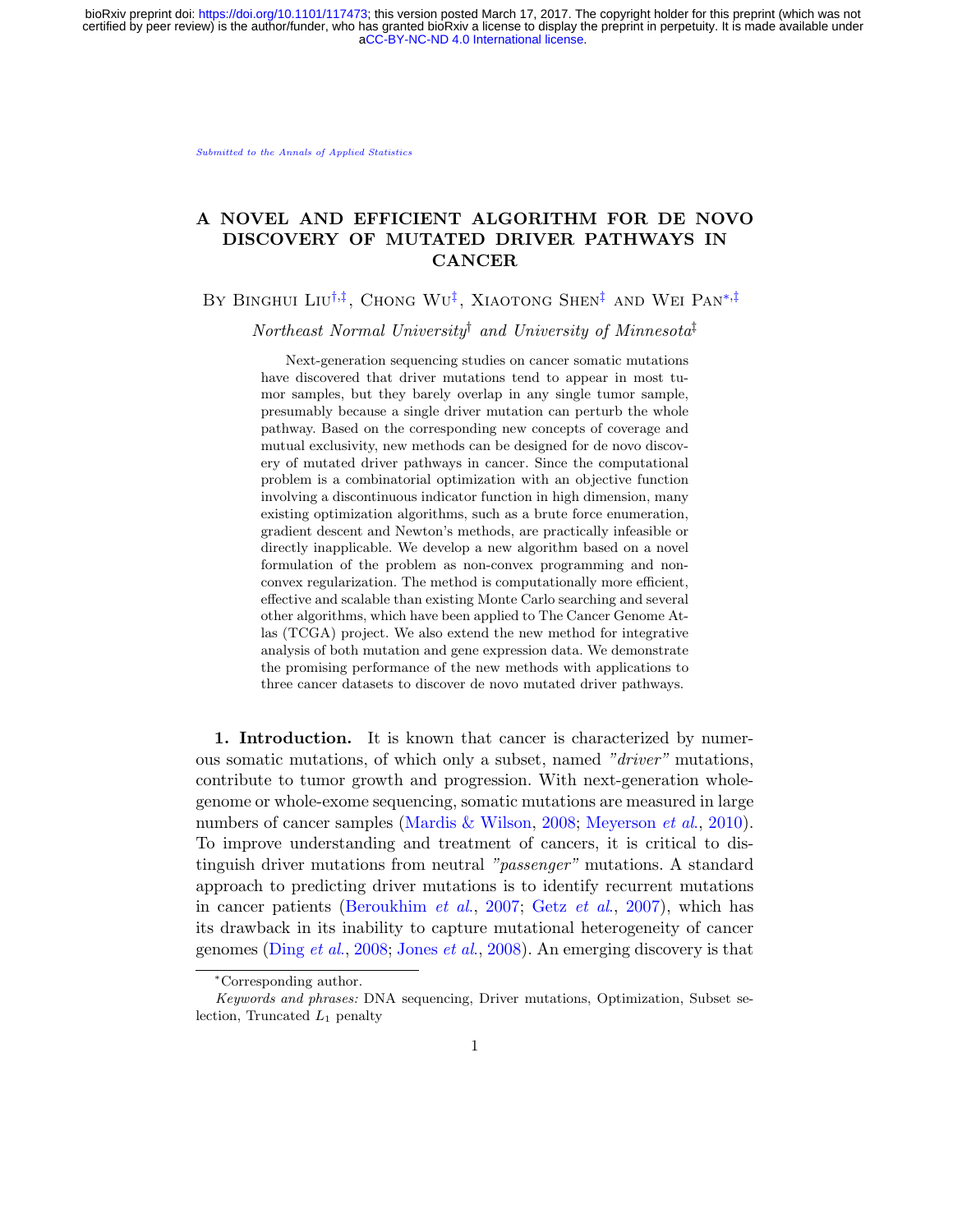in a given sample driver mutations typically target one, but not all, of several genes in cellular signaling and regulatory pathways [\(Vogelstein & Kinzler,](#page-34-0) [2004\)](#page-34-0). Hence the research has shifted from the gene level to pathway level [\(Boca,](#page-32-4) [2010;](#page-32-4) [Efroni,](#page-32-5) [2011\)](#page-32-5). Recent studies indicated that mutations arising in driver pathways often cover a majority of samples, but, importantly, for a single sample only a single or few mutations appear because a single mutation is capable to perturb the whole pathway; the latter concept is the socalled mutual exclusivity. By using mutual exclusivity, new pathway-based methods are developed to identify de novo driver mutations and pathways [\(Ciriello](#page-32-6) *et al.*, [2012;](#page-32-6) [Masica](#page-32-7) *et al.*, [2011;](#page-32-7) [Miller](#page-33-2) *et al.*, [2011\)](#page-33-2). For example, [Miller](#page-33-2) et al. [\(2011\)](#page-33-2) proposed a method to find functional sets of mutations by using patterns of recurrent and mutually exclusive aberrations; [Ciriello](#page-32-6) *et al.* [\(2012\)](#page-32-6) not only used the mutual exclusivity pattern, but also incorporated a gene functional network constructed based on prior knowledge. Recently [Vandin](#page-34-1) et al. [\(2012\)](#page-34-1) introduced a novel scoring function combining the two concepts, coverage and mutual exclusivity, to identify mutated driver pathways through optimizing this scoring function, which has been used in some large-scale cancer sequencing studies. It is solved by stochastic search methods: a greedy algorithm and a Markov chain Monte Carlo method. Other proposals based on binary linear programming, genetic search algorithm, and integer linear programming have appeared [\(Zhao](#page-34-2) et al., [2012;](#page-34-2) [Leiserson](#page-33-3) et al., [2013\)](#page-33-3), all of which are still relatively slow, especially for large-scale problems. To address these issues, we reformulate the problem of identifying mutated driver pathways as a statistical problem of subset identification to minimize a new cost function, what we call minimum cost subset selection (MCSS). A key component is a novel approximation to a combinatorial problem through regularization, where a discontinuous indicator function is approximated by a continuous and non-convex truncated  $L_1$  (TL) function [\(Shen](#page-33-4) *et al.*, [2012\)](#page-33-4). Furthermore, we add a truncated  $L_1$ penalty (TLP) to the cost function to seek a sparse solution, as well as adding a small ridge penalty to alleviate the problem of multiple solutions. As a result, a combinatorial optimization problem becomes a continuous but non-convex one in the Euclidean space, which can be efficiently solved through a non-convex optimization technique, leading to high computational improvement.

Another advantage of the proposed method is that it is able to find multiple mutated driver pathways. An existing method to identify multiple mutated driver pathways is Multi-Dendrix [\(Leiserson](#page-33-3) et al., [2013\)](#page-33-3), in which the number of pathways and the number of the genes in each pathway have to be specified in advance. On the contrary, our proposed method does not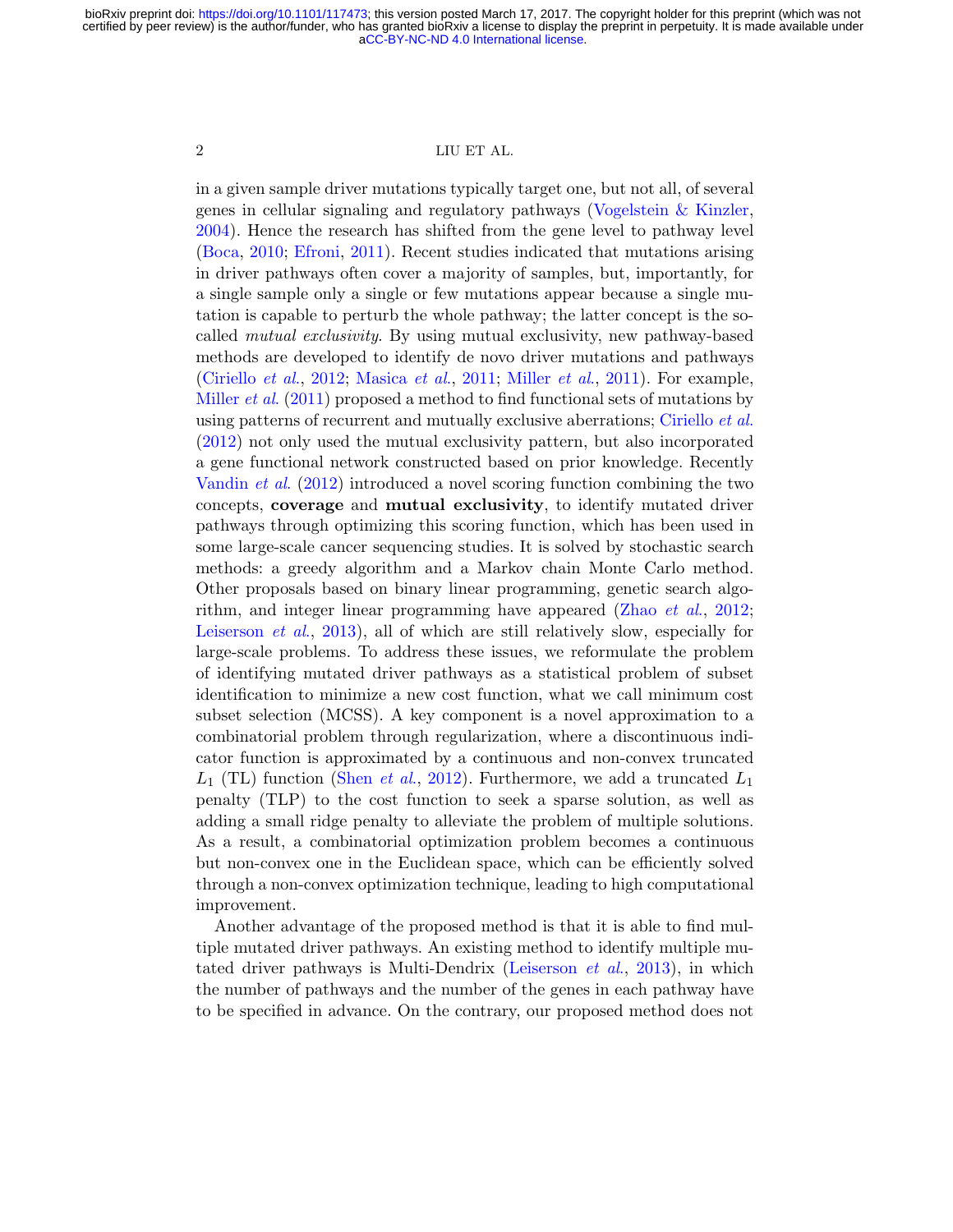### MCSS 3

need to fix such numbers beforehand. Based on a series of randomly selected initial estimates, a series of low-cost estimates of mutated driver pathways can be obtained. Moreover, the proposed method is general so that other types of information can be incorporated in a simple way. For example, if a gene interaction network is available, it can be incorporated by adding a network-based penalty to the current cost function as in [Li & Li](#page-33-5)  $(2008)$ ; since it is more informative to combine mutation data with other types of data such as gene expression data [\(Zhang and Zhou](#page-34-3) , [2014\)](#page-34-3), an integrative version can be developed by adding other cost functions for other types of data into the current one. As a concrete example, we propose a new method to integrate mutation data with gene expression data.

# 2. Methods.

2.1. Problem. Consider mutation data with n patients and  $p$  genes, represented as an  $n \times p$  mutation matrix **A** with entry  $A_{ij} = 1$  if gene j is mutated in patient i, and  $A_{ij} = 0$  otherwise. For gene  $j \in V = \{1, ..., p\},\$ let  $\Gamma(j) = \{i : A_{ij} = 1\}$  be a subgroup of patients whose gene j is mutated. Moreover, given a subset of genes  $B \subseteq \{1, ..., p\}$ , let  $\Gamma(B)$  be a subgroup of patients with at least one of the genes in B mutated, i.e.  $\Gamma(B) = \bigcup_{j \in B} \Gamma(j)$ . Cancer sequencing studies have motivated to identify a set of mutated genes across a large number of patients, whereas only a small number of patients have mutations in more than one gene in the set, that is, these mutations are approximately exclusive. This amounts to finding a set  $B \subseteq V$ of genes such that (i) the coverage is high, that is, most patients have at least one mutation in  $B$ ; (ii) the genes in  $B$  are approximately exclusive, that is, most patients have no more than one mutation in B. A measure  $\omega(B) = \sum_{j \in B} |\Gamma(j)| - |\Gamma(B)|$  was proposed by [Vandin](#page-34-1) *et al.* [\(2012\)](#page-34-1), called the coverage overlap, to balance the trade-off between coverage and exclusivity. To maximize the coverage  $|\Gamma(B)|$  and minimize the coverage overlap  $\omega(B)$  simultaneously, [Vandin](#page-34-1) *et al.* [\(2012\)](#page-34-1) suggests to minimize

<span id="page-2-0"></span>(2.1) 
$$
f(B) = \frac{\omega(B)}{n} - \frac{|\Gamma(B)|}{n} = \frac{1}{n} \sum_{j \in B} |\Gamma(j)| - \frac{2}{n} |\Gamma(B)|
$$

with respect to B, thus obtaining an estimate  $\hat{B}$ . Minimizing  $f(B)$  is equivalent to maximizing the weight function  $-f(B)$ , which is called the maximum weight sub-matrix problem (MWSP). Note that minimizing  $f(B)$  is a non-trivial combinatorial problem, to which most existing optimization algorithms based on the gradient descent or Newton's algorithm cannot be directly applied. A popular method called Dendrix is based on a Monte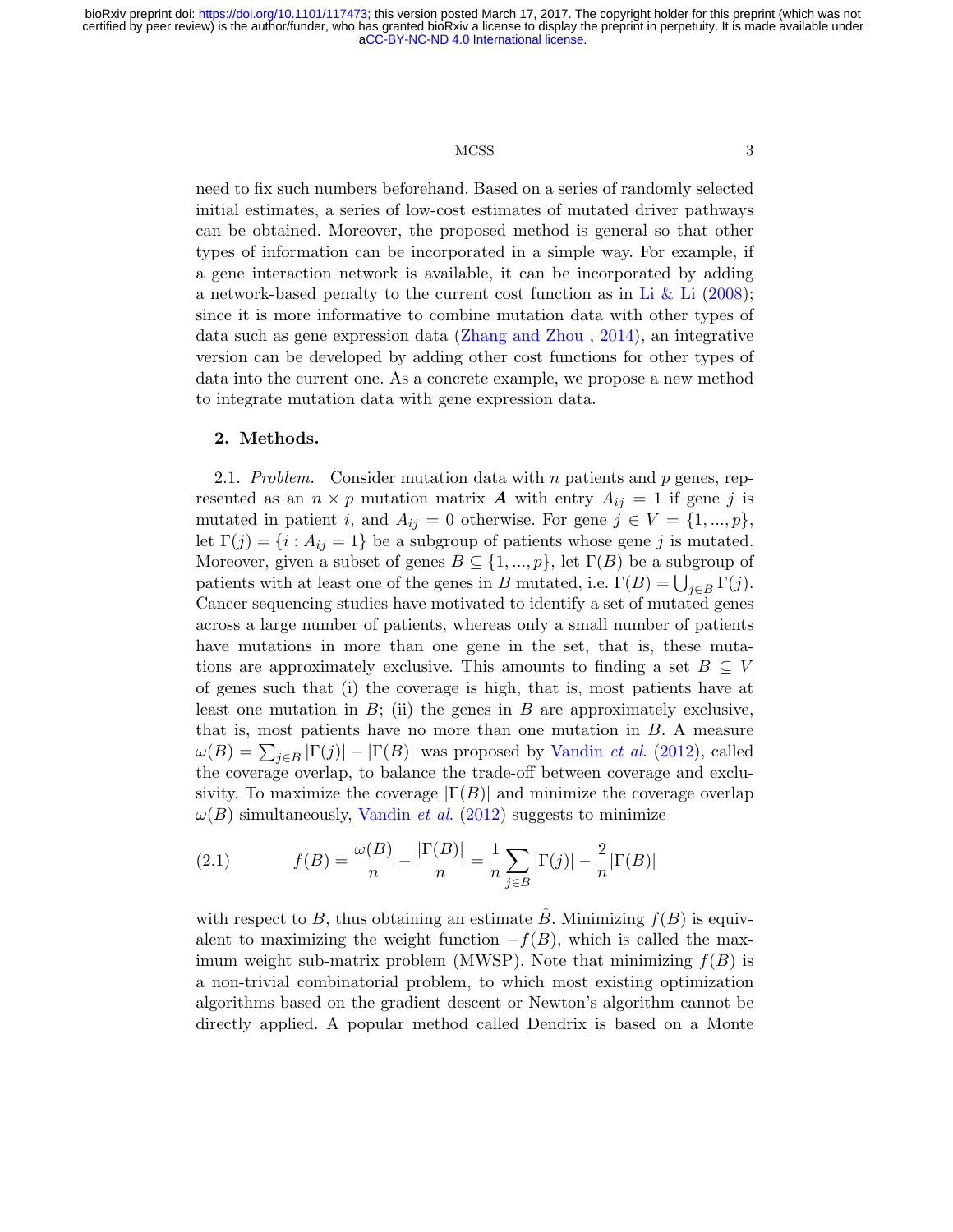Carlo search algorithm to seek an approximate solution to minimize  $f(B)$ [\(Vandin](#page-34-1) et al., [2012\)](#page-34-1).

2.2. New formulation. As indicated in  $(2.1)$ , MWSP is a combinatorial problem, for which a brute force search is time-consuming and not scalable for large  $(n, p)$ , while many existing algorithms like gradient descent or Newton's method cannot be directly applied. Here we formulate it as nonconvex minimization and examine a regularized version by imposing penalties to ensure proper solutions. Specifically, for any  $\beta \in \mathbb{R}^p$ , let  $B = B(\beta) = \{j \in \mathbb{R}^p\}$  $V : |\beta_j| \neq 0$ , and we rewrite  $|\Gamma(B)| = \sum_{i=1}^n I(\sum_{j=1}^p A_{ij}I(|\beta_j| \neq 0) \neq 0)$ ,<br>  $\sum_{j\in B} |\Gamma(j)| = \sum_{j=1}^p I(|\beta_j| \neq 0)A_{\cdot,j}$ ,  $A_{\cdot,j} = \sum_{i=1}^n A_{ij}$  and  $|\Gamma(j)| = A_{\cdot,j}$  for each  $j \in \{1, \cdots, p\}$ . Then  $(2.1)$  becomes

<span id="page-3-0"></span>
$$
(2.2) \quad f(B(\beta)) = \frac{1}{n} \sum_{j=1}^{p} I(|\beta_j| \neq 0) A_{\cdot,j} - \frac{2}{n} \sum_{i=1}^{n} I\left(\sum_{j=1}^{p} A_{ij} I(|\beta_j| \neq 0) \neq 0\right).
$$

Minimizing [\(2.2\)](#page-3-0) in  $\beta$  yields an estimate  $\check{\beta} = (\check{\beta}_1, \cdots, \check{\beta}_p)'$ , and thus an estimated set  $\check{B} = \{j : |\check{\beta}_j| \neq 0\}$ . However, due to the discontinuity with the indicator function  $I(.)$ , it is difficult to minimize  $(2.2)$  directly; instead, since  $\min(|\beta_j|/\tau_1, 1) \to I(|\beta_j| \neq 0)$  as  $\tau_1 \to 0^+$ , we propose a surrogate to minimize

<span id="page-3-1"></span>
$$
S(\beta) = \frac{1}{n} \sum_{j=1}^{p} \min (\beta_j/\tau_1, 1) A_{\cdot,j} - \frac{2}{n} \sum_{i=1}^{n} \min \left( \sum_{j=1}^{p} A_{ij} \beta_j/\tau_1, 1 \right) + \lambda \sum_{j=1}^{p} \min (\beta_j/\tau_2, 1) + \frac{\alpha}{n} \sum_{j=1}^{p} \beta_j^2,
$$
\n(2.3)

with respect to  $\boldsymbol{\beta} = (\beta_1, \dots, \beta_p)' \in [0, +\infty)^p$ ; that is,  $\boldsymbol{\beta}$  is a vector of parameters to be estimated;  $\lambda$ ,  $\alpha$ ,  $\tau_1$  and  $\tau_2$  are non-negative tuning parameters to be determined via a grid search in cross-validation (as used in the later experiments);  $A_{ij}$ 's are observed and known. Note that in  $(2.3)$ , the last two terms, as a TLP and a ridge penalty respectively, ensure sparse and proper solutions.

2.3. Computation. To solve nonconvex minimization [\(2.3\)](#page-3-1), we employ difference convex (DC) programming by decomposing the objective function into a difference of two convex functions, on which convex relaxation is performed through iterative approximations of the trailing convex function through majorization. Specifically,  $\min(\frac{z}{\tau}, 1)$  can be written as a difference of two convex functions:  $\min(z/\tau, 1) = z/\tau - \max(z/\tau - 1, 0)$  for any  $z > 0$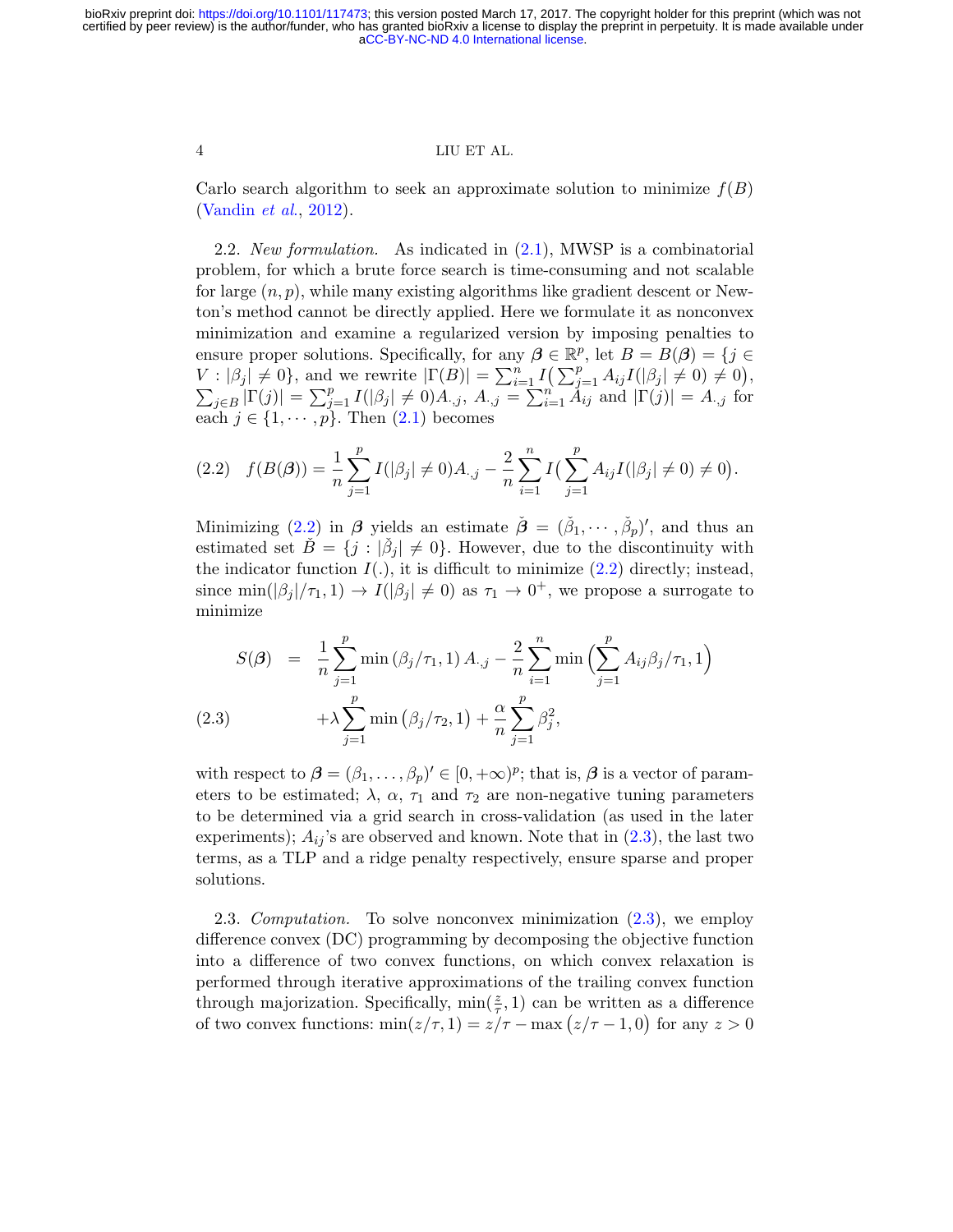# MCSS 5

and  $\tau > 0$ . Then, we obtain a sequence of upper approximations  $S^{(m)}(\beta)$  of  $S(\boldsymbol{\beta})$  at iteration m (up to a constant) as follows:

<span id="page-4-0"></span>
$$
S^{(m)}(\boldsymbol{\beta}) = \boldsymbol{\beta}' \left( \text{diag}(\mathbf{A}) I(\hat{\boldsymbol{\beta}}^{(m-1)} \le \tau_1) / n\tau_1 + \lambda I(\hat{\boldsymbol{\beta}}^{(m-1)} \le \tau_2) / \tau_2 - \frac{2\mathbf{A}}{n\tau_1} \right)
$$
  
(2.4) 
$$
+ \frac{2}{n} \sum_{i=1}^n \max(\sum_{j=1}^p A_{ij} \beta_j / \tau_1 - 1, 0) + \frac{\alpha}{n} \boldsymbol{\beta}' \boldsymbol{\beta},
$$

where  $\boldsymbol{\beta} \in [0, +\infty)^p$ ,  $\boldsymbol{A} = (A_{\cdot,1}, \ldots, A_{\cdot,p})'$ , and  $diag(\boldsymbol{A}_{\cdot})$  is a diagonal matrix with elements of A as diagonals. Now  $S^{(m)}(\beta)$  is strictly convex (since the first term is linear in  $\beta$ , the second is convex while the last is quadratic in  $\beta$  with  $\alpha \neq 0$ , we use some existing convex program package (CVX in Matlab), or more efficiently, the subgradient descent method (as shown in the appendix) [\(Shor](#page-33-6), [1985\)](#page-33-6), to obtain a unique minimizer  $\hat{\boldsymbol{\beta}}^{(m)}$ ; we repeat the process until convergence to obtain  $\tilde{\boldsymbol{\beta}} = \hat{\boldsymbol{\beta}}^{(+\infty)}$ .

Interestingly, one may replace the TLP in  $S(\beta)$  in [\(2.3\)](#page-3-1) with the L<sub>1</sub>penalty, yielding  $\hat{\boldsymbol{\beta}}^L$ . This, together with, other randomly generated numbers, can be use as an initial value  $\hat{\boldsymbol{\beta}}^{(0)}$  for our method. For selection of tuning parameters, we may consider cross-validation, as discussed later.

The following algorithm summarizes our computational method.

<span id="page-4-1"></span>ALGORITHM 1. Given the parameters  $\tau_1$ ,  $\tau_2$ ,  $\lambda$ ,  $\alpha$ .

Initialization Supply an initial estimate  $\hat{\boldsymbol{\beta}}^{(0)}$ . **Iteration** At iteration m, compute  $\hat{\boldsymbol{\beta}}^{(m)}$  by minimizing [\(2.4\)](#page-4-0). **Stopping rule** Terminate when  $S(\hat{\boldsymbol{\beta}}^{(m-1)}) - S(\hat{\boldsymbol{\beta}}^{(m)}) \leq 0$ . The estimate is  $\tilde{\boldsymbol{\beta}} = \hat{\boldsymbol{\beta}}^{(m^\star-1)},$  where  $m^\star$  is the smallest index satisfying the termination criterion. The estimated subset is  $\tilde{B} = \{j \in \{1, \dots, p\} : \tilde{\beta}_j \neq 0\}.$ 

The following convergence property of Algorithm [1](#page-4-1) has been established.

THEOREM [1](#page-4-1).  $\hat{\boldsymbol{\beta}}^{(m)}$  in Algorithm 1 converges in finite steps to a local minimizer  $\tilde{\boldsymbol{\beta}}$  of  $S(\boldsymbol{\beta})$  in [\(2.3\)](#page-3-1).  $S(\hat{\boldsymbol{\beta}}^{(m)})$  strictly decreases in m until  $\hat{\boldsymbol{\beta}}^{(m)}$  =  $\hat{\boldsymbol{\beta}}^{(m-1)} = \hat{\boldsymbol{\beta}}^{(m^{\star}-1)}$  for all  $m \geq m^{\star}$ .

2.4. Initial estimate. In general, a large number of good or randomly selected initial estimates may be used to obtain multiple solutions, from which a subset of more promising ones with smaller objective or cost function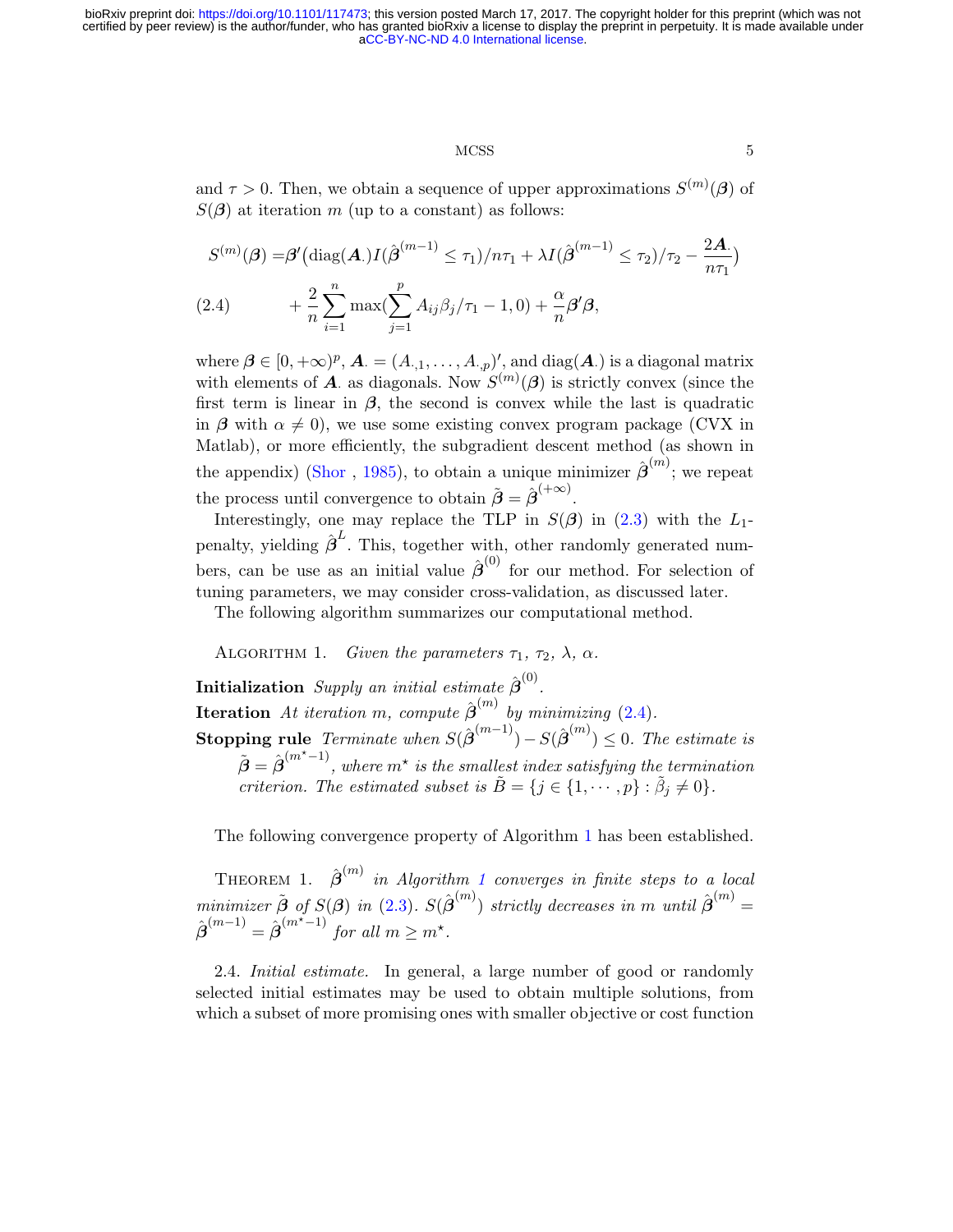# 6 LIU ET AL.

values can be selected. Below, we describe a simple way to obtain a good initial estimate, which was used in later simulations; we modify  $S(\beta)$  such that the modified version  $S_L(\beta)$  becomes much easier to optimize. A local condition of  $(2.3)$  can be established based on regular subdifferentials

$$
\frac{A_{\cdot,j}b_j^{(1)}}{n\tau_1} + 2\sum_{i=1}^n \frac{b_{ij}^{(2)}}{n\tau_1} + \frac{\lambda b_j^{(3)}}{\tau_2} + 2\frac{\alpha}{n}\beta_j = 0, \quad j = 1, \cdots, p,
$$

where  $b_j^{(1)} \in [-1,1]$  if  $\beta_j = 0, b_j^{(1)} = sign(\beta_j)$  if  $0 < |\beta_j| < \tau_1, b_j^{(1)} = 0$ if  $|\beta_j| > \tau_1$  and  $b_j^{(1)} = \emptyset$  if  $|\beta_j| = \tau_1$  for  $j = 1, \cdots, p; b_j^{(3)} \in [-1, 1]$  if  $\beta_j=0,\,b_j^{(3)}=\text{sign}(\beta_j)$  if  $0<|\beta_j|<\tau_2,\,b_j^{(1)}=0$  if  $|\beta_j|>\tau_2$  and  $b_j^{(3)}=\emptyset$  if  $|\beta_j| = \tau_2$  for  $j = 1, \dots, p$ . Note that  $b_{ij}^{(2)}$  is more complicated as it depends on the values of  $A_{ij'}$  and  $\beta_{j'}$ ,  $j' \in \{1, \dots, p\}$ , and  $b_{ij}^{(2)} = 0$  or  $b_{ij}^{(2)} = -A_{ij}$ or  $b_{ij}^{(2)} \in [-A_{ij}, 0]$  for  $\beta_j > 0$ . Based on these regular subdifferentials, we develop the following lemma.

<span id="page-5-0"></span>LEMMA 1. If there exists a non-zero local minimizer  $\beta^*$  of  $S(\beta)$  in [\(2.3\)](#page-3-1) on  $\mathbb{R}^p$ , then  $0 \leq |\beta_j^*| \leq \tau_1$  for each  $j \in \{1, \cdots, p\}$ .

Lemma [1](#page-5-0) says that the set of all local minimizers of  $S(\beta)$  in  $(2.3)$  over  $[0, +\infty]^p$  is the same as that obtained from the following cost function over  $[0, \tau_1]^p$ :

<span id="page-5-1"></span>
$$
S(\boldsymbol{\beta}) = \frac{1}{n} \sum_{j=1}^{p} \frac{\beta_j A_{\cdot,j}}{\tau_1} - \frac{2}{n} \sum_{i=1}^{n} \min\left(\frac{\sum_{j=1}^{p} A_{ij} \beta_j}{\tau_1}, 1\right) + \frac{\alpha}{n} \sum_{j=1}^{p} \beta_j^2 + \lambda \sum_{j=1}^{p} \min(\frac{\beta_j}{\tau_2}, 1), \qquad \boldsymbol{\beta} \in [0, \tau_1]^p.
$$

If we use the  $L_1$ -penalty as opposed to the truncated  $L_1$ -penalty in  $(2.5)$ , then the cost function becomes

$$
S_L(\beta) = \frac{1}{n} \sum_{j=1}^p \frac{\beta_j A_{\cdot,j}}{\tau_1} - \frac{2}{n} \sum_{i=1}^n \min\left(\frac{\sum_{j=1}^p A_{ij} \beta_j}{\tau_1}, 1\right) + \frac{\alpha}{n} \sum_{j=1}^p \beta_j^2 + \lambda \sum_{j=1}^p \frac{\beta_j}{\tau_2}, \qquad \beta \in [0, \tau_1]^p,
$$

which is strictly convex in  $\boldsymbol{\beta} \in [0, \tau_1]^p$ , yielding a unique minimizer  $\hat{\boldsymbol{\beta}}_L$ .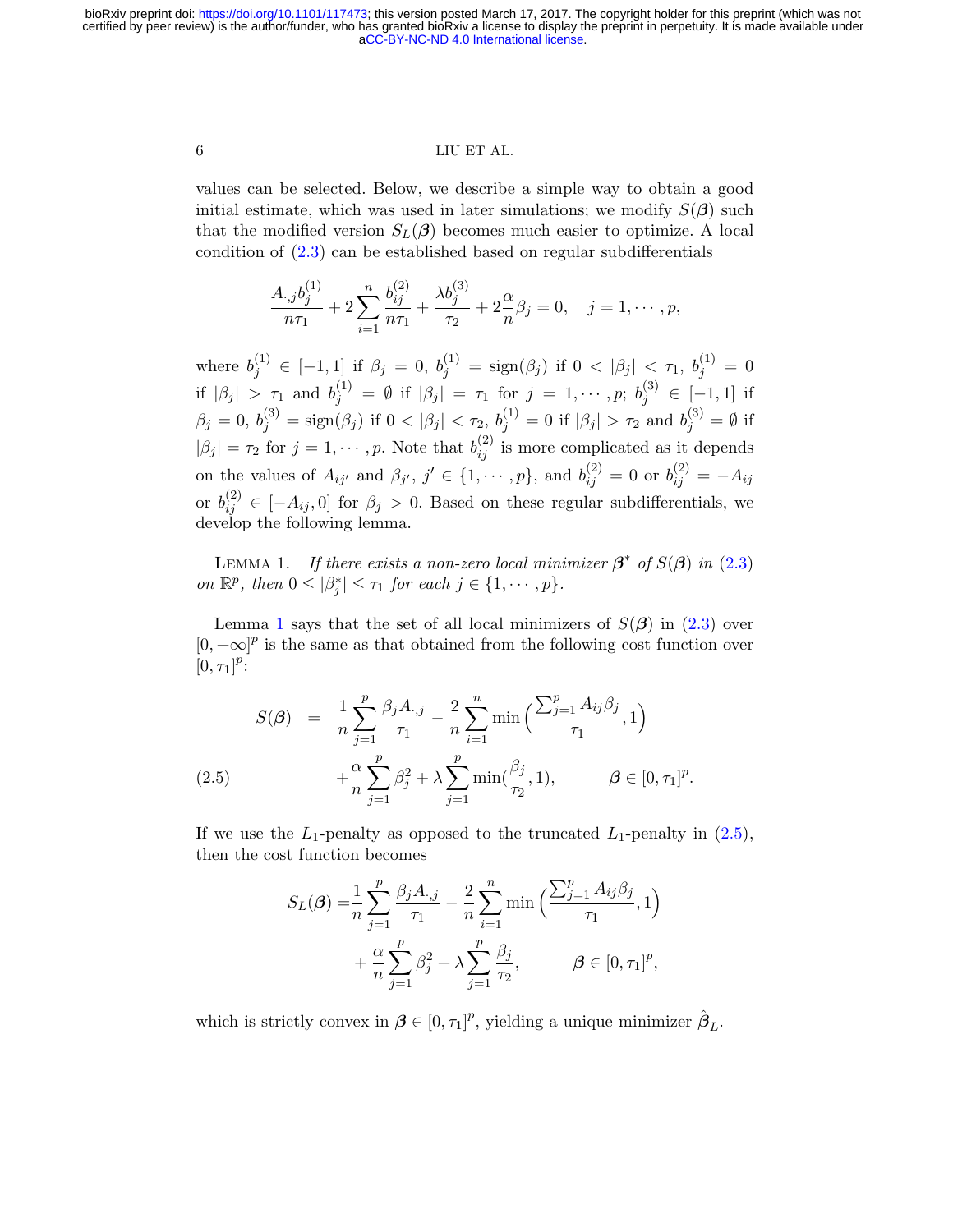# MCSS 7

2.5. *Model selection.* Tuning parameters  $(\lambda, r)$  need to be estimated from data, where  $\tau_2 = r\tau_1$   $(0 < r < 1)$ , while  $\alpha$  is fixed at a sufficiently small positive number, say  $\alpha = 10^{-3}$ , and  $\tau_1$  is fixed at any positive value, say  $\tau_1 = 1$ . Tuning of  $(\lambda, r)$  can be achieved through sample splitting. As a matter of fact, the term  $\frac{\alpha}{n} \sum_{j=1}^p \beta_j^2$  is introduced to yield a unique minimizer of [\(2.4\)](#page-4-0) so that the bias caused by the ridge penalty is ignorable for sufficiently small  $\alpha$ . On the other hand, given the ratio r, an exact value of  $(\tau_1, \tau_2)$  is unimportant. This is because  $\min_{\beta \in [0, +\infty)^p} S(\beta; K\tau_1, r, \lambda, \alpha') =$  $\min_{\boldsymbol{\beta}' \in [0,+\infty)^p} S(\boldsymbol{\beta}'; \tau_1, r, \lambda, \alpha') = \min_{\boldsymbol{\beta} \in [0,+\infty)^p} \overline{S}(\boldsymbol{\beta}; \tau_1, r, \lambda, \alpha') \text{ if } S(\boldsymbol{\beta}; K\tau_1,$  $(r, \lambda, \alpha') = S(\beta'; \tau_1, r, \lambda, \alpha')$  with  $\beta' = \beta/K$  and  $\alpha = \alpha'/\tau_1^2$  for any  $K > 0$ . Consequently, given the ratio  $r$ , optimization in terms of different choices of  $\tau_1$  are equivalent. Given a  $n \times p$  mutation matrix **A**, a candidate set  $\Lambda \subseteq (0, +\infty)$  of the tuning parameter  $\lambda$  and a candidate set  $R \subseteq (0, +\infty)$ of the tuning parameter  $r = \frac{\tau_2}{\tau_1}$ , we use a sample splitting procedure to select the tuning parameters  $\lambda \in \Lambda$  and  $\hat{r} \in R$ :

**Initialization** Supply a randomly selected initial estimate  $\hat{\boldsymbol{\beta}}^{(0)}$ .

Partition Randomly partition the rows of the mutation matrix A into two parts: training data  $A^{tr}$  and tuning data  $A^{tu}$ .

- **Training** For each  $\lambda \in \Lambda$  and each  $r \in R$ , apply Algorithm 1 to the training data  $A^{tr}$  with the initial estimate  $\hat{\boldsymbol{\beta}}^{(0)}$  and parameters  $\lambda$  and r to get the corresponding estimate  $\hat{\boldsymbol{\beta}}^{tr}(\lambda, r)$ .
- Tuning Based on the tuning data  $A^{tu}$ , we formulate a tuning error for each  ${\hat{\boldsymbol{\beta}}}^{\bar tr}(\lambda,\bar r)$  as

$$
TE(\hat{\beta}^{tr}(\lambda, r), A^{tu}) = \frac{1}{n^{tu}} \sum_{j=1}^{p} I(\hat{\beta}^{tr}(\lambda, r)_j > 0) A^{tu}_{\cdot,j}
$$

$$
- \frac{2}{n^{tu}} \sum_{i=1}^{n^{tu}} I(\sum_{j=1}^{p} A^{tu}_{ij} \hat{\beta}^{tr}(\lambda, r)_j > 0),
$$

where  $n^{tu}$  denotes the number of rows of  $A^{tu}$ , that is, the patient number in the tuning data, and  $A_{:,j}^{tu} = \sum_{i=1}^{n^{tu}} A_{ij}^{tu}$ . We select  $\lambda$  and  $r$  as

$$
(\hat{\lambda}, \hat{r}) = \arg\min_{(\lambda, r) \in \Lambda \times R} \text{TE}(\hat{\boldsymbol{\beta}}^{tr}(\lambda, r), \boldsymbol{A}^{tu}).
$$

Given  $\lambda = \hat{\lambda}$  and  $r = \hat{r}$ , we apply Algorithm [1](#page-4-1) to the original mutation matrix **A** to find  $\hat{\boldsymbol{\beta}} \in [0, +\infty)^p$  that minimizes  $S(\boldsymbol{\beta})$  in [\(2.3\)](#page-3-1).

2.6. Integrative analysis. An advantage of the proposed algorithm is its possible extensions to include other types of genomic data, in addition to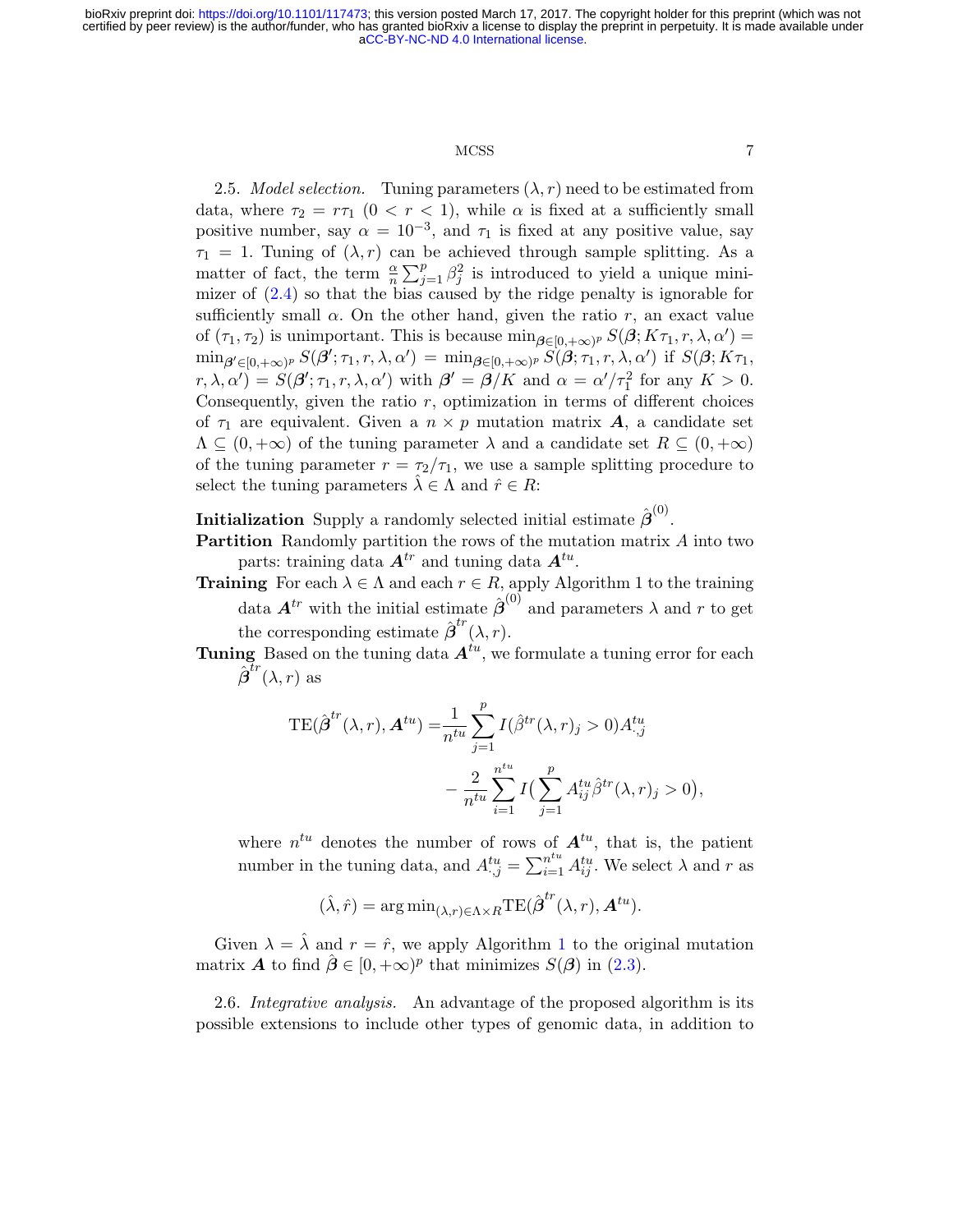mutation data. To this end, we modify the proposed cost function and algorithm to incorporate other types of data such as gene expression. Let  $f_{ME}(B)$ denote the integrative cost function, which is the sum of the original cost function  $f(B)$  and a new one  $f_E(B)$  for gene expression data:

$$
f_{ME}(B) = f(B) + \gamma f_E(B) = \frac{1}{n} \sum_{j \in B} |\Gamma(j)| - \frac{2}{n} |\Gamma(B)| - \gamma \sum_{j,k \in B, j \neq k} c_{jk}
$$

where  $c_{jk}$  is the Pearson correlation coefficient of the expression profiles of genes j and  $k$ . Note that the integrative cost function is based on the observation that the genes in the same pathway usually collaborate with each other to execute a common function. Therefore, the expression profiles of the genes in the same pathway usually have higher correlations than those from different pathways (Qiu [et al](#page-33-7)., [2010;](#page-33-7) [Zhao](#page-34-2) et al., [2012\)](#page-34-2).

To minimize  $f_{ME}(B)$ , we develop a similar algorithm as before, called MCSS\_ME, where  $S(\beta)$  and  $S^{(m)}(\beta)$  are replaced by  $S_{ME}(\beta)$  and  $S_{ME}^{(m)}(\beta)$ respectively as follows.

$$
S_{ME}(\boldsymbol{\beta}) = \frac{1}{n} \sum_{j=1}^{p} \min (\beta_j / \tau_1, 1) A_{\cdot,j} - \frac{2}{n} \sum_{i=1}^{n} \min \left( \sum_{j=1}^{p} A_{ij} \beta_j / \tau_1, 1 \right) - \gamma \sum_{j,k} c_{jk} \min (\beta_j / \tau_1, 1) \min (\beta_k / \tau_1, 1) + \lambda \sum_{j=1}^{p} \min (\beta_j / \tau_2, 1) + \frac{\alpha}{n} \sum_{j=1}^{p} \beta_j^2
$$

and

$$
S_{ME}^{(m)}(\boldsymbol{\beta}) = \boldsymbol{\beta}' \Big( \frac{\text{diag}(\boldsymbol{A}) I(\hat{\boldsymbol{\beta}}^{(m-1)} \leq \tau_1)}{n\tau_1} + \frac{\lambda I(\hat{\boldsymbol{\beta}}^{(m-1)} \leq \tau_2)}{\tau_2} - 2\gamma \frac{\boldsymbol{D}\hat{\boldsymbol{\beta}}^{(m-1)}}{\tau_1^2}
$$

$$
- 2\frac{\boldsymbol{A}}{n\tau_1} - 2\gamma \text{diag}(I(\hat{\boldsymbol{\beta}}^{(m-1)} > \tau_1)) \boldsymbol{D} \frac{\max(\hat{\boldsymbol{\beta}}^{(m-1)}/\tau_1 - 1, 0)}{\tau_1} \Big)
$$

$$
+ 2\gamma \boldsymbol{C}' \text{diag}(\max(\boldsymbol{\beta}/\tau_1 - 1, 0)) \max(\boldsymbol{\beta}/\tau_1 - 1, 0)
$$

$$
+ 2\gamma \boldsymbol{C}' \text{diag}(\boldsymbol{\beta}) \boldsymbol{\beta}/\tau_1^2 + 4\gamma \max(\boldsymbol{\beta}/\tau_1 - 1, 0)' \boldsymbol{C} \boldsymbol{\beta}/\tau_1
$$

$$
+ \frac{2}{n} |\max(\boldsymbol{A}\boldsymbol{\beta}/\tau_1 - 1, 0)| + \frac{\alpha}{n} \boldsymbol{\beta}' \boldsymbol{\beta},
$$

where  $D = C + diag(C.), C = [c_{jk}] (c_{jj} = 0)$  and C. is the row sum vector of C. Here we use the subgradient descent method (as shown in the appendix) to obtain a minimizer of  $S_{ME}^{(m)}(\boldsymbol{\beta}).$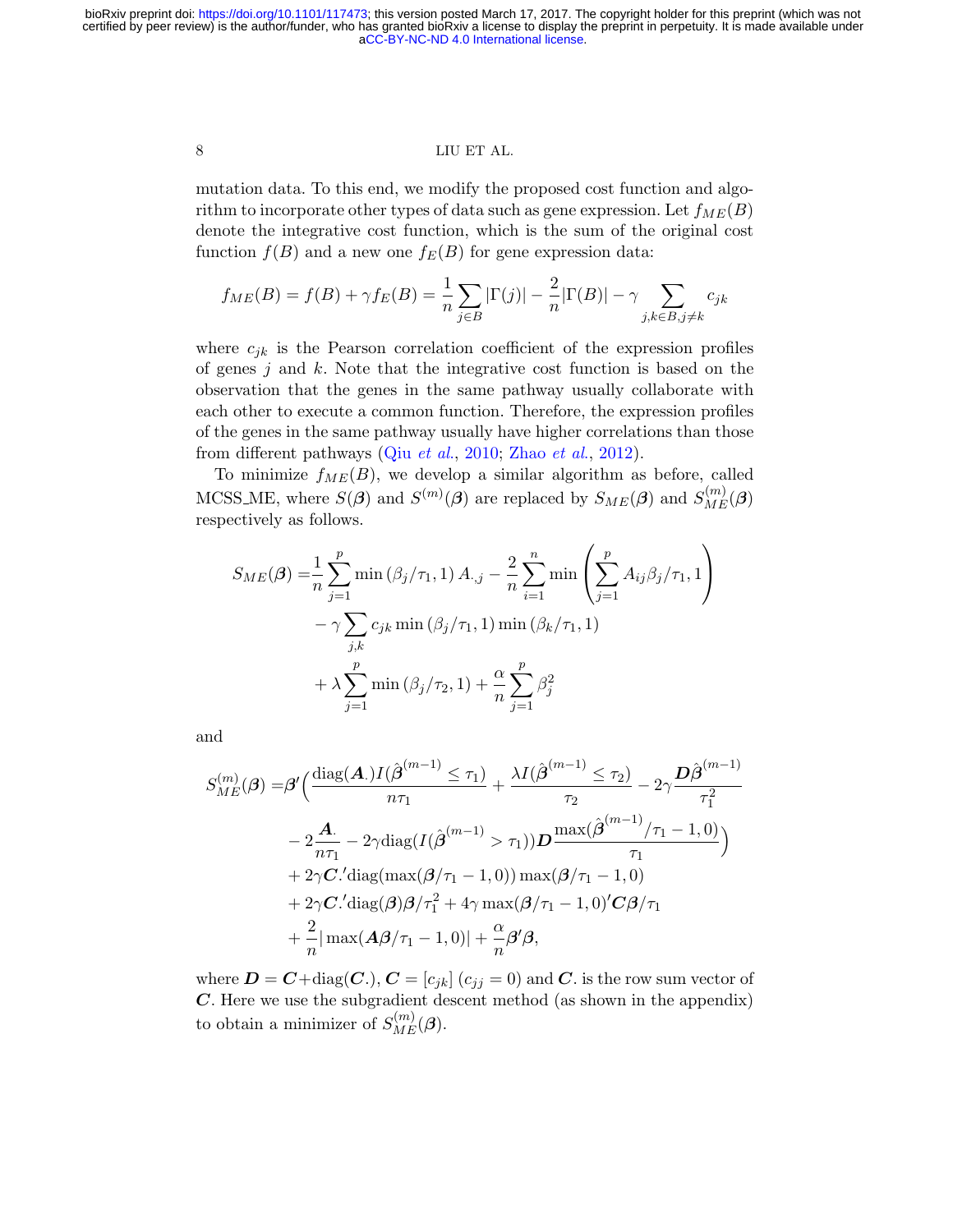# MCSS 9

To choose a suitable  $\gamma$  in situations with no prior information, we propose a method to balance the contributions to the new cost function from mutation data and from gene expression data. Specifically, we randomly select a large number of subsets, say  $B_1, B_2, ..., B_R$ , of the genes from  $\{1, 2, ..., p\}$ with the size of each subset  $|B_j|$  randomly generated from  $\{2, 3, \dots, n_p\}$ , then we choose  $\gamma = \min_i f(B_i) / \min_i f_E(B_i)$ , which aims to give an equal weight on the contribution of the mutation data and that of the expression data to the overall cost function  $f_{ME}$ ). In our following experiments, we always used  $R = 10000$  and  $n_p = 8$ , though other values may be used.

After determining  $\gamma$ , we choose the other tuning parameters similarly as before but according to an integrative version of the tuning error

$$
TE_{ME}(\hat{\beta}^{tr}(\lambda, r), A^{tu})
$$
  
= 
$$
\frac{1}{n^{tu}} \sum_{j=1}^{p} I(\hat{\beta}^{tr}(\lambda, r)_j > 0) A^{tu}_{\cdot,j} - \frac{2}{n^{tu}} \sum_{i=1}^{n^{tu}} I(\sum_{j=1}^{p} A^{tu}_{ij} \hat{\beta}^{tr}(\lambda, r)_j > 0)
$$
  
- 
$$
\frac{\gamma}{\|\hat{\beta}^{tr}(\lambda, r)\|_0} \sum_{j,k} c_{jk} I(\hat{\beta}^{tr}(\lambda, r)_j > 0) I(\hat{\beta}^{tr}(\lambda, r)_k > 0).
$$

2.6.1. Evaluation metrics. Several metrics are used for evaluation, including the correct (C) or incorrect (IC) numbers of non-zero estimates for the mutations/genes in the true pathway  $B_0$ , and average differences of the cost function values (ADC) between the true set  $B_0$  and the estimated set  $\hat{B}$  of the driver mutations/genes; that is, C=| $B_0 \cap \hat{B}$ |, IC=| $B_0^c \cap \hat{B}$ |, ADC=  $(f(B_0) - f(B))/n$ . We also included the running time (RT) (in minutes) of each algorithm. Note that ADC is important, because the basic task for minimum cost subset selection is to identify a set of mutations with the minimum cost.

In addition to using the correct  $(C)$  or incorrect  $(IC)$  numbers of non-zero estimates and ADC to measure how close the estimated pathways are close to the true pathway, we also investigate several other metrics in decomposing the cost function into the coverage  $(c<sub>c</sub>)$  and exclusivity  $(c<sub>e</sub>)$ , and displaying the proportion of the patients carrying a mutation of a gene in a pathway  $(c_1)$ , as well as the proportion of those carrying multiple mutations in more than one gene in the pathway  $(c_2)$ . Specifically, we define

$$
f(B) = c_e + c_c,
$$
  
\n
$$
c_e = \omega(B_0)/n, \qquad \hat{c}_e = \omega(\hat{B})/n,
$$
  
\n
$$
c_c = -|\Gamma(B_0)|/n, \qquad \hat{c}_c = -|\Gamma(\hat{B})|/n,
$$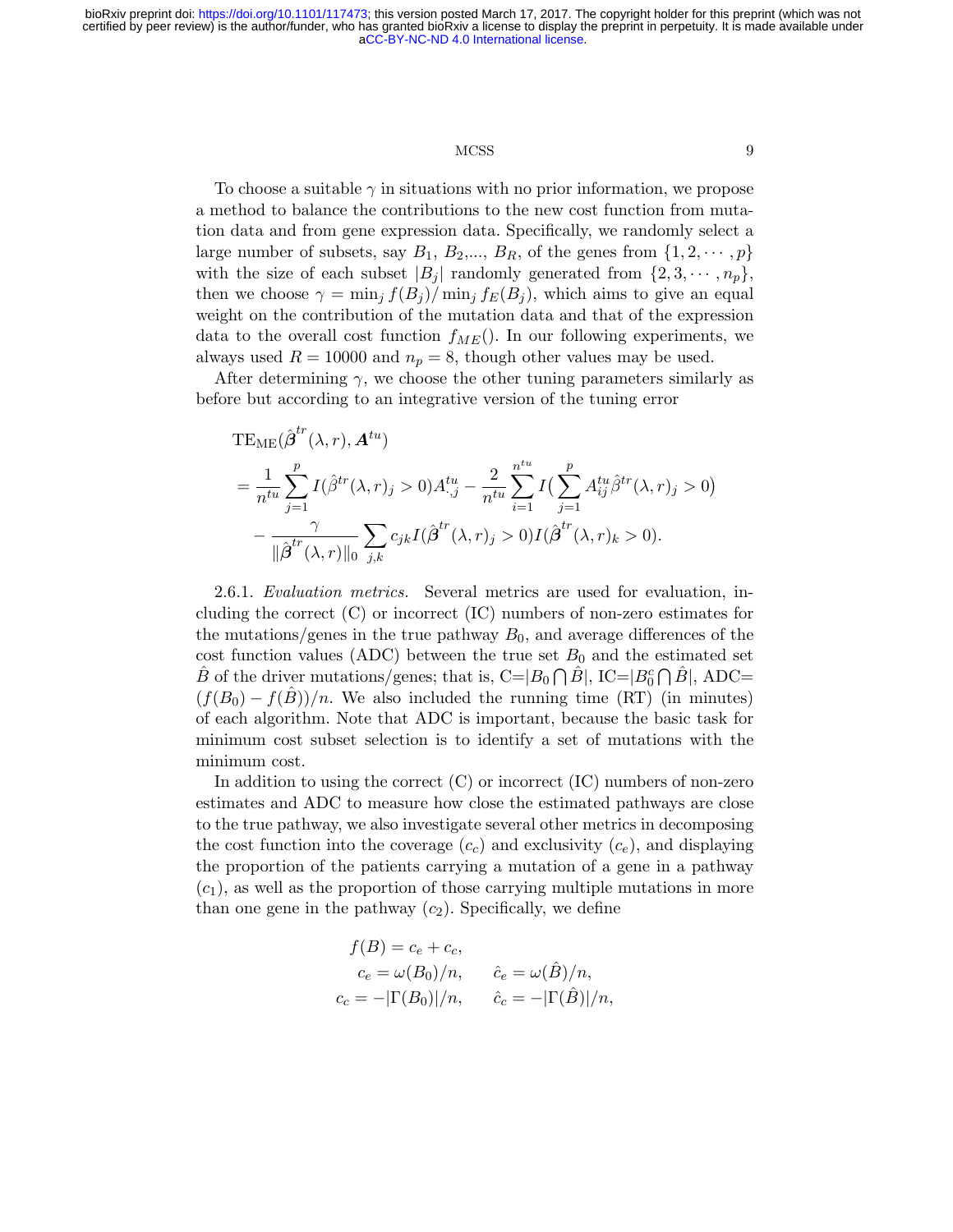$$
c_1 = \sum_{i=1}^n I(\sum_{j \in B_0} A_{ij} = 1)/n, \qquad \hat{c}_1 = \sum_{i=1}^n I(\sum_{j \in \hat{B}} A_{ij} = 1)/n,
$$
  

$$
c_2 = \sum_{i=1}^n I(\sum_{j \in B_0} A_{ij} = 2)/n, \qquad \hat{c}_2 = \sum_{i=1}^n I(\sum_{j \in \hat{B}} A_{ij} = 2)/n.
$$

Due to the coverage and exclusivity of a pathway,  $c_1$  is often similar to  $-c_c$ while  $c_2$  is similar to  $c_e$ .

# 3. Results.

3.1. Real data examples. In this section we first illustrate the application of the proposed method to two cancer datasets that were previously examined by [Vandin](#page-34-1) *et al.* [\(2012\)](#page-34-1), then to a more recent and larger dataset including both mutation and expression data. As argued by [Vandin](#page-34-1) et al. [\(2012\)](#page-34-1), a set of mutated genes with a low cost function value is likely to be a mutated driver pathway, based on which our primary objective is to identify such mutated driver pathways through minimum cost subset selection of mutated genes. For each of the first two datasets, the proposed method was applied with the tuning parameter  $\lambda$  chosen from a tuning set of size 10, while 100 randomly generated initial estimates were used. For each initial estimate, we applied the proposed method, by which we identified multiple low-cost sets of mutations.

3.1.1. Lung adenocarcinoma. The original data set contains 1013 somatic mutations in 623 sequenced genes from 188 lung adenocarcinoma pa-tients in the Tumor Sequencing Project [\(Ding](#page-32-2) *et al.*, [2008\)](#page-32-2). For our purpose, we examined 356 genes that were mutated for at least one patient from a group of 162 patients, as in [Vandin](#page-34-1) et al. [\(2012\)](#page-34-1).

The proposed method was applied to identify multiple sets of mutated genes with low cost function values. Using 100 randomly selected initial values for MCSS, it cost 0.85 minutes and identified some gene sets with low cost. To demonstrate the resulting low-cost sets of mutations as possible candidates for mutated driver pathways, in Table [1](#page-11-0) we group these discovered sets in terms of known pathways. In Table [1,](#page-11-0) all the discovered sets related to two known pathways associated with lung adenocarcinoma: the mTOR signaling pathway and the cell cycle pathway. Gene interactions in these pathways were reported in [Ding](#page-32-2) *et al.* [\(2008\)](#page-32-2) as depicted in Figure [1.](#page-12-0)

First, as indicated in Figure [1](#page-12-0) (see Figure 6 of [Ding](#page-32-2) et al. [\(2008\)](#page-32-2)), the mTOR signaling pathway consists of some highly mutated genes, such as EGFR, EPHA3, KRAS, NF1 and STK11. EGFR is a well-known oncogene,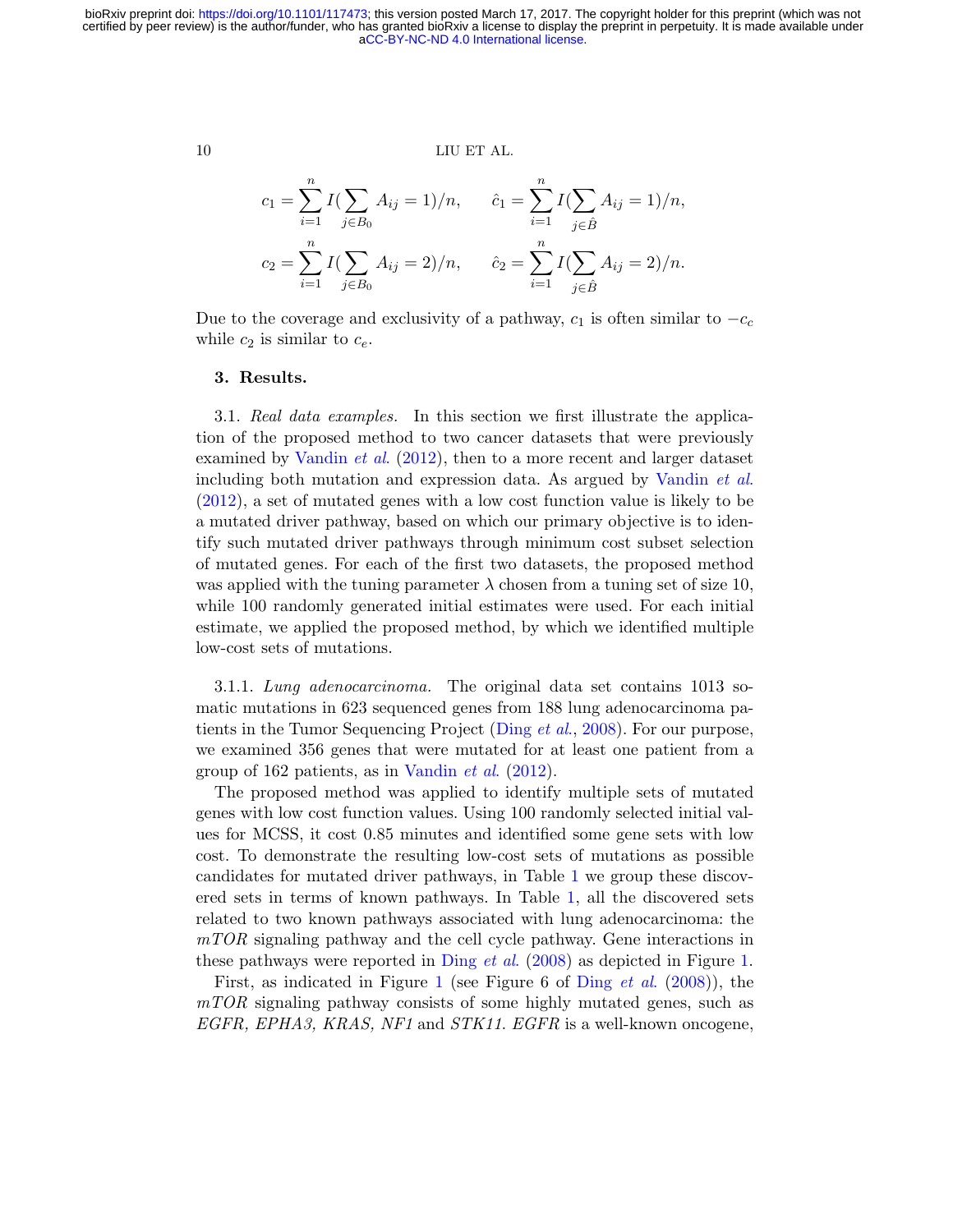#### MCSS 11

whose mutations are strongly associated with lung cancer [\(da Cunha Santos](#page-32-8)  $et al., 2011$  $et al., 2011$ . In contrast,  $EPHA3$  is one of the most frequently mutated genes in lung cancer, which however has not yet been extensively investigated. As suggested by [Zhuang](#page-34-4) *et al.* [\(2012\)](#page-34-4), tumor-suppressive effects of wild-type EPHA3 could be overridden in trans by dominant negative EPHA3 somatic mutations discovered in patients with lung cancer. KRAS is an oncogene associated with non-squamous non-small cell lung cancer. As indicated by many studies as well as our analysis, the mutations of KRAS and EGFR are strongly mutually exclusive. KRAS serves as a mediator between extracellular ligand binding and intracellular transduction of signals from the EGFR to the nucleus. The presence of activating KRAS mutations has been identified as a potent predictor of resistance to EGFR-directed antibodies [\(Heinemann](#page-32-9) et al., [2009\)](#page-32-9). STK11 encodes a tumor suppressor enzyme, and its mutations can allow cells to grow and divide uncontrollably, leading to the formation of cancerous cells (Gill *[et al](#page-32-10).*, [2007\)](#page-32-10). In particular,  $STK11$ mutations are found in non-squamous non-small cell lung cancer, however uncommon in most other types of cancer.

Interestingly, all the identified sets of mutated genes with the cost function values  $f(B)$  lower than  $-0.556 = 90/162$  are related to these five genes. Recall that in [Ding](#page-32-2) et al. [\(2008\)](#page-32-2), (EGFR, KRAS) ( $f(\hat{B}) = -0.556$ ) and  $(KRAS, STK11)$   $(f(B) = -0.420)$  are the most significant pairs in the mutual exclusiveness test, and in [Vandin](#page-34-1) *et al.* [\(2012\)](#page-34-1), the triplet (*EGFR*, KRAS,  $STK11$  ( $f(B) = -0.593$ ) was found with a lower cost, which was reported as a novel discovery. As indicated in Table [1,](#page-11-0) we could find not only this triplet (the second set in Table [1\)](#page-11-0), but also another set (*EGFR*, *KRAS*,  $NF1, STK11)$  $NF1, STK11)$   $(f(\hat{B}) = -0.611)$  (the first set in Table 1) that contains this triplet and has a lower cost function value. It is a better characterized gene set, containing the already discovered (EGFR, KRAS, STK11 ). In addition, we also identified four low-cost sets:  $(EGFR, KRAS, NF1)$   $(f(B) = -0.574)$ ,  $(EGFR, EPHA3, KRAS, NF1)$   $(f(B) = -0.574)$ ,  $(EGFR, EPHA3, KRAS)$  $(f(\hat{B}) = -0.568)$  and  $(EGFR, KRAS)$   $(f(\hat{B}) = -0.556)$ . These discoveries suggest possible roles of these genes related to the mTOR signaling pathway.

Second, the cell cycle pathway includes two highly mutated genes, ATM and TP53. ATM plays a central role in cell division and DNA repair, and the protein encoded by this gene is an important cell cycle checkpoint kinase, which functions as a regulator of a wide variety of downstream proteins. Some studies suggested that ATM mutations may increase the risk for lung cancer (Lo *[et al](#page-33-8).*, [2010\)](#page-33-8). On the other hand,  $TP53$  encodes a tumor suppressor protein p53 that regulates cell division by keeping cells from growing and dividing too fast or in an uncontrolled way. TP53 mutations are the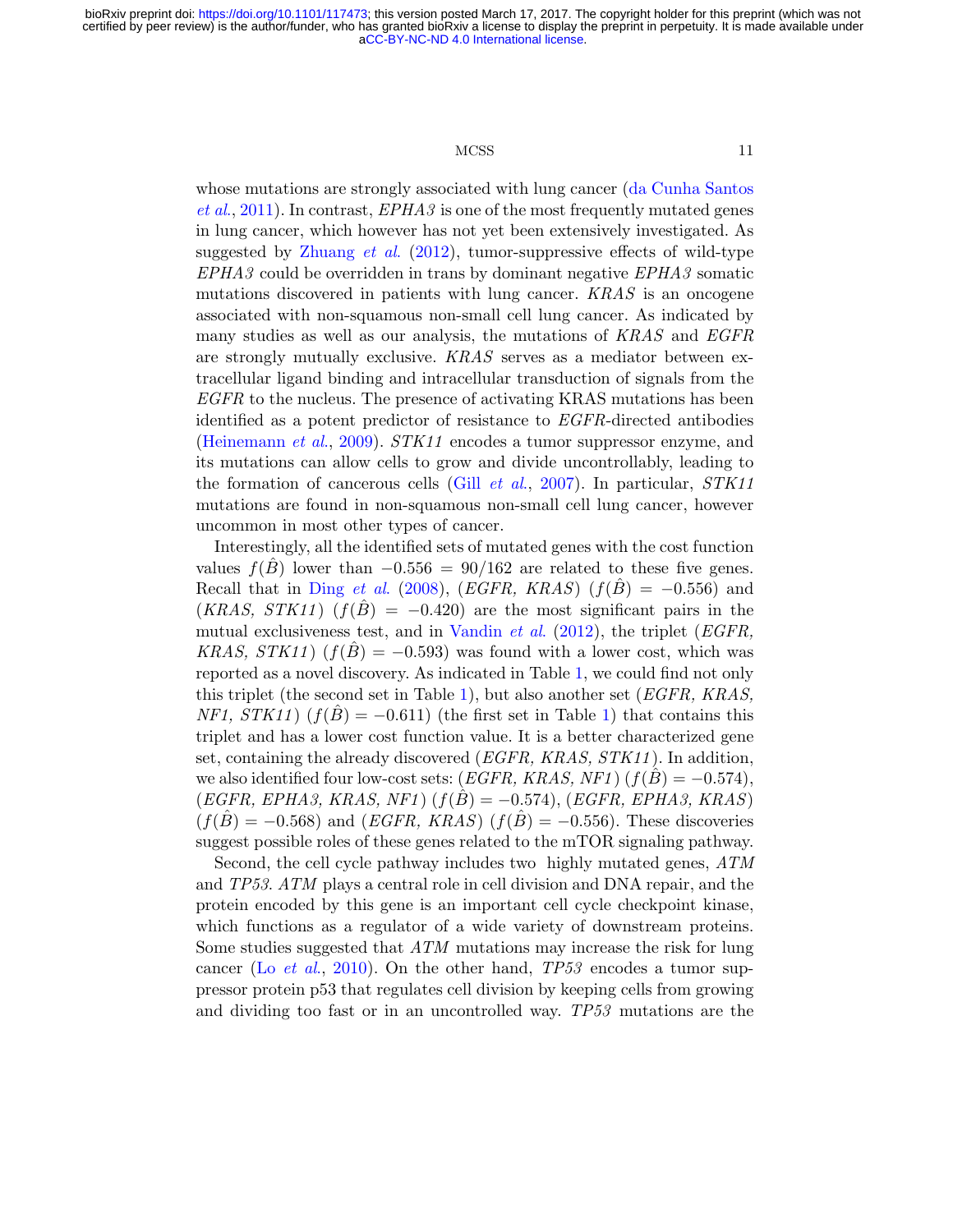low-cost mutated genes, grouped in terms of associated pathways. TABLE 1. Applied to the mutation data of lung adenocarcinoma (Ding et al., 2008), the new method MCSS identified multiple sets of Table low-cost mutated genes, grouped in terms of associated pathways. . Applied to the mutation data of lung adenocarcinoma [\(Ding](#page-32-2) et al.,  $2008$ ), the new method MCSS identified multiple sets of

| 12 |            |              |                               |                                                                                                                                                                                                                                                                                                                                |             | LIU                       |                        | ET AL.                                                               |          |                               |                      |
|----|------------|--------------|-------------------------------|--------------------------------------------------------------------------------------------------------------------------------------------------------------------------------------------------------------------------------------------------------------------------------------------------------------------------------|-------------|---------------------------|------------------------|----------------------------------------------------------------------|----------|-------------------------------|----------------------|
|    |            | & cell cycle | mTOR signaling                | cell cycle                                                                                                                                                                                                                                                                                                                     |             |                           |                        |                                                                      |          | mTOR signaling                | Pathway              |
|    |            | & ATM, TP53  | EGFR, EPHA3, KRAS, NF1, STK11 | ATM. TP53                                                                                                                                                                                                                                                                                                                      |             |                           |                        |                                                                      |          | EGFR, EPHA3, KRAS, NF1, STK11 | Highly mutated genes |
|    | EGFR, TP53 | KRAS, TP53)  | $[ATM, EGFR, STK11, TP53)$    | $ATM$ , $TP53$ )                                                                                                                                                                                                                                                                                                               | EGFR, KRAS) | $EGFR$ , $EPHAS$ , $KRAS$ | EGFR, EPHA3, KRAS, NF1 | (EGFR, KRAS, NF1, STK11)<br>(EGFR, KRAS, STK11)<br>(EGFR, KRAS, NF1) |          |                               | $\Xi$                |
|    | -0.444     | -0.469       | $-0.525$                      | $-0.463$                                                                                                                                                                                                                                                                                                                       | $-0.556$    | $-0.568$                  | $-0.574$               | $-0.574$                                                             | $-0.593$ | 119'0-                        | f(B)                 |
|    |            |              |                               | $\begin{array}{c c c c c} \hline \psi_0 & 0.086 & 0.025 \\ \hline 0.0081 & 0.0025 & 0.0081 \\ \hline 0.0081 & 0.0088 & 0.0088 \\ \hline \end{array}$                                                                                                                                                                           |             |                           |                        |                                                                      |          |                               |                      |
|    |            |              |                               | $\begin{array}{r} -0.033 \\ -0.0334 \\ -0.0334 \\ -0.0334 \\ -0.0334 \\ -0.0334 \\ -0.0317 \\ -0.0312 \\ -0.0312 \\ -0.0312 \\ -0.0312 \\ -0.0312 \\ -0.0312 \\ -0.0312 \\ -0.0312 \\ -0.0312 \\ -0.0312 \\ -0.0312 \\ -0.0312 \\ -0.0312 \\ -0.0312 \\ -0.0312 \\ -0.0312 \\ -0.0312 \\ -0.0312 \\ -0.0312 \\ -0.031$         |             |                           |                        |                                                                      |          |                               |                      |
|    |            |              |                               |                                                                                                                                                                                                                                                                                                                                |             |                           |                        |                                                                      |          |                               |                      |
|    |            |              |                               | $\begin{array}{r} 0.036 \\ 0.036 \\ 0.037 \\ 0.037 \\ -0.008 \\ -0.008 \\ -0.008 \\ -0.068 \\ -0.068 \\ -0.068 \\ -0.068 \\ -0.068 \\ -0.068 \\ -0.068 \\ -0.068 \\ -0.068 \\ -0.068 \\ -0.068 \\ -0.068 \\ -0.068 \\ -0.068 \\ -0.068 \\ -0.068 \\ -0.068 \\ -0.068 \\ -0.068 \\ -0.068 \\ -0.068 \\ -0.068 \\ -0.068 \\ -0.$ |             |                           |                        |                                                                      |          |                               | S,                   |

bioRxiv preprint doi: [https://doi.org/10.1101/117473;](https://doi.org/10.1101/117473) this version posted March 17, 2017. The copyright holder for this preprint (which was not

# <span id="page-11-0"></span>[aCC-BY-NC-ND 4.0 International license.](http://creativecommons.org/licenses/by-nc-nd/4.0/) certified by peer review) is the author/funder, who has granted bioRxiv a license to display the preprint in perpetuity. It is made available under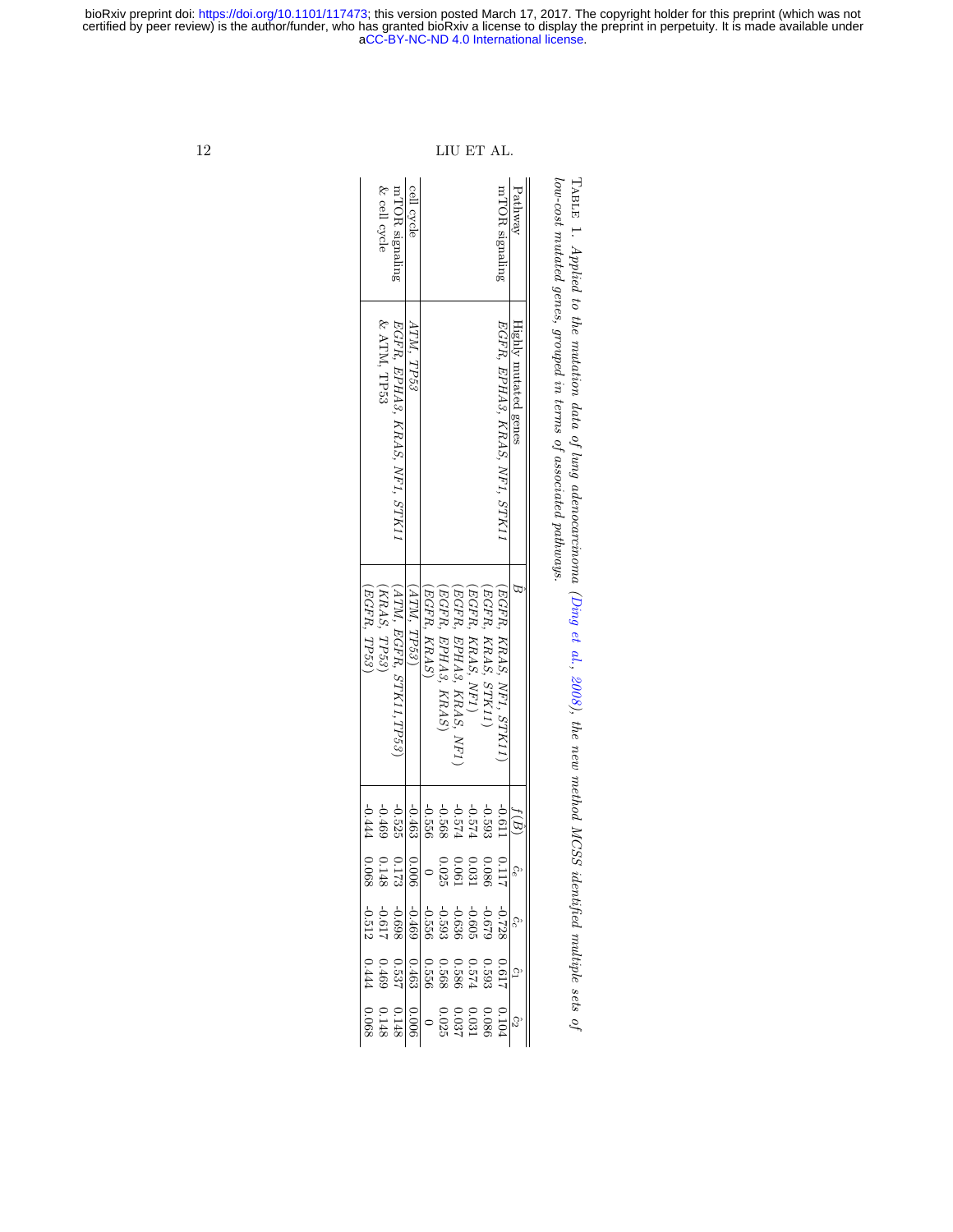

<span id="page-12-0"></span>Fig 1. The mTOR signaling pathway and the cell cycle pathway associated with lung adenocarcinoma as reported in [Ding et al.](#page-32-2) [\(2008\)](#page-32-2). The KRAS gene is one of the three oncogenes in the Ras family.

most common genetic changes found in human cancer, in particular as one of the most significant events in lung cancer while playing an important role in the tumorigenesis of lung epithelial cells [\(Ding](#page-32-2) et al., [2008\)](#page-32-2).

The pair  $(ATM, TP53)$  was identified by the proposed method with the cost function value of −0.463, which was also discovered in [Vandin](#page-34-1) et al.  $(2012)$  by removing the triplet (*EGFR, KRAS, STK11*) from the original dataset. Note that among the identified low-cost sets in Table [1,](#page-11-0) the cost function value of  $(ATM, TP53)$  was relatively high due to its low value of the coverage:  $|\Gamma(B)| = 76$ , much smaller than the maximum value of  $n = 162$ . As hypothesized in [Vandin](#page-34-1) *et al.* [\(2012\)](#page-34-1), the low coverage is possibly because somatic mutations were measured in only a small subset of genes, or because only single-nucleotide mutations and small indels in these genes were measured, and other types of genomic or epigenetic alterations might occur in the "unmutated" patients.

In addition, we identified some low-cost sets consisting of the genes related to both the mTOR signaling and the cell cycle pathways, namely,  $(ATM,$  $EGFR, STK11, TP53)$   $(f(B) = -0.525)$ ,  $(KRAS, TP53)$   $(f(B) = -0.469)$ and  $(EGFR, TP53)$   $(f(\hat{B}) = -0.444)$ . Presumably these discoveries are related to that  $EGFR$  and  $KRAS$  are upstream regulators of  $TP53$ , as suggested by [Ding](#page-32-2) et al. [\(2008\)](#page-32-2).

3.1.2. Glioblastoma multiforme  $(A)$ . Next, we analyzed the mutation data of 84 glioblastoma multiforme (GBM) patients from The Cancer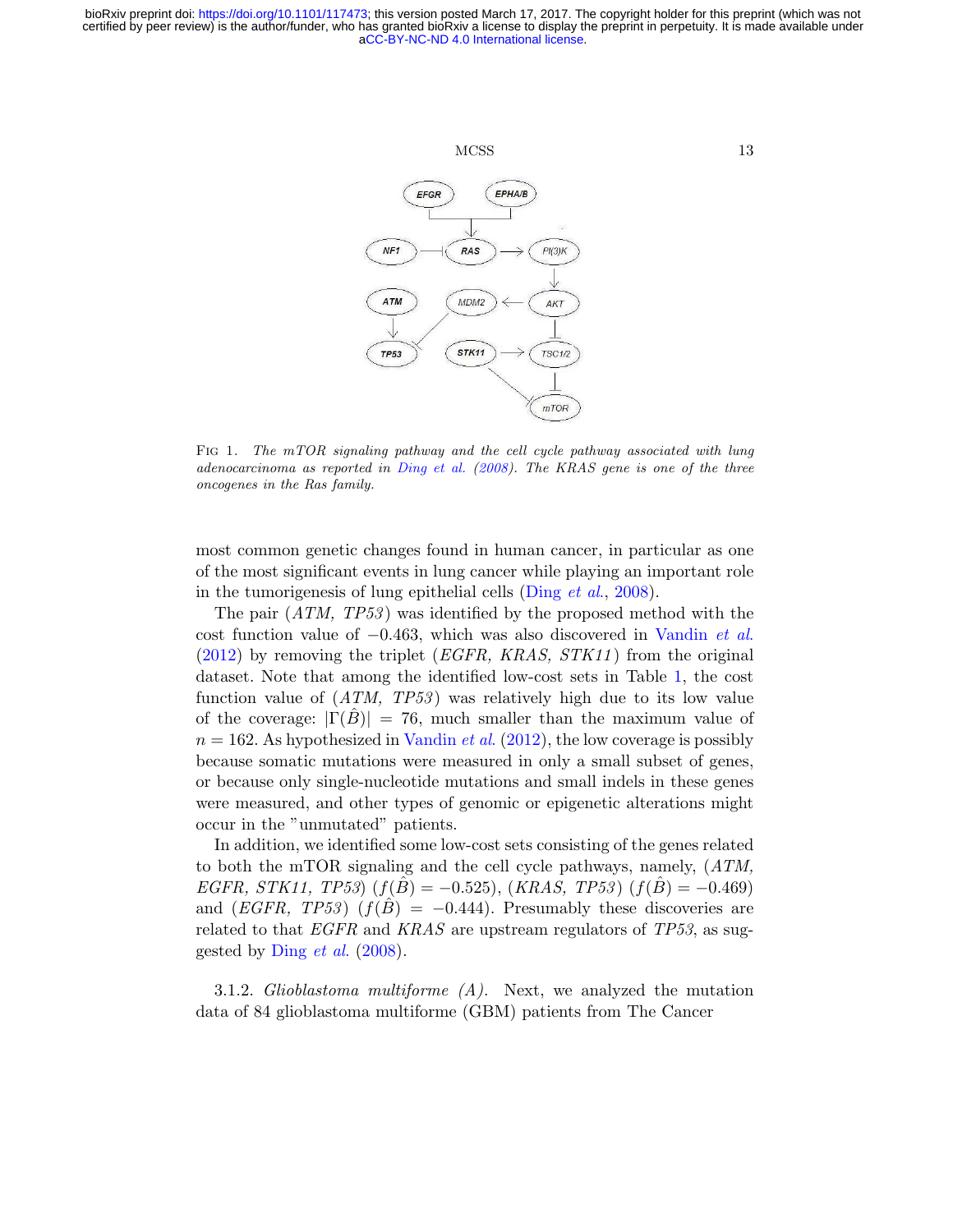Genome Atlas [\(The Cancer Genome Atlas Research Network,](#page-33-9) [2008\)](#page-33-9), where 601 somatic mutations in these patients occurred. The mutation data consist of 84 patients and 178 genes, with each mutation occurring in at least one patient. The proposed method was applied to identify multiple sets of mutations with low cost values. Using 100 randomly selected initial values for MCSS, it cost 0.66 minutes and identified some gene sets with low cost. In Table [2](#page-15-0) we also group the identified low-cost sets in terms of the possibly associated pathways. Most of the sets are associated with three important pathways of glioblastoma multiforme: the p53 signalling pathway, the RB signalling pathway and the  $RAS/RTK/PI(3)K$  signalling pathway. Interactions in these pathways were reported in [The Cancer Genome Atlas Research](#page-33-9) [Network](#page-33-9) [\(2008\)](#page-33-9) as described in Figure [2.](#page-16-0) Below we discuss each pathway and the discovered sets of mutations.

First, the p53 signalling pathway consists of some highly mutated genes,  $CDKN2A$ ,  $MDM2$ ,  $MDM4$  and  $TP53$ . Importantly, mutations in the tumour suppressor gene TP53 are typical events in primary glioblastoma multiforme, which is characterised by a short clinical history and the absence of a pre-existing, less malignant astrocytoma. In contrast, the cellular oncogene MDM2 is viewed as an important negative regulator of the p53 tumor suppressor, whose overexpression is a characteristic feature of secondary glioblastoma multiforme, progressing from less malignant astrocy-toma [\(Stark](#page-33-10)  $et \ al., 2003$ ).

Interestingly, the set of these four genes (CDKN2A, MDM2, MDM4,  $TP53$   $(f(B) = -0.655 = -55/84)$  was identified by the proposed method as a novel discovery unreported before, e.g., in comparison with the pair  $(CDKN2A, TP53)$   $(f(B) = -0.631)$  identified by [Vandin](#page-34-1) *et al.* [\(2012\)](#page-34-1). As indicated in Table [2,](#page-15-0) the pair  $(CDKN2A, TP53)$  was also uncovered by the proposed method, in addition to another two sets, (CDKN2A, DTX3,  $TP53$   $(f(\hat{B}) = -0.679)$  and  $(CDKN2B, TP53)$   $(f(\hat{B}) = -0.631)$ . Since CDKN2A and CDKN2B are tumor suppressor genes located on a common homozygous deletion region on the human genome, they mutate almost simultaneously, which leads to a low cost function value of  $(CDKN2B, TP53)$ . However, for (CDKN2A, DTX3, TP53), currently without further biological evidence, we conjecture that it has a low cost function value mainly because it consists of a low-cost set  $(CDKN2A, TP53)$  and gene  $DTX3$ with infrequent mutations.

Second, the RB signalling pathway consists of some highly mutated genes,  $CDKN2A/B$ ,  $CDK4$ ,  $RB1$ , where  $CDKN2A$  and  $CDKN2B$  are tumor suppressor genes, whose gene products, p16INK4A and p15INK4B, are both able to inhibit the binding of  $CDK<sub>4</sub>$  and  $CDK<sub>6</sub>$  to cyclin D, preventing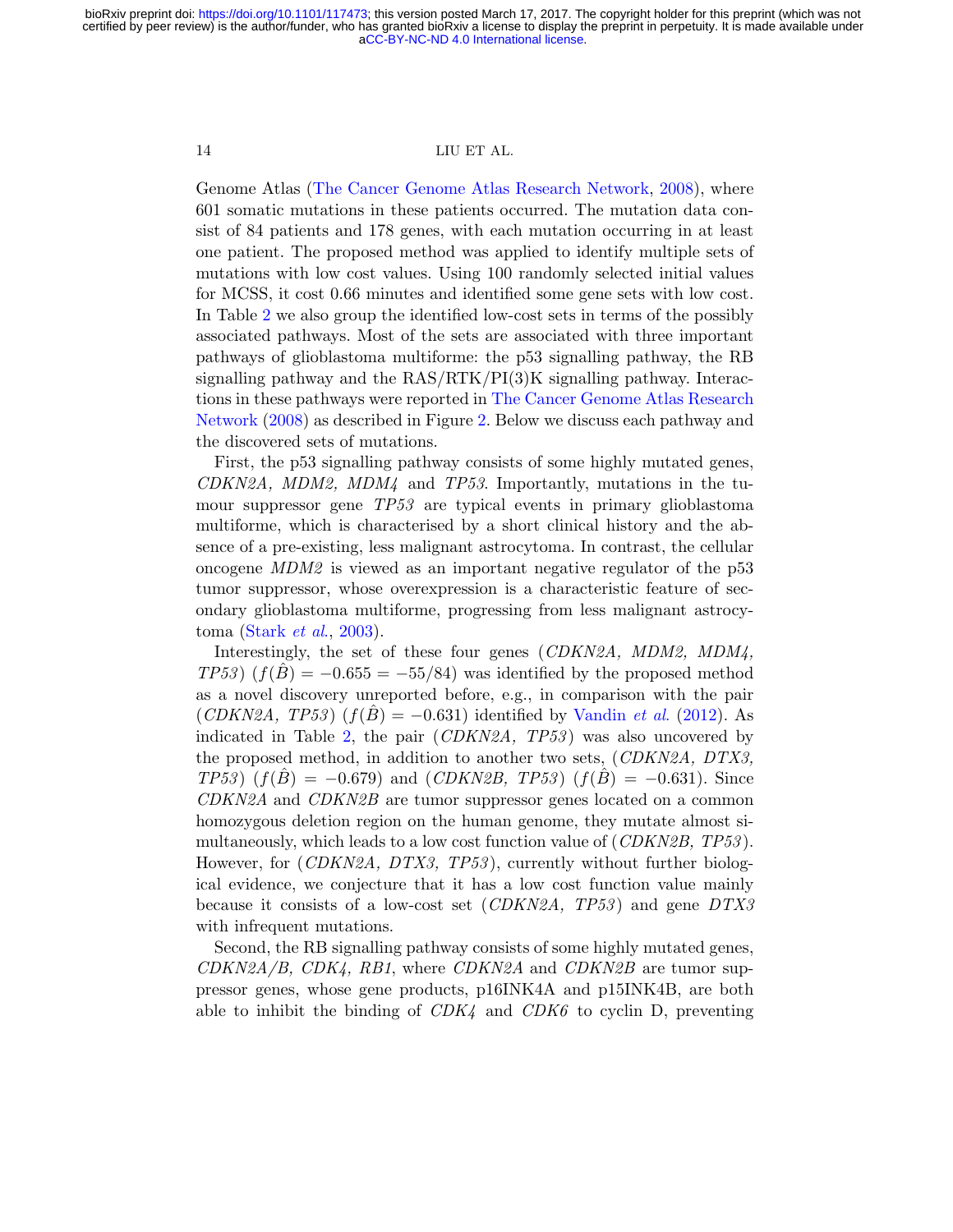#### MCSS 15

the cell cycle progression at G1 phase. As a result, by negatively controlling cell cycle progression, these genes function as a critical defense against tumorigenesis of a great variety of human cancers, including glioblastoma multiforme [\(Feng](#page-32-11) et al., [2012\)](#page-32-11). The main set of mutations identified by the proposed method and associated with this pathway is likely to be (CDKN2B,  $CYP27B1, RB1$   $(f(B) = -0.738)$  since it has very low cost and often overlaps with other sets with low cost, which is coincided with that identified by [Vandin](#page-34-1) *et al.* [\(2012\)](#page-34-1). Since the mutational profile of  $\mathbb{C}YP27B1$  is nearly identical to a metagene including CDK4, [Vandin](#page-34-1) et al. [\(2012\)](#page-34-1) believed that the triplet  $(CDKN2B, CDK4, RB1)$  may be of interest. For  $(CDKN2B,$  $CYP27B1, RB1$ , the low cost function value is mainly due to the inclusion of CDKN2B and CYP27B1. As shown in Table [2,](#page-15-0) we identified several other sets containing CDKN2A/CDKN2B and CYP27B1, namely, (CDKN2A,  $CYP27B1, RB1)$   $(f(\hat{B}) = -0.667)$ ,  $(CDKN2B, CYP27B1, NF1)$   $(f(\hat{B})) =$  $-0.667$ ), (CDKN2A, CYP27B1, NF1) ( $f(B) = -0.643$ ) and (CDKN2B,  $CYP27B1$  ( $f(B) = -0.643$ ). In addition, we also uncovered a set (CDKN2B, ERBB2, RB1, TSPAN31)  $(f(B) = -0.762)$ , which is another new discovery by the proposed method. Interestingly, TSPAN31 belongs to the same metagene including CDK4.

Third, the RAS/RTK/PI(3)K signalling pathway consists of some highly mutated genes,  $EGFR$ ,  $NFI$ ,  $PI(3)K$  and  $PTEN$ . Associated with this pathway, we identified a set of (*EGFR*, *KDR*, *NF1*) ( $f(B) = -0.619$ ). Its low cost function value is likely due to the inclusion of EGFR and NF1.

Finally, among the other identified low-cost sets in Table [2,](#page-15-0) (MTAP,  $TP53, TSFM$   $(f(\hat{B}) = -0.667)$ ,  $(CYP27B1, MTAP, PTEM$   $(f(\hat{B})) =$  $-0.655$ ) and  $(CDK<sub>4</sub>, MTAP, PTEM)$   $(f(\hat{B}) = -0.655)$  are not known to be related to the pathways associated with glioblastoma multiforme. Hopefully, these low-cost sets will be useful for suggesting new links to glioblastoma multiforme. For  $(EGFR, TP53)$   $(f(\hat{B}) = -0.619)$ , its low cost function value is possibly due to the approximate exclusiveness of  $EGFR$  and  $TP53$ . In particular, tumors in the 'classical' subtype of glioblastoma multiforme often carry extra copies of EGFR and are rarely mutated in TP53.

In summary, as shown in the above two real data examples, nearly all of the identified low-cost sets by the proposed method are associated with some known mutated driver pathways. This suggests potential usefulness of the proposed method. More importantly, in comparison with an existing method, some new discoveries were obtained, such as (EGFR, KRAS,  $NFI$ ,  $STK11$ )  $(f(B) = -0.611 = -99/162)$  associated with the mTOR signalling pathway of lung cancer, and (CDKN2A, MDM2, MDM4, TP53 )  $(f(\hat{B}) = -0.656 = -55/84)$  associated with the p53 signalling pathway of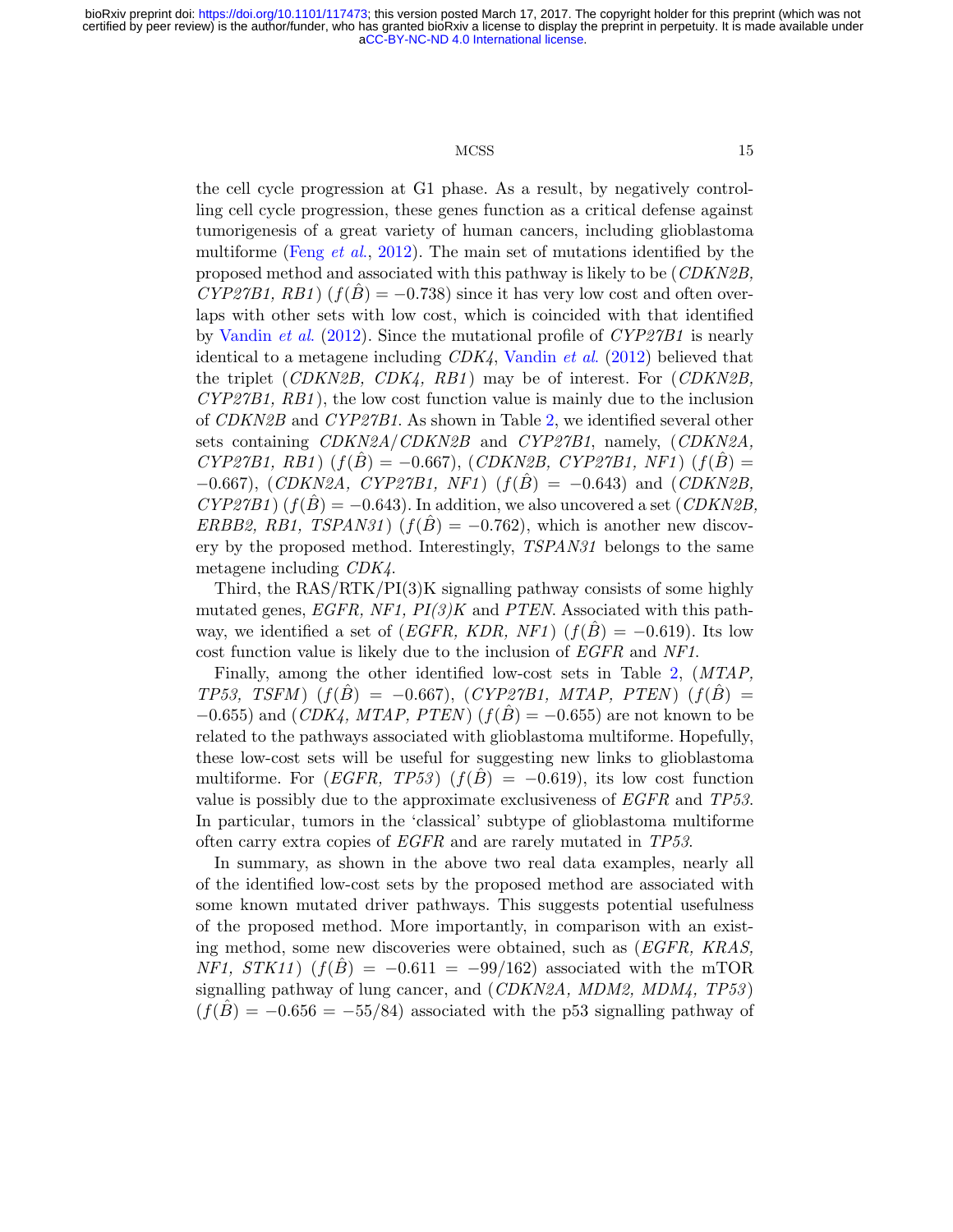the new method MCSS identified multiple sets of low-cost mutated genes, grouped in terms of associated pathways. Pathway Highly mutated genes Bˆ  $\hat{}$ ( $\widehat{\mathbb{B}}$ ˆce ˆcc ˆcت ˆc۲J p53 signalling CDKN2A, MDM2, MDM4, TP53 (CDKN2A, MDM2, MDM4, TP53  $\overline{\phantom{0}}$ -0.<br>555 0.167 -0.821199.0 0.143 (CDKN2A, DTX3, TP53  $\checkmark$ -0.679 0.107 -0.786 0.691 0.083 (CDKN2A, TP53 $\overline{\phantom{0}}$ -0.631 0.071 -0.702 0.631 0.071 (CDKN2B, TP53 $\overline{\phantom{0}}$ -0.631 0.107 -0.738 0.631 $201.0$ RB signalling CDKN2A/B, CDK4, RB1 (CDKN2B, CYP27B1, RB1  $\checkmark$ -0.738 0.048 -0.786 0.738 0.048 (CDKN2B, ERBB2, RB1, TSPAN31  $\checkmark$ -0.762 0.071 -0.833 0.762 0.071 (CDKN2A, CYP27B1, RB1  $\overline{\phantom{0}}$ -0.667 0.048 -0.714 0.667 0.048 (CDKN2B, CYP27B1, NF1  $\checkmark$ -0.667 0.107 -0.774 0.667 $201.0$ 

| RAS signalling<br>p53 signalling<br>Pathway<br>RB signalling<br>Unknown<br>EGFR. NF1<br>Highly mutated genes<br>CDKN2A, MDM2, MDM4, TP53<br>CDKN2A/B, CDK4, RB1<br>(EGFR, TP53)<br>EGFR, KDR, NF1)<br>CDK4, MTAP, PTEN)<br>$MTAP$ , $TP53$ , $TSTRM$ )<br>CDKN2B, CYP27B1<br>CDKN2B, TP53)<br>CDKN2B, ERBB2, RB1, TSPAN31<br>CDKN2A, TP53)<br>CDKN2A, DTX3, TP53)<br>CDKN2B, CYP27B1, NF1)<br>CDKN2A, CYP27B1, RB1)<br>CYP27B1, MTAP, PTEN<br>CDKN2B, CYP27B1, RB1)<br>CDKN2A, MDM2, MDM4, TP53'<br>CDKN2A, CYP27B1, NF1<br>$-0.631$<br>$-0.655$<br>-0.667<br>$-0.643$<br>$-0.762$<br>$-0.631$<br>619'0-<br>-0.667<br>$-0.631$<br>629.0-<br>$-0.655$<br>$-0.643$<br>-0.667<br>-0.738<br>$-0.655$ |      |  |  |  |  |  |  |  |  |
|--------------------------------------------------------------------------------------------------------------------------------------------------------------------------------------------------------------------------------------------------------------------------------------------------------------------------------------------------------------------------------------------------------------------------------------------------------------------------------------------------------------------------------------------------------------------------------------------------------------------------------------------------------------------------------------------------|------|--|--|--|--|--|--|--|--|
|                                                                                                                                                                                                                                                                                                                                                                                                                                                                                                                                                                                                                                                                                                  |      |  |  |  |  |  |  |  |  |
|                                                                                                                                                                                                                                                                                                                                                                                                                                                                                                                                                                                                                                                                                                  |      |  |  |  |  |  |  |  |  |
|                                                                                                                                                                                                                                                                                                                                                                                                                                                                                                                                                                                                                                                                                                  |      |  |  |  |  |  |  |  |  |
|                                                                                                                                                                                                                                                                                                                                                                                                                                                                                                                                                                                                                                                                                                  | f(B) |  |  |  |  |  |  |  |  |
|                                                                                                                                                                                                                                                                                                                                                                                                                                                                                                                                                                                                                                                                                                  |      |  |  |  |  |  |  |  |  |
|                                                                                                                                                                                                                                                                                                                                                                                                                                                                                                                                                                                                                                                                                                  |      |  |  |  |  |  |  |  |  |
|                                                                                                                                                                                                                                                                                                                                                                                                                                                                                                                                                                                                                                                                                                  |      |  |  |  |  |  |  |  |  |
|                                                                                                                                                                                                                                                                                                                                                                                                                                                                                                                                                                                                                                                                                                  |      |  |  |  |  |  |  |  |  |

 $16$   $\,$  LIU ET AI

Table با

Applied to the mutation data of glioblastoma multiforme (data GBM A) (The Cancer Genome Atlas Research [Network,](#page-33-9)

[2008\)](#page-33-9),

#### <span id="page-15-0"></span>[aCC-BY-NC-ND 4.0 International license.](http://creativecommons.org/licenses/by-nc-nd/4.0/) certified by peer review) is the author/funder, who has granted bioRxiv a license to display the preprint in perpetuity. It is made available under bioRxiv preprint doi: [https://doi.org/10.1101/117473;](https://doi.org/10.1101/117473) this version posted March 17, 2017. The copyright holder for this preprint (which was not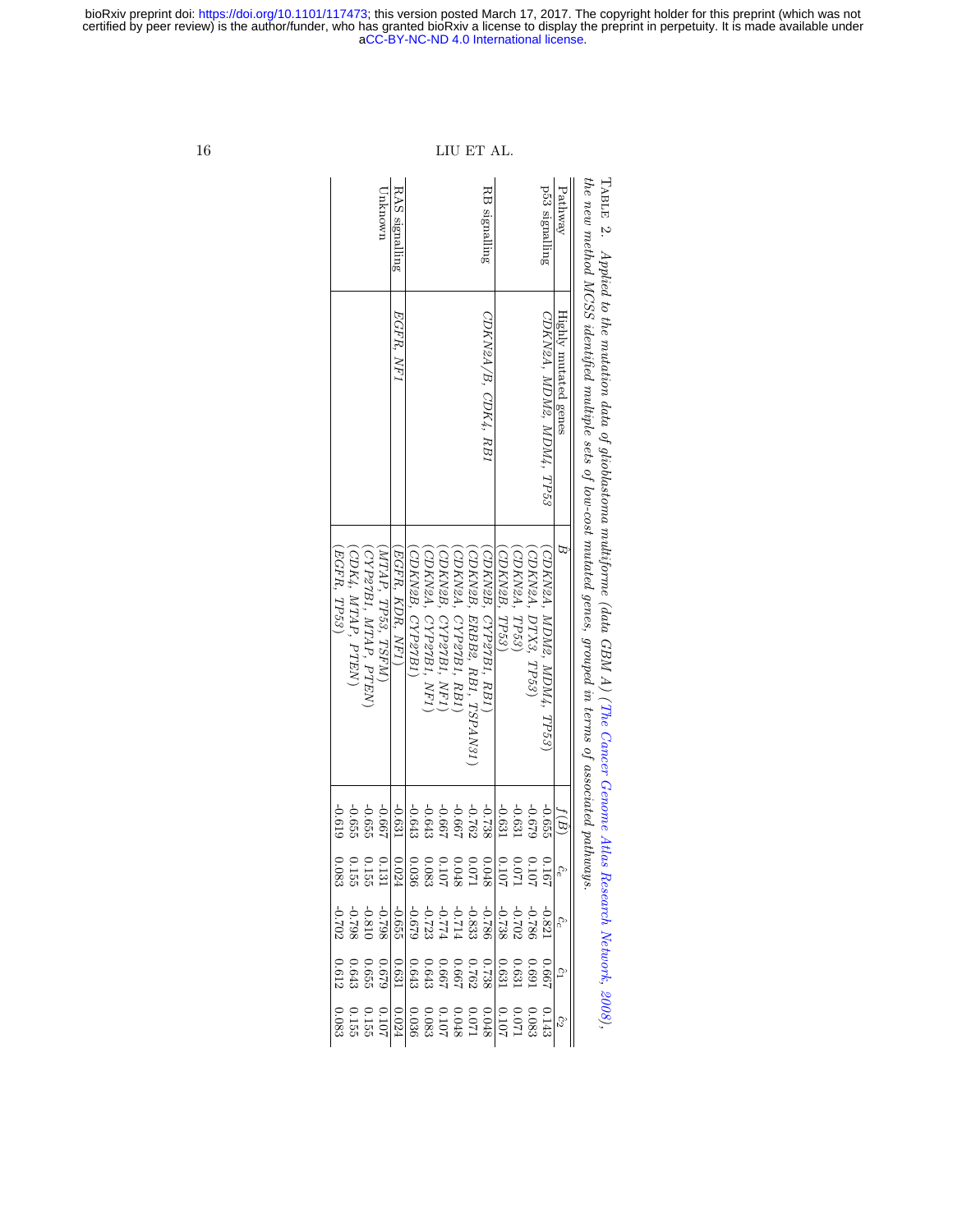

<span id="page-16-0"></span>FIG 2. Three pathways associated with glioblastoma multiforme as reported in [The Cancer](#page-33-9) [Genome Atlas Research Network](#page-33-9) [\(2008\)](#page-33-9).

glioblastoma multiforme.

3.1.3. Glioblastoma multiforme  $(B)$ . Finally we analyzed a larger dataset of glioblastoma multiforme (GBM) patients from The Cancer Genome Atlas [\(Brennan](#page-32-12) et al., [2013\)](#page-32-12). The mutation data consist of 291 patients and 9539 genes, while the gene expression data include 558 patients and 12042 genes. Focusing on the intersection of the two gene sets, we obtained 5959 genes. Hence, we studied the filtered mutation data with 291 patients and 5959 genes, and the filtered expression data with 558 patients and 5959 genes.

First, the proposed MCSS was applied to identify multiple sets of mutations with low cost values using only the filtered mutation data. Using 10000 randomly selected initial values for all genes and 10000 randomly selected initial values for the subset of the genes with mutation rate larger than 0.05, MCSS identified some top gene sets with the six lowest cost function values (Table [3\)](#page-17-0); note some gene sets with tied cost function values. They are mainly the variations and combinations of two core sets, (EGFR, KEL, NF1, TP53) and (IDH1, PIK3CA, PTEN), as contained in the top two sets identified. The list includes many well-known GBM genes, such as EGFR, PTEN, IDH1, TP53 and NF1 [\(Frattini](#page-32-13) *et al.*, [2013\)](#page-32-13). Nevertheless, it is surprising that some top genes identified in Table [2](#page-15-0) do not show up in the current list. Accordingly, we examined the top gene sets identified in the previous section but calculated their cost function values using the current data. From Table [4,](#page-17-1) we see that the top sets obtained earlier all have higher (i.e. worse) cost function values than those obtained in Table [3,](#page-17-0) indicating some inherent differences between the two datasets. For example, some highmutation genes in the previous dataset, such as CDKN2A, MDM2, MDM4, CDKN2B, CYP27B1, ERBB2 and TSPAN31, had a low-mutation rate <5% in the current dataset. We use the less frequent mutation (LFM) (i.e. with a mutation rate  $\lt 5\%$  among the subjects) ratio (i.e. the proportion of the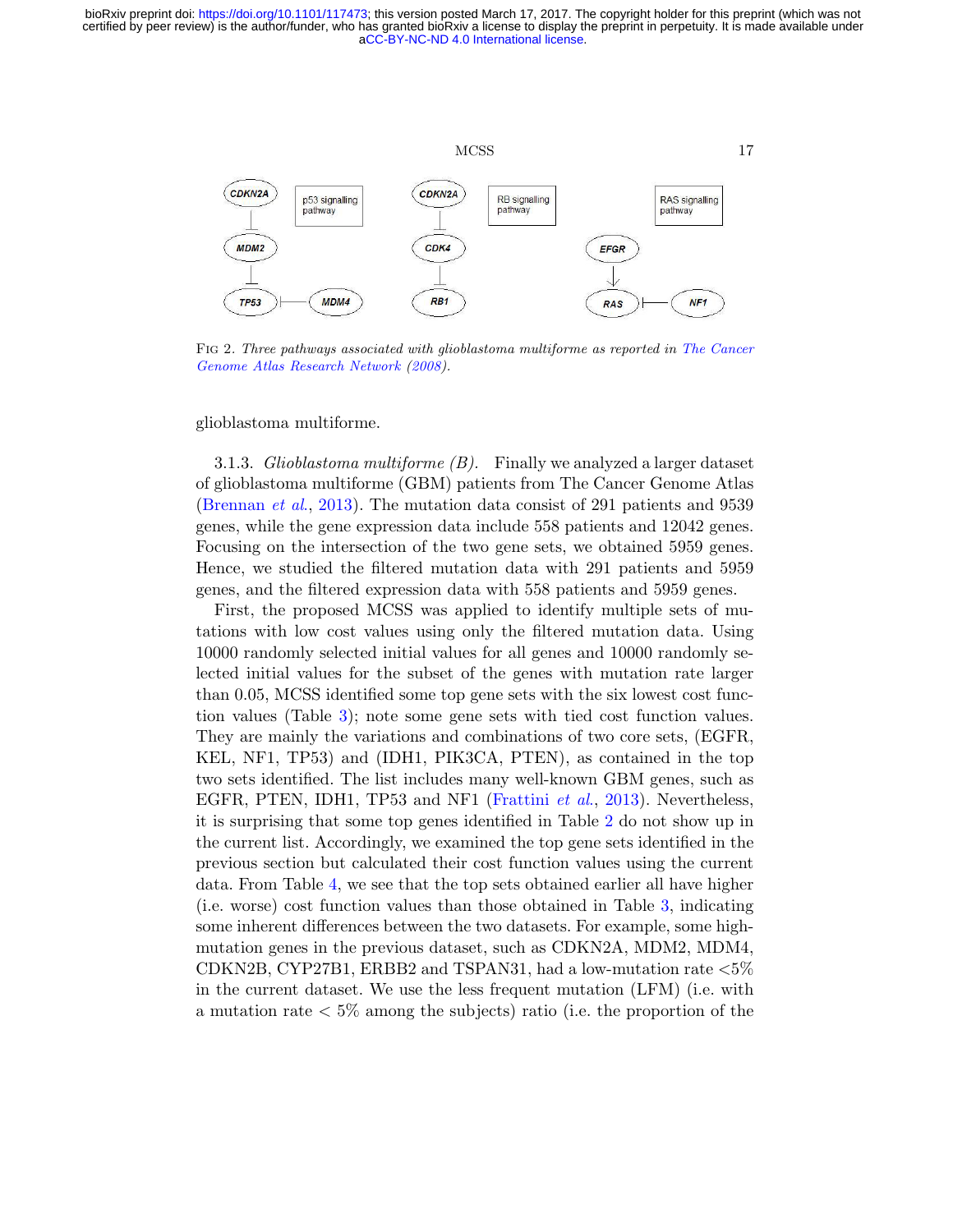# Table 3

<span id="page-17-0"></span>Application to the mutation data of glioblastoma multiforme (data GBM B) [\(Brennan](#page-32-12) [et al.,](#page-32-12) [2013\)](#page-32-12): the top gene sets with the six lowest cost function values identified by the new method MCSS.

| Ĥ                                          | $f(\hat{B})$ | $\hat{c}_e$ | $\hat{c}_c$ | $\hat{c}_1$ | $\hat{c}_2$ |
|--------------------------------------------|--------------|-------------|-------------|-------------|-------------|
| (EGFR, KEL, NF1, CNTNAP2, TP53)            | $-0.515$     | 0.127       | $-0.642$    | 0.526       | 0.106       |
| (EGFR, MUC4, KEL, CNTNAP2, TP53)           | $-0.509$     | 0.103       | $-0.612$    | 0.512       | 0.096       |
| (FCGBP, IDH1, MUC16, PIK3CA, PTEN)         | $-0.509$     | 0.110       | $-0.619$    | 0.512       | 0.103       |
| (EGFR, NF1, CNTNAP2, TP53)                 | $-0.505$     | 0.103       | $-0.608$    | 0.509       | 0.096       |
| (EGFR, MUC4, CNTNAP2, TP53, RYR3)          | $-0.505$     | 0.110       | $-0.615$    | 0.509       | 0.103       |
| (FCGBP, IDH1, MUC16, PTEM)                 | $-0.498$     | 0.065       | $-0.563$    | 0.502       | 0.058       |
| (IDH1, MUC16, PIK3CA, PTEM)                | $-0.498$     | 0.089       | $-0.587$    | 0.498       | 0.089       |
| (DSP, MUC4, FCGBP, IDH1, NF1, MUC16, PTEN) | $-0.498$     | 0.175       | $-0.673$    | 0.512       | 0.148       |
| (IDH1, NF1, MUC16, PTEM)                   | $-0.495$     | 0.096       | $-0.591$    | 0.495       | 0.096       |
| (EGFR, KEL, TP53, FLG)                     | $-0.491$     | 0.131       | $-0.622$    | 0.502       | 0.110       |
| (EGFR, MUC4, CNTNAP2, TP53)                | $-0.491$     | 0.083       | $-0.574$    | 0.491       | 0.082       |
| (EGFR, USH2A, CNTNAP2, TP53)               | $-0.491$     | 0.096       | $-0.587$    | 0.498       | 0.082       |
| (DSP, IDH1, MUC16, DNAH3, PTEM)            | $-0.491$     | 0.100       | $-0.591$    | 0.495       | 0.093       |
| (ATRX, FCGBP, MUC16, PIK3CA, PTEN)         | $-0.491$     | 0.124       | $-0.615$    | 0.502       | 0.103       |
| (EGFR, CNTNAP2, TP53, RYR3)                | $-0.491$     | 0.089       | $-0.581$    | 0.491       | 0.089       |
| (EGFR, IDH1, NF1, MUC16, RELN)             | $-0.491$     | 0.110       | $-0.601$    | 0.495       | 0.103       |

LFM genes in a gene set) to indicate the presence of LFM genes in Table [4.](#page-17-1) The inherent differences between the two datasets confirm the genomic heterogeneity of GBM, one of the biggest challenges in current data analysis.

Finally, MCSS ME was applied in an integrative analysis of both the filtered mutation and gene expression data. We did not apply the GA method because its current implementation requires the same set of the subjects with both mutation and gene expression data, which did not hold here. Using 10000 randomly selected initial values, MCSS ME identified its top 10 gene sets shown in Table [5.](#page-19-0) We note that several genes were also identified

<span id="page-17-1"></span>TABLE 4 The cost function values of the gene sets in the larger GBM (B) dataset with the gene sets identified from the smaller GBM (A) dataset.

| Â                             | f(B)     | $\hat{c}_e$ | $c_c$    | $\hat{c}_1$ | $\hat{c}_2$ | LFM ratio |
|-------------------------------|----------|-------------|----------|-------------|-------------|-----------|
| CDKN2A, MDM2, MDM4, TP53)     | $-0.285$ | 0.007       | $-0.292$ | 0.285       | 0.007       | 3/4       |
| CDKN2A, TP53)                 | $-0.289$ | $\Omega$    | $-0.289$ | 0.289       | $\Omega$    | 1/2       |
| (CDKN2B, TP53)                | $-0.285$ | $\Omega$    | $-0.285$ | 0285        | $\theta$    | 1/2       |
| (CDKN2B, CYP27B1, RB1)        | $-0.103$ | $\Omega$    | $-0.103$ | 0.103       | $\theta$    | 2/3       |
| (CDKN2B, ERBB2, RB1, TSPAN31) | $-0.103$ | $\Omega$    | $-0.103$ | 0.103       | $\Omega$    | 3/4       |
| (CDKN2A, CYP27B1, RB1)        | $-0.107$ | $\Omega$    | $-0.107$ | 0.107       | $\Omega$    | 2/3       |
| (CDKN2B, CYP27B1, NF1)        | $-0.124$ | $\Omega$    | $-0.124$ | 0.124       | $\Omega$    | 2/3       |
| (CDKN2A, CYP27B1, NF1)        | $-0.124$ | $\Omega$    | $-0.124$ | 0.124       | $\Omega$    | 2/3       |
| (CDKN2B, CYP27B1)             | $-0.127$ | $\Omega$    | $-0.127$ | 0.127       | $\Omega$    | 2/2       |
| EGFR, KDR, NF1)               | $-0.354$ | 0.024       | $-0.378$ | 0.354       | 0.024       | 1/3       |
| EGFR, TP53)                   | $-0.447$ | 0.048       | $-0.495$ | 0.447       | 0.048       | 0/2       |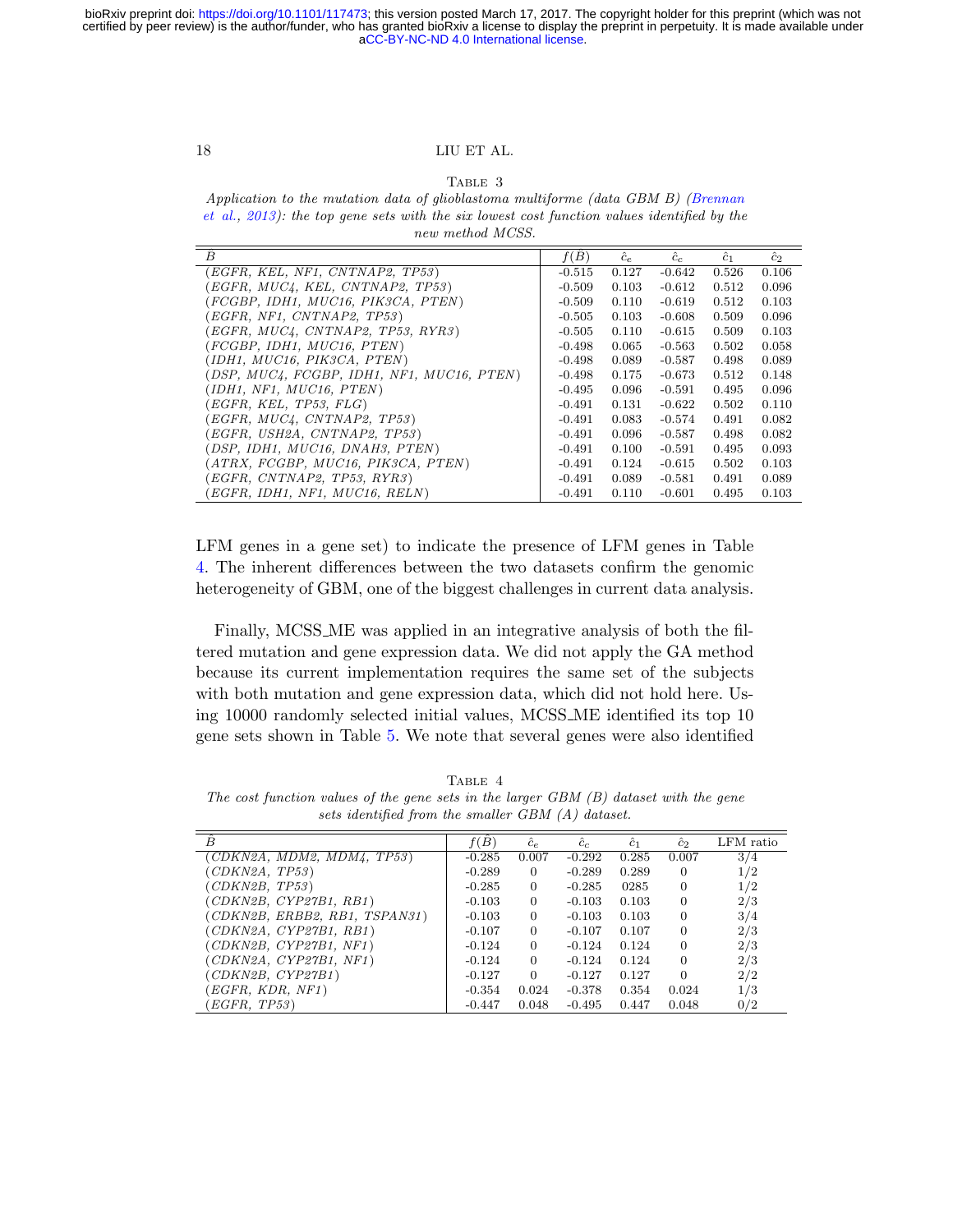#### MCSS 19

from the other dataset in the previous section. Many selected genes are annotated in the Cancer Gene Census in the Catalogue Of Somatic Mutations In Cancer (COSMIC) [\(Forbes](#page-32-14) et al., [2015\)](#page-32-14), including well-known GBM genes (EGFR, PTEN, IDH1, TP53 and NF1, among others) [\(Frattini](#page-32-13)  $et$  al., [2013\)](#page-32-13). Here we only highlight a few examples. Gene ATRX was an important member of the H3.3-ATRX-DAXX chromatin remodelling pathway, among the most frequently mutated genes in paediatric and adult GBM [Schwartzen](#page-33-11)[truber](#page-33-11) et al. [\(2012\)](#page-33-11). Gene PIK3CA, encoding a protein that antagonizes the function of PTEN protein in the PI3K/Akt pathway; an exclusive mutation pattern was observed in PIK3CA and PTEN [\(Hartmann](#page-32-15) et al. , [2005\)](#page-32-15). Mutations in a single gene, IDH1, resulted in reorganization of the methylome and transcriptome in glioblastomas and other cancers [\(Turcan](#page-34-5) *et al.*, [2012\)](#page-34-5). As reviewed in [Sturm](#page-33-12) *et al.* [\(2014\)](#page-33-12), unsupervised clustering of the gene expression data from 200 adult GBM samples from TCGA identified four different molecular subtypes: proneural, neural, classical and mesenchymal. The proneural subtype was largely characterized by abnormalities in platelet derived growth factor receptor  $\alpha$  (PDGFRA) or isocitrate dehydrogenase 1 (IDH1), whereas mutation of the epidermal growth factor receptor (EGFR) was found in the classical subgroup and mutations in neurofibromin (NF1) were common in mesenchymal tumours. In particular, [Sturm](#page-33-12) et al. [\(2014\)](#page-33-12) mentioned the detection of lower-frequency events in both cancer-related as well as previously un-associated genes such as ATRX and KEL.

Note that all the gene sets identified with only the mutation data include only high-mutation genes (i.e. with a mutation rate  $> 5\%$  among the subjects), while it is of interest but difficult to identify driver genes with less frequent mutations (i.e. with a mutation rate  $\leq 5\%$ ) (LFM). Hence, we show the LFM ratio in Table [5.](#page-19-0) It is interesting to note the presence of two LFM genes, CNTP2 and DH3. In summary, our preliminary results seem to sup-port the use of integrative analysis as advocated by others [\(Frattini](#page-32-13) et al., [2013\)](#page-32-13).

3.2. Simulations. Due to the difficulties in evaluating de novo discoveries with real data, we performed extensive simulations to study the operating characteristics of the proposed method and compared its performance against its competitors. All simulations were performed on a single processor of an Intel $(R)$  Xeon $(R)$  2.83GHz PC.

3.2.1. Simulation I: a single driver pathway. We first considered the case with only a single driver pathway, in which the focus was on comparing our new method with its strong competitor, the MCMC algorithm of Dendrix as implemented in Python [\(Vandin](#page-34-1) *et al.*, [2012\)](#page-34-1), though several other methods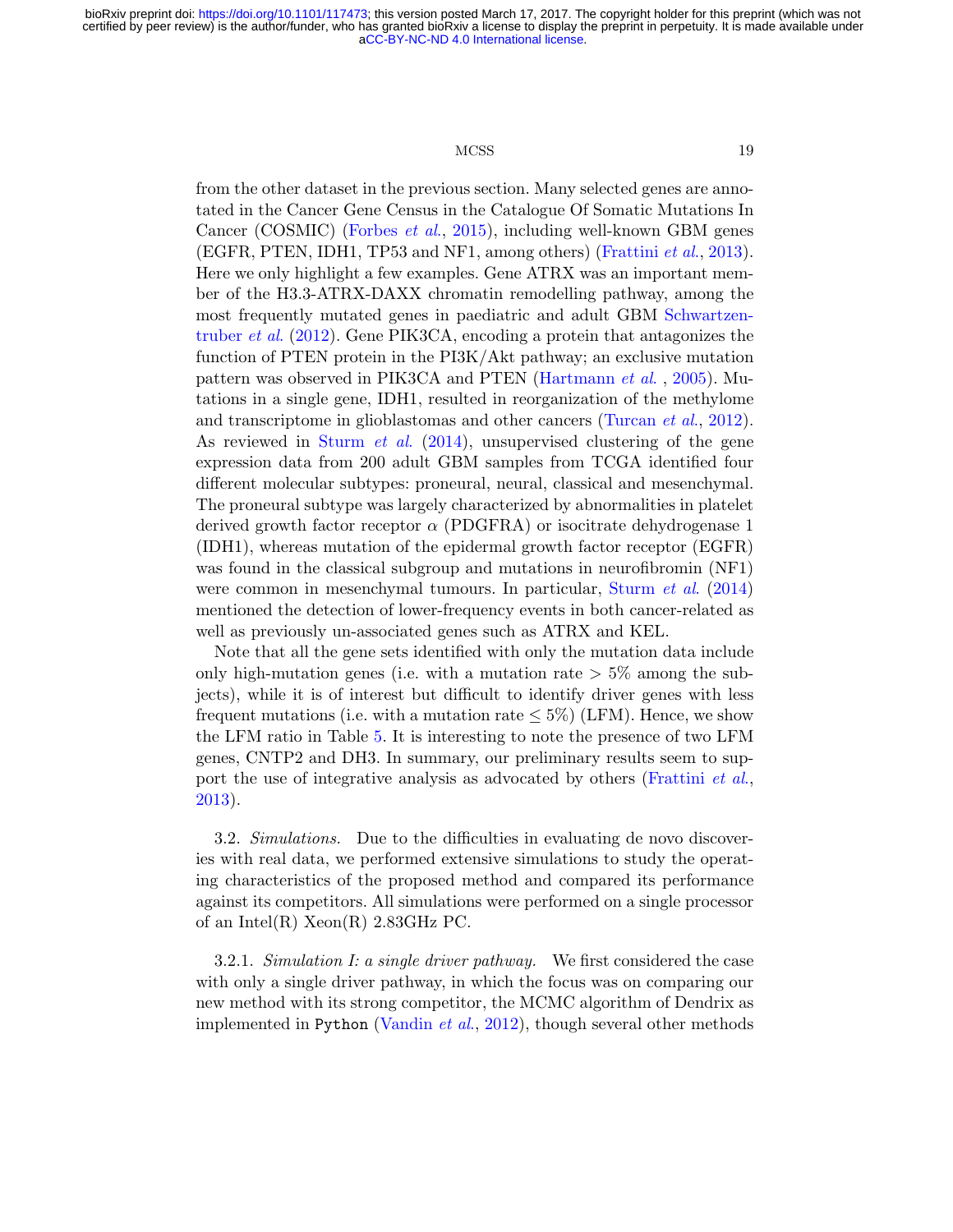$underline{d}$ . Table underlined. sets identified by the new method MCSS 5. Application to the mutation data and gene expression data of glioblastoma multiforme [\(Brennan](#page-32-12) et al., ME with the automatically selected γ = 0.1. The known cancer genes annotated on COSMIC are [2013\)](#page-32-12): the top 10 gene

|                                                                                                                                                                                                                         | $\epsilon_{M E}(B$                                                                 |                                                                                                | cc       | $\tilde{c}_1$                                                   | $c_2$                                                                      |                                                                                                                   |                         |
|-------------------------------------------------------------------------------------------------------------------------------------------------------------------------------------------------------------------------|------------------------------------------------------------------------------------|------------------------------------------------------------------------------------------------|----------|-----------------------------------------------------------------|----------------------------------------------------------------------------|-------------------------------------------------------------------------------------------------------------------|-------------------------|
| RYR2, PCLO, CNTP2, TP5                                                                                                                                                                                                  | $187.0 -$                                                                          | 0.115                                                                                          | $-0.515$ | j170                                                            | 520°0                                                                      | $-0.40$                                                                                                           |                         |
| ATRX<br>PIK3CA, DOCK5<br>$MUC5B$ , DH.<br>PTEN                                                                                                                                                                          |                                                                                    |                                                                                                |          |                                                                 |                                                                            |                                                                                                                   |                         |
| , $DH3)$                                                                                                                                                                                                                |                                                                                    |                                                                                                |          |                                                                 |                                                                            |                                                                                                                   |                         |
|                                                                                                                                                                                                                         |                                                                                    |                                                                                                |          |                                                                 |                                                                            |                                                                                                                   |                         |
| PIK3CA, TP53, PTEN)<br>PIK3R1, DSP, MUC4, FCGBP, MUC16, PTEN                                                                                                                                                            |                                                                                    |                                                                                                |          |                                                                 |                                                                            |                                                                                                                   |                         |
| , $PTEN$                                                                                                                                                                                                                | $-0.775$<br>$-0.775$<br>$-0.775$<br>$-0.777$<br>$-0.777$<br>$-0.7739$<br>$-0.7739$ | $\begin{array}{c} 0.113 \\ 0.144 \\ 0.162 \\ 0.052 \\ 0.0124 \\ 0.117 \\ 0.117 \\ \end{array}$ |          | $\begin{array}{c} 0.419 \\ 0.498 \\ 0.474 \\ 0.423 \end{array}$ | $\begin{array}{c} 0.086 \\ 0.1124 \\ 0.1124 \\ 0.052 \\ 0.052 \end{array}$ | $\begin{array}{r} -0.4481 \\ -0.4481 \\ -0.423 \\ -0.428 \\ -0.509 \\ -0.509 \\ -0.5457 \\ -0.457 \\ \end{array}$ | ・1000010<br>こんち 2 とんににち |
| $\left(\begin{array}{cc} \overline{ATRX}, & \overline{KEL}, & \overline{PIK3CA}, \\ \overline{DSP}, & \overline{FCGBP}, & \overline{IDHI}, & \overline{M} \end{array}\right)$<br>AUC16, DOCK5,<br>, $\overline{PLEN}$ , |                                                                                    |                                                                                                |          |                                                                 |                                                                            |                                                                                                                   |                         |
| KEL, <u>PIK3CA</u><br>, FRAS1, MUC5B, DH3, $\overline{PTEN}$                                                                                                                                                            |                                                                                    |                                                                                                |          | $0.502$<br>0.426                                                | 680'0<br>960'0                                                             |                                                                                                                   |                         |
| FCGBP                                                                                                                                                                                                                   |                                                                                    | 0.110                                                                                          |          |                                                                 |                                                                            |                                                                                                                   |                         |
| 7CGBP, <u>IDH1</u> , MUC16, <u>PIK3CA, PTEN</u> )<br><u>EGFR, IDH1,</u> KEL, <u>NF1, PIK3CA,</u> DNAH3, <u>PTEN</u>                                                                                                     |                                                                                    | 0.244                                                                                          |          | $0.512$<br>0.495                                                | $0.103$<br>$0.168$                                                         |                                                                                                                   |                         |

<span id="page-19-0"></span> $20$   $\,$  LIU ET AL.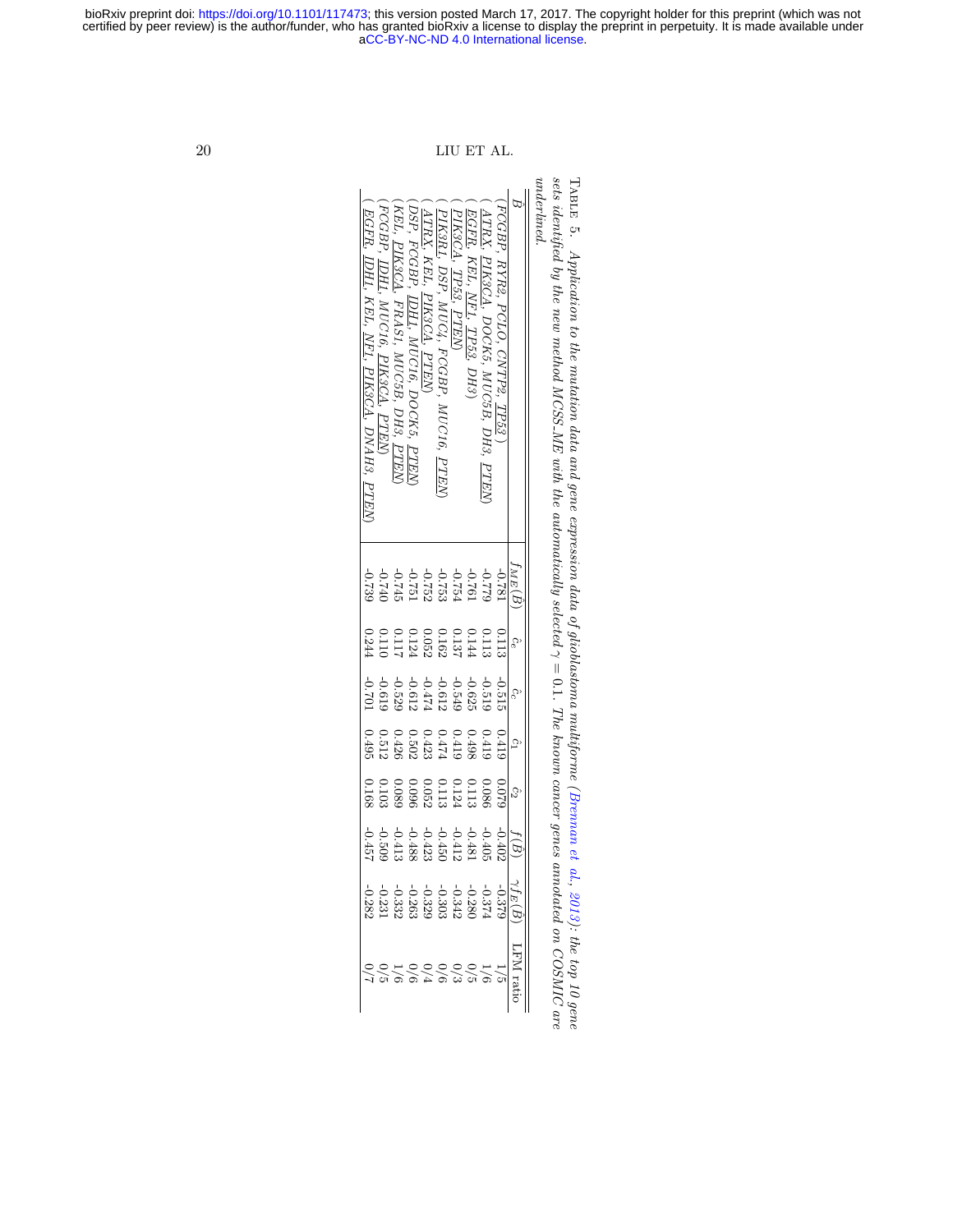#### MCSS 21

were also included.

For the proposed method, we fixed  $\tau_1 = 1, \tau_2 = 0.1$  and  $\alpha = 10^{-3}$ , and tuned  $\lambda$  over a tuning set  $\Lambda$ . Specifically,  $\lambda$  was selected by minimizing a tuning error over a set of 10 equally-spaced points. We used 100 random initial estimates for MCSS (based on the subgradient descent algorithm), containing the Lasso estimate  $\hat{\beta}_L$ , as well as the other 99 random initial estimates. For the algorithm of Dendrix [Vandin](#page-34-1) et al. [\(2012\)](#page-34-1), 1000000 iterations were run for MCMC with sampling sets of size 4 for every 1000 iterations. Moreover, the algorithm was run with the number of driver mutations varying from 1 to 10 to select the best fitted subset with the lowest cost of  $f(\cdot)$  in  $(2.1)$  as the final result.

For each simulated dataset, an  $n \times p$  mutation matrix **A** was generated with a 1 indicating a mutation and 0 otherwise. For each patient, a gene in a driver pathway  $B_0 = \{1, 2, 3, 4\}$  was randomly selected and it mutated with probability  $p_1$ , and another gene in  $B_0$  was randomly selected to have a mutation with probability  $p_2$ . Consequently,  $p_1$  and  $p_2$  controlled the coverage and exclusiveness of  $B_0$  respectively. Other genes outside  $B_0$  mutated with probability  $p_3$ . Six set-ups were examined with  $(p_1, p_2, p_3) = (0.95, 0.01, 0.05)$ :  $(1)$   $n = 50$  and  $p = 1000$ ,  $(2)$   $n = 100$  and  $p = 1000$ ,  $(3)$   $n = 1000$  and  $p = 50$ , (4)  $n = 1000$  and  $p = 100$ , (5)  $n = 50$  and  $p = 10000$ , (6)  $n = 100$ and  $p = 10000$ . With  $(p_1, p_2, p_3) = (0.8, 0.02, 0.05)$ , we had similar set-ups. The simulation results are summarized in Tables [6](#page-21-0) and [7.](#page-22-0)

As suggested in Tables [6](#page-21-0) and [7,](#page-22-0) the proposed method outperformed the MCMC algorithm of Dendrix, especially in the high-dimensional situations, with respect to the accuracy of selection as well as computational efficiency measured by the values of C, IC, ADC and RT respectively. The amount of improvement of the proposed method over the competitor ranged from low to high. For the running time, the proposed algorithm was overwhelmingly faster than the MCMC algorithm of Dendrix. In particular, it was often more than 50 times faster than the MCMC algorithm of Dendrix. As expected, both methods tended to perform worse as the amount of coverage and exclusiveness of a mutated driver pathway decreased.

We also compared our new method with several other alternative methods that were proposed more recently, including Multi-dendrix-MCMC of [Leiserson](#page-33-3) et al. [\(2013\)](#page-33-3), BLP (binary linear programming) and GA (genetic algorithm) of [Zhao](#page-34-2) *et al.* [\(2012\)](#page-34-2). The numerical results of the three methods are also summarized in Tables [6](#page-21-0) and [7.](#page-22-0) These results suggest that the performance of Multi-dendrix-MCMC was quite similar to that of Dendrix-MCMC but much faster; BLP and GA performed better than their competitors if the algorithms could finish running; however, they were not robust with frequent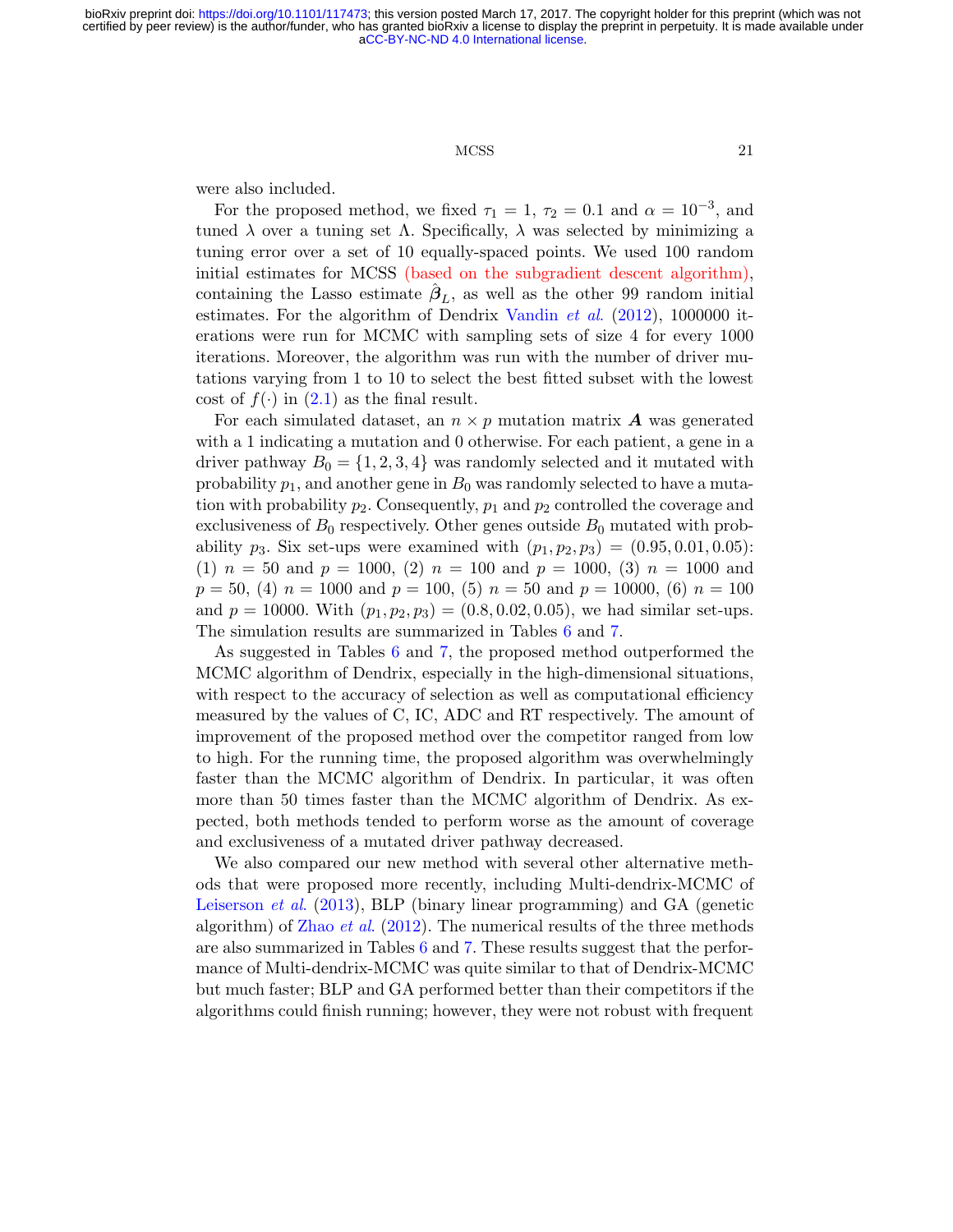parentheses) of correct  $(C)$  or incorrect  $(IC)$  numbers of non-zero estimates, average differences of the  $cost$   $(ADC)$  between the true gene subset 1000 1000 100 50 100 50 n  $B_0 = \{1, 2, 3, 4\}$ 10000 10000 1000 1000 100 50  $\mathbf C$ Multi-dendrix-MCMC Multi-dendrix-MCMC Multi-dendrix-MCMC Multi-dendrix-MCMC Multi-dendrix-MCMC Multi-dendrix-MCMC Multi-dendrix-MCMC Multi-dendrix-MCMC Multi-dendrix-MCMC Multi-dendrix-MCMC Multi-dendrix-MCMC Multi-dendrix-MCMC and the estimated subset Dendrix-MCMC Dendrix-MCMC Dendrix-MCMC Dendrix-MCMC Dendrix-MCMC Dendrix-MCMC Dendrix-MCMC Dendrix-MCMC Dendrix-MCMC Dendrix-MCMC Dendrix-MCMC Dendrix-MCMC MCSS MCSS Method Method BLP MCSS MCSS MCSS MCSS BLP BLP GA BLP BLP BLP GA GA GA GA GA  $\hat{B}$ , that is, 1.45 1.25 ي<br>26 ು<br>3.9 ده<br>33 ي<br>5.4 ن<br>30 ن<br>تن<br>6.3 ن<br>30 3.80 4 4 4<br>000<br>000 4 (0) 4 4 4 4<br>3 3 3 3 4 (0) 4 4 4 4 0<br>000000 4 4 4 4 4<br>000 000 600 4 (0)  $\Omega$ (1.23)  $(1.02)$ (.14) (.22) (.25) (.91) (.38) (.86) (.30) (.41)  $f(B_0)-f(\hat{B})$ n ن<br>3.45 ن<br>30 2.72 ن<br>3.25 ্ৰ<br>১.96 1.68 1.76 ي<br>2.13 نت<br>3.8 1<br>20 1.00 .<br>80 .<br>96 ..<br>1 ..<br>ন .<br>20  $\overline{\phantom{0}}$ 0 (0) 0 (0) 0 (0) 0 0 0<br><u>0 0 0</u> 0 0 0 0 0<br>00000 0 (0) 0 (0)  $\overline{C}$  $\widehat{c}$  $(1.51)$ (1.58)  $(\hbox{\small\it{tt}})$ (.41)  $(2.06)$  $(4.02)$ (3.62)  $(1.21)$ (1.27) (.55)  $(1.69)$  $(2.59)$ (.36)  $(56)$ (.92) (.53) , and the running time  $(RT)$  (in minutes) of the algorithms. -.24 -.24 -.94 -.01 -<br>20 .<br>24 .<br>44 .<br>ت .<br>25 .<br>44 .<br>ต <u>م:</u> .<br>11 .<br>33 .<br>25 .<br>44 .<br>ต ADC 0 (0) 0 (0) 0 0 0<br>0 0 0 0 (0)  $\begin{smallmatrix} 0 \ 0 \end{smallmatrix}$ 0 (0) 0 (0)  $\begin{smallmatrix} 0 \ 0 \end{smallmatrix}$  $\begin{pmatrix} 0 \\ 0 \end{pmatrix}$ 0 (0) 0 (0)  $(50)$  $(50)$ (.01) (.01)  $(50)$ (.03) (.01) (.01)  $(50)$ (.01) (.03) (.03) (.03)  $(504)$ (.00) (.03)  $(504)$ .<br>99 .<br>99 .<br>96 .<br>ದ .<br>44 .<br>88 .<br>ಅ .<br>83 .<br>83 .<br>೮೧ .<br>94 .<br>44 .<br>44 .<br>44 .<br>94 .<br>44 .<br>44 .<br>94 .<br>44 .<br>كا .<br>م .98 .<br>ದ .94 .<br>88 .<br>ಅ .<br>ದ .<br>44 .<br>೮೧ 0 ˆc1  $[194]$ [.94]  $[194]$  $[194]$  $[194]$ [.94]  $[194]$ [.95] [.95] [.95]  $[36]$ [.95]  $[194]$  $[194]$  $[194]$  $[194]$  $[194]$  $[194]$  $[194]$  $[194]$ [.94]  $[194]$  $[194]$  $[194]$  $[194]$ [.95] [.95] [.95] [.95] [.95]  $\Xi$ .01 .01 .01  $20^{\circ}$  $\overline{10}$ .01 .00 .01 .01 .01 .01 .01 .01 .01 <u>ت</u> جا <u>تا تا</u> .<br>11 <u>.</u><br>ص .<br>ಐ .<br>25 .<br>101 .01<br>101 .01 <u>.</u><br>1 .<br>1  $50$ .01  $\circ$ િટ  $\overline{c}$  $\overline{10}$ [.01] [.01] [.01] [.01]  $\frac{1}{10}$ [.01] [.01] [.01]  $\overline{[01]}$  $\overline{10}$  $\overline{\phantom{0}}$  $\overline{0}$ [.00] [.00]  $\overline{0}$ [.01] [.01] [.01] [.01] [.00] [.00] [.00]  $\left[10\right]$ [.01] [.01]  $[10]$ [.01]  $\overline{\epsilon}$  $\lbrack$ 275.39 284.92 144.46 134.34 75.46 67.06 27.01 16.89 2.89 ن<br>2.75 ي<br>≸3 1.88 1.67 1.96 ى<br>2.97 .<br>با .<br>11 <u>م</u><br>ا .68 .<br>41 .<br>8 .<br>ম .<br>م .<br>27 .<br>ದ  $\approx$ ن<br>17 .<br>ص .<br>81 .<br>24 RT (2.96) (.48) (.00) (.01)  $(24)$ (.03) (.00) (.01) (.19) (.01) (.01) (.01)  $(504)$ (.01) (.01)  $(50)$  $(69.92)$  $(50)$ (8.37) (.43) (32.79) (.03) (5.22) (.29) (28.75) (27.79)  $(91)$ (3.71) (.25)  $(2.01)$ 

Table ය.

. Results in Simulation I based on

100

simulation replications with

 $(p_1, p_2, p_3) = (0.95, 0.01, 0.05)$ 

. The sample means (SD in

#### LIU ET AL.

<span id="page-21-0"></span>[aCC-BY-NC-ND 4.0 International license.](http://creativecommons.org/licenses/by-nc-nd/4.0/) certified by peer review) is the author/funder, who has granted bioRxiv a license to display the preprint in perpetuity. It is made available under bioRxiv preprint doi: [https://doi.org/10.1101/117473;](https://doi.org/10.1101/117473) this version posted March 17, 2017. The copyright holder for this preprint (which was not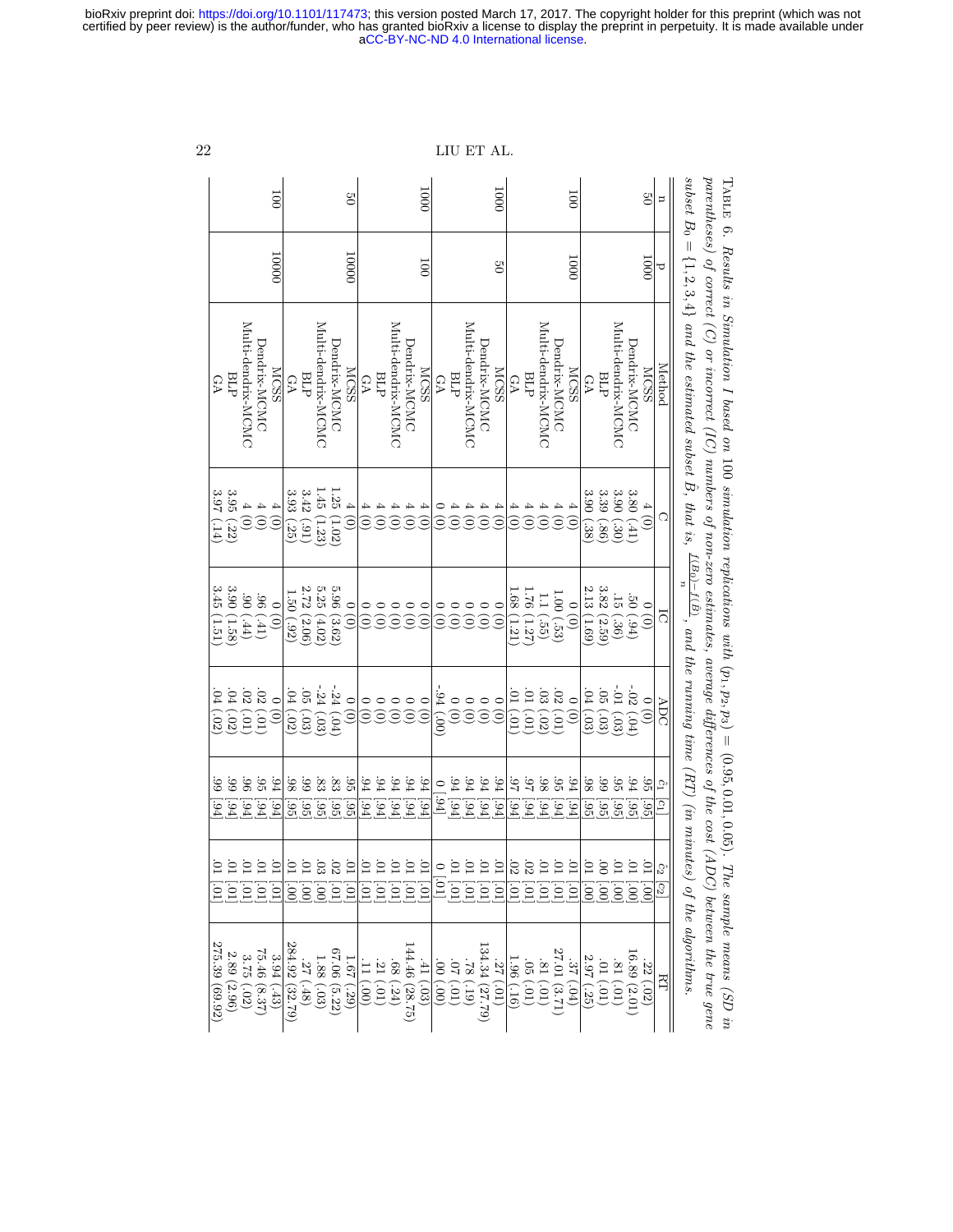> $\begin{array}{c} 186.10\ (37.15)\\ 1.51\ (-50) \end{array}$  $\frac{12.43}{252.74} \frac{(8.76)}{(73.58)}$  $163.85(30.12)$ Dendrix-MCMC 4 (0) 0 (0) 0 (0) .78 [.78] .02 [.02] 163.85 (30.12) Dendrix-MCMC 4 (0) 0 (0) 0 (0) 78 [.78] .02 [.02] 186.10 (37.15)<br>| 186.10 (37.15)<br>| 186.10 (37.15) 276.33 (37.50) GA  $3.24 (1.20)$   $3.82 (2.16)$   $1.6$   $0.4$ )  $95 [7.9]$   $0.1 [01]$   $276.33 (37.50)$  $\begin{array}{c|cc}\n 2.70 & (.46) \\
> 64.89 & (6.75) \\
> 3.82 & (.04)\n\end{array}$ GA  $(62)$   $(62)$   $(15)$   $(0)$   $(0)$   $(0)$   $(0)$   $(0)$   $(0)$   $(0)$   $(0)$   $(0)$   $(0)$   $(0)$   $(0)$   $(0)$   $(0)$   $(0)$   $(0)$   $(0)$   $(0)$   $(0)$   $(0)$   $(0)$   $(0)$   $(0)$   $(0)$   $(0)$   $(0)$   $(0)$   $(0)$   $(0)$   $(0)$   $(0)$   $(0)$   $(0)$  $\frac{17(02)}{16.39(2.22)}$ <br> $59(01)$ Dendrix-MCMC 2.95 (.83) 3.15 (2.21) -.03 (.04) .77 [.79] .01 [.01] 16.39 (2.22)  $\text{Dendrix-MCMC}$  (0)  $4$  (0)  $2.40$  (.60)  $\begin{bmatrix} 0.5 & 0.05 \\ 0.05 & 0.05 \end{bmatrix}$  .84 [.79]  $\begin{bmatrix} 0.1 & 0.1 \\ 0.1 & 0.1 \end{bmatrix}$  29.60 (1.72)  $56.09(4.85)$ Dendrix-MCMC .30 (.42) 8.70 (1.16) -.10 (.05) .71 [.79] .03 [.01] 56.09 (4.85) Dendrix-MCMC 3.98 (.00) 1.87 (.54) .01 (.01) .79 [.79] .01 [.01] 64.89 (6.75) BLP 3.85 (.36) 6.05 (.51) .17 (.02) .98 [.79] .00 [.01] .00 [.01] .12.43 (8.76)<br>At a set of the set of the set of the set of the set of the set of the set of the set of the set of the set of .04  $(.02)$ <br>2.58  $(.21)$ 29.60 (1.72)  $\frac{33(1.06)}{25}$  $1.81(34)$ GA  $\begin{bmatrix} 3.63 & (.61) \ 0.53 & (.61) \end{bmatrix}$   $\begin{bmatrix} 5.21 & (1.04) \ 0.61 & 0.6 \end{bmatrix}$  .97 [.79] .02 [.01] 2.58 (.21)  $.30(.05)$  $2.00(11)$ GA  $4(0)$  5.65 (.67) .11 (.03) .90 [.79] .04 [.01] .2.00 (.11) .04 [.01] .04 [.01] .2.00 (.11) Multi-dendrix-MCMC 4 (0) 0 (0) 0 (0) .78 [.78] .02 [.02] 1.81 (.34) Multi-dendrix-MCMC 4 (0) 0 (0) 0 (0) 0 (0) .78 [.78] .02 [.02] [.03] .51 (.50)<br>Multi-dendrix-MCMC 4 (0) 0 (0) 0 (0) .02 [.02] 1.51 (.50)  $1.86(.03)$ Multi-dendrix-MCMC .15 (.48) 9.10 (1.07) -.05 (.02) .77 [.79] .03 [.01] .86 (.03)<br>Multi-dendrix-MCMC .15 (.48) 9.10 .70<br>Contract on the contract of the contract of the contract of the contract of the contract of the contra BLP 2.45 (1.40) 5.44 (2.13) .30 (.05) .99 [.79] .00 [.01] .83 (1.06) .33 (1.06) 100 10000 MCSS 4 (0) .05 (.07) .00 (.00) .79 [.79] .01 [.01] 2.70 (.46) Multi-dendrix-MCMC 3.64 (.99) 1.17 (2.35) .94 [.79] .01 [.01] .01 [.01] .82 (.04)<br>Multi-dendrix-MCMC 3.64 (.99) 1.17 (2.35) .94 [.79] .01 [.01] .01 [.01] .82 (.04)  $(00)(00)$ 50 1000 MCSS 3.70 (.47) .25 (.44) -.01 (.02) .79 [.79] .02 [.01] .17 (.02) Multi-dendrix-MCMC 3.00 (.72) 3.40 (1.93) -.01 (.02) .79 [.79] .01 [.01] .59 (.01) BLP 2.85 (1.01) 6.62 (1.53) .20 (.05) 1.00 [.79] .00 [.01] .04 (.02) .20 .20 .02<br>CA 100 1000 | 1000 | 1000 | 1000 | 1000 | 1000 | 1000 | 1000 | 1000 | 1000 | 1000 | 1000 | 1000 | 1000 | 1000 | 1<br>| 100 | 100 | 100 | 1000 | 1000 | 1000 | 1000 | 1000 | 1000 | 1000 | 1000 | 1000 | 1000 | 1000 | 1000 | 1000 |  $.82(.02)$ Multi-dendrix-MCMC 4 (0) 4 (0) .05 (.78) .05 [.79] .05 [.01] .85 [.79] .05 [.01] .82 (.02)<br>Multi-dendrix-MCMC 4 (0) .02 (.78) .05 (.01) .85 [.79] .05 [.01] .82 (.02)  $(10)$  60. BLP 3.89 [.31] .09 [.79] .11 .20 [.70] .11 .20 [.79] .09 .09 .09 .01 .09 .01 .09 .09 .01 .09 .09 .09 .001 .09 [ 100 50 MCSS (0,0) 0 (0,0) .77 [.78] .77 [.78] .77 [.02] .77 [.02] .77 [.02] .77 [.02] .77 [.02] .77 [.02] .77 [  $(10.)$  60. BLP 4 (0) 0 (0) 0 (0) 0 (0) 0 (0) 0 (0) 0 (0) 0 (0) 0 (0) 0 (0) 0 (0) 0 (0) 0 (0) 0 (0) 0 (0) 0 (0) 0 (0) 0 (0) 0 (0) 0 (0) 0 (0) 0 (0) 0 (0) 0 (0) 0 (0) 0 (0) 0 (0) 0 (0) 0 (0) 0 (0) 0 (0) 0 (0) 0 (0) 0 (0) 0 (0) 0 (0) 0 GA  $\begin{bmatrix} 0 & 0 & 0 \ 0 & 0 & 0 \end{bmatrix}$  (0)  $\begin{bmatrix} 0 & -78 & 01 \ -78 & 01 & 0 \end{bmatrix}$  (0,00)  $\begin{bmatrix} 0 & 0 \ 0 & 0 & 0 \end{bmatrix}$  $.36( .03)$ 1000 100 MCSS 4 (0) 0 (0) 0 (0) .78 [.78] .02 [.02] .36 (.03)  $.27(03)$ BLP 4 (0) 0 (0) 0 (0) .78 [.78] .27 [.03] .27 (.03) .27 [.03] .27 (.03) .28 [.03] .27 [.03] .27 [.03] .27 [.03]  $.11(00)$ GA 4 (0) 0 (0) 0 (0) .78 [.78] .02 [.02] .11 (.00) 50 10000 MCSS 3.15 (.67) .40 (.68) -.06 (.05) .73 [.79] .02 [.01] .98 (.27)  $\frac{27}{27} (02)$  $.98(.27)$ E n p Method C  $IC$  ADC  $\hat{c}_1$   $\hat{c}_2$   $\hat{c}_3$   $\hat{c}_3$   $\hat{R}$ ទ្ទទទ `គ្គគួគ្គ  $\Xi$  $\Xi$  $\begin{bmatrix} 02 & 0.02 \\ 0.2 & 0.02 \\ 0.2 & 0.02 \\ 0.2 & 0.02 \\ 0 & 0.02 \end{bmatrix}$  $\Xi$ 'ਰ ਰ ਰ Ē ಕ್ತ io.  $\Xi$ ā S  $\Xi$  $\overline{a}$ ີ ⊂ີ Ę io. ē. e e  $\overline{\mathcal{E}}$ ГŌ. 88888 s s s s Ĉ2  $\frac{2}{3}$  $\overline{0}$  $\overline{0}$  $\frac{6}{10}$  $\overline{c}$  $\frac{5}{9}$  $\frac{5}{9}$  $\frac{4}{9}$  $0<sup>4</sup>$  $\overline{0}$ 55585  $\begin{array}{|c|c|c|c|} \hline [62.1] & 2.6 \\ \hline [62.1] & 6.2 \\ \hline [62.1] & 2.2 \\ \hline [62.1] & 2.2 \\ \hline [62.1] & 2.2 \\ \hline \end{array}$ <u> ಪಿ ಪಿ ಪಿ ಪಿ ಪಿ</u> <u>نَعْ نَعْ نَعْ نَعْ الْ</u> <u> ಪ್ರವಸ್ಥೆ ಪ್ರಸ್ತೆ</u>  $\overline{57}$  $62$  $\overline{c}$  $\frac{1}{8} \frac{1}{8} \frac{1}{8} \frac{1}{8}$ g g g g g  $\frac{5}{5}$  $\frac{5}{7}$  $\frac{5}{7}$  $\frac{5}{7}$ pe signa 62. 73  $\tilde{c}$  $-05\ (02) \\ 20\ (05)$  $(10.)$  87.  $\begin{array}{c} (0,0) \\ (1,0) \\ (0,1) \\ (1,0) \\ (2,0) \\ (3,0) \\ (4,0) \\ (5,0) \\ (6,0) \\ (7,0) \\ (8,0) \\ (9,0) \\ (1,0) \\ (1,0) \\ (1,0) \\ (1,0) \\ (2,0) \\ (3,0) \\ (4,0) \\ (5,0) \\ (6,0) \\ (7,0) \\ (8,0) \\ (9,0) \\ (1,0) \\ (1,0) \\ (1,0) \\ (1,0) \\ (1,0) \\ (1,0) \\ (1,0) \\ (1,0) \\ (1,0) \\ (1,0) \\ (1,0) \\ (1,$  $-.01(02)$  $.20(0.05)$ <br> $.18(0.4)$  $(05)(.05)$  $.05(01)$ <br> $.11(02)$  $-.10(0.05)$  $-.03$   $(.04)$  $-0.01$  (.02  $00(.00)$  $11(03)$  $-0.06$  (.05  $.16(0.04)$ 호호호호<br>ㅎㅎㅎㅎ 00000<br>|<br>|<br>|<br>| ADC  $\begin{array}{c} 3.15 \ (2.21) \\ 3.40 \ (1.93) \\ 6.62 \ (1.53) \end{array}$  $\begin{array}{c} 9.10 \ (1.07) \\ 5.44 \ (2.13) \end{array}$  $\begin{array}{c} 2.25~(.78) \\ 5.90~(.70) \end{array}$  $8.70(1.16)$  $\frac{05}{1.87} \frac{07}{054}$  $1.17(2.35)$  $\begin{array}{c} 6.05 \ (.51) \\ 5.33 \ (.62) \end{array}$  $5.21(1.04)$  $3.82(2.16)$  $(20)$  90.  $2.40(.60)$  $5.65(.67)$  $(0.44)$  $(0.68)$ 00000<br>|<br>|<br>| 38888<br>- - - - - $\begin{array}{c} 3.70 \; (.47) \\ 2.95 \; (.83) \\ 3.00 \; (.72) \\ 2.85 \; (1.01) \end{array}$  $4$  (0)<br>  $4$  (0)<br>  $4$  (0)<br>  $4$  (0)<br>
> 3.89 (.31)  $.15(48)$ <br> $2.45(1.40)$  $\begin{array}{c} 3.64 \ (.99) \\ 3.85 \ (.36) \end{array}$  $3.24(1.20)$  $3.63(.61)$  $3.98(.00)$  $.30(.42)$  $3.15(.67$  $4(0)$  $4(0)$ 9999  $(0)$ Ξ  $\overline{C}$ Dendrix-MCMC<br>Multi-dendrix-MCMC Multi-dendrix-MCMC Multi-dendrix-MCMC Multi-dendrix-MCMC Multi-dendrix-MCMC Multi-dendrix-MCMC Dendrix-MCMC Dendrix-MCMC Dendrix-MCMC Dendrix-MCMC Dendrix-MCMC Method **MCSS MCSS MCSS MCSS** MCSS BLP **BLP BLP BLP BLP BLP** MCSS  $G\Lambda$  $G\Lambda$  $G\Lambda$  $G\Lambda$  $G\Lambda$  $\mathcal{L}$ 10000 1000  $\overline{000}$  $\boxed{00}$  $\circ$ င္ဟ  $\frac{1000}{\pi}$  $\frac{100}{\sqrt{2}}$  $\overline{100}$  $\overline{100}$  $\frac{6}{3}$

TABLE 7. Results in Simulation I based on 100 simulation replications with  $(p_1, p_2, p_3) = (0.8, 0.02, 0.05)$ .

TABLE 7. Results in Simulation I based on 100 simulation replications with  $(p_1, p_3) = (0.8, 0.02, 0.05)$ .

n

∣వ్

<span id="page-22-0"></span>MCSS 23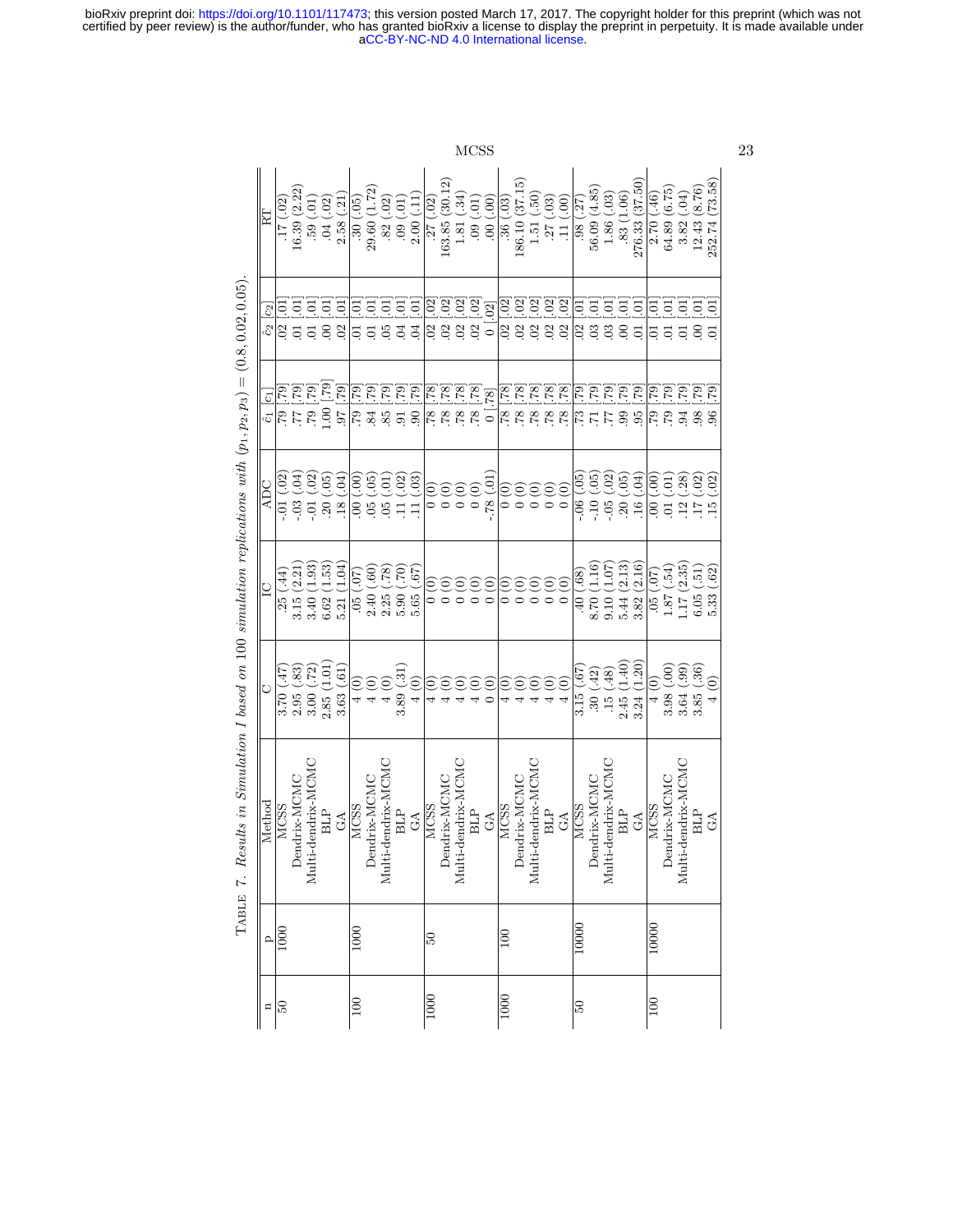

<span id="page-23-0"></span>Fig 3. Tuning error, cost and number of non-zero (i.e. true positive) estimates of MCSS versus the tuning parameter value  $\lambda \in \Lambda$  with  $|\Lambda| = 100$  for the first simulation set-up:  $n = 50$ ,  $p = 1000$  and  $(p_1, p_2, p_3) = (0.95, 0.01, 0.05)$ .

running errors (up to 15% failing to converge or giving output properly). In particular, BLP ran quite unsteadily in high-dimensional situations, say  $n = 50$  and  $p = 1000$  or 10000, while GA was too slow in high-dimensional situations since it tried to seek an exact solution. As expected, we see that these three methods also tended to perform worse as the amount of coverage and exclusiveness of a mutated driver pathway decreased. Since a rarely mutated gene may by chance satisfy the (approximate) exclusivity property with a highly mutated gene, the union of the highly mutated gene and some rarely mutated genes could drive down the cost function value, leading to false positives. To investigate this issue, we conducted a simulation study. As before, the driver pathway contained four genes. We set the 1st gene to have mutation in a fraction  $p_0^*$  of all n patients, while setting the other three driver genes  $\{2, 3, 4\}$  to have mutations only in the remaining patients, for whom a gene from  $\{2,3,4\}$  was randomly selected with probability  $p_1^*$  to have a mutation, and another gene in  $\{2, 3, 4\}$  was randomly selected to have a mutation with probability  $p_2^*$ . Finally, other genes outside  $B_0 = \{1, 2, 3, 4\}$ mutated with a background probability  $p_3^*$ . The corresponding simulation results are summarized in Table [8,](#page-24-0) suggesting that the proposed method still performed well.

To evaluate the performance involving cross-validation, consider the first set-up:  $n = 50$  and  $p = 1000$  with  $(p_1, p_2, p_3) = (0.95, 0.01, 0.05)$ . The crossvalidation procedure was applied with an enlarged size of  $\Lambda$ , say 100, and Algorithm 1 was applied to A for each  $\lambda \in \Lambda$  separately. The results are displayed in Figure [3,](#page-23-0) demonstrating that the  $\lambda$ 's minimizing the tuning error corresponded to the minimum cost of  $(2.1)$  and the true size of  $B_0$ , say 4.

Moreover, the current tuning error is obtained by applying the crossvalidation procedure for once in consideration of computational efficiency.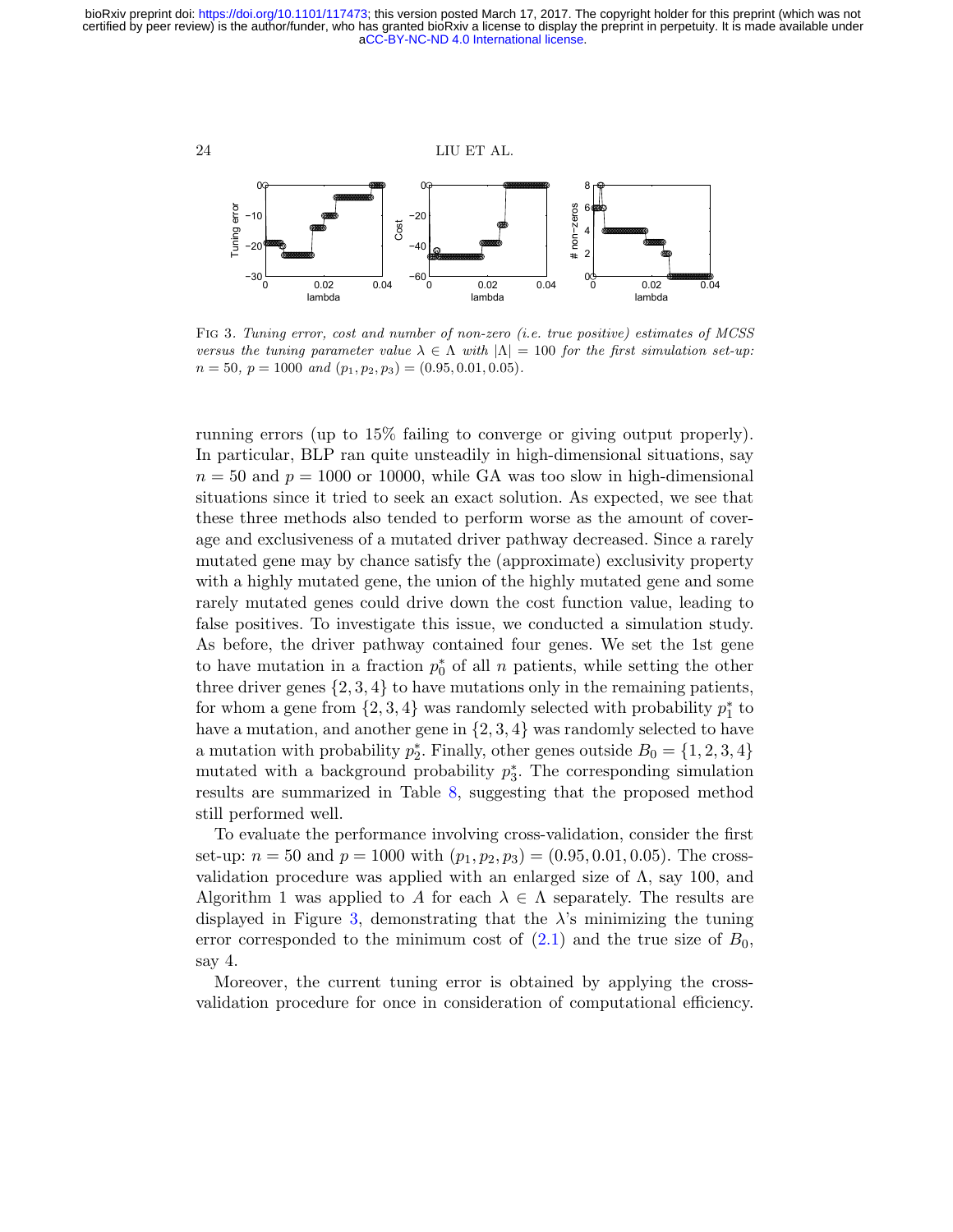<span id="page-24-0"></span>

|                                                                                                    |                                  |                                   |                |                                |                                        |                                   |                                |                          |                         |                       |                      |                                      |                                        |                     | <b>MCSS</b>                     |                                    |                                              |                           |                                       |                               |                                  |                                                    |                                        |                              |                                        |                          |                                |                        |                                     |                                   |                                  | 25 |
|----------------------------------------------------------------------------------------------------|----------------------------------|-----------------------------------|----------------|--------------------------------|----------------------------------------|-----------------------------------|--------------------------------|--------------------------|-------------------------|-----------------------|----------------------|--------------------------------------|----------------------------------------|---------------------|---------------------------------|------------------------------------|----------------------------------------------|---------------------------|---------------------------------------|-------------------------------|----------------------------------|----------------------------------------------------|----------------------------------------|------------------------------|----------------------------------------|--------------------------|--------------------------------|------------------------|-------------------------------------|-----------------------------------|----------------------------------|----|
|                                                                                                    | 臣                                | $\widetilde{6}$<br>$\frac{48}{5}$ | (82)<br>12.58( | .46(.05)                       | $\left($ . $01\right)$<br>.02(         | (31)<br>2.50(                     | .64(.08)                       | 21.55(0.84)              | (0.007)                 | (02)<br>05            | $\Xi$<br>1.84        | (0.04)                               | 127.60 (5.49)                          | .43(.21)            | $(00)$ $H0$ .                   | $(00.)$ 00.                        | .65(.06)                                     | (7.03)<br>153.12          | (42)<br>1.16(                         | $(00.)$ 80.                   | .10(0.01)                        | 5.91 (1.52)                                        | (2.01)<br>40.77                        | (60)<br>$1.37$               | $\Xi$<br>$-150$                        | (30.99)<br>224.29        | (2.57)<br>10.92                | (1.76)<br>49.40        | $\left(\frac{15}{1}\right)$<br>2.41 | $\approx$<br>$-42$                | 308.46 (44.10)                   |    |
| $=(0.7, 0.8, 0.02, 0.05)$                                                                          | $\hat{c}_2[c_2]$                 | $\odot$<br>$\frac{1}{2}$          | S              | S<br>$02$                      | $\widetilde{S}$<br>$\overline{0}$      | $\widetilde{O}$<br>$\overline{0}$ | S<br>$\approx$                 | S<br>$\overline{c}$      | S<br>$\overline{\circ}$ | $\ddot{\mathcal{S}}$  | S                    | ē<br>ā                               | ā<br>ā                                 | ē<br>$\overline{c}$ | $\Xi$<br>$\overline{0}$         | $\overline{[0]}$<br>$\overline{0}$ | ē<br>Ξ                                       | ē<br>$\overline{0}$       | ē<br>$\overline{0}$                   | 5.<br>$\overline{0}$          | $\overline{5}$<br>$\overline{0}$ | S<br>$\overline{0}$                                | $\ddot{\mathcal{S}}$<br>$\overline{0}$ | ā<br>$\overline{0}$          | $\rm 00$<br>$\rm{C}$                   | $60^{\circ}$<br>$\infty$ | $\mathbf{S}$<br>$\overline{0}$ | $\overline{S}$         | $\overline{O}$<br>3880              | $\ddot{\theta}$                   | $\overline{0}$<br>$\overline{0}$ |    |
|                                                                                                    | $\overline{c}$<br>$\overline{c}$ | $\left[16\right]$<br>88           | [.94]<br>$-90$ | $\overline{[.94]}$<br>$-90$    | .94<br>1.00                            | [.94]<br>1.00                     | $\ddot{9}$<br>5                | $\overline{54}$<br>94    | 94<br>94                | $\overline{54}$<br>26 | .94<br>67            | $\mathfrak{B}$<br>$.94\phantom{0}$   | [.94]<br>$\frac{1}{94}$                | .94                 | $\overline{5}$<br>94            | .94<br>$\overline{0}$ i            | $\overline{54}$<br>94                        | .94<br>94                 | $\overline{54}$<br>.94                | .94<br>.94                    | .94<br>94                        | $\ddot{94}$                                        | $\boxed{94}$<br>$-88$ $-8$             | $\overline{59}$              | .94<br>1.00                            | [.94]<br>001             | $\overline{59}$<br>89          | [.94]<br>.88           | $\overline{5}$<br>$-60$             | [.94]<br>1.00                     | [.94]<br>$\ddot{6}$              |    |
|                                                                                                    | ADC                              | $\widetilde{5}$<br>$-0.5$         | 03<br>$-04$    | $\left( 0.3\right)$<br>$-0.04$ | $\left( \frac{3}{2} \right)$<br>$\sim$ | $\overline{3}$<br>$\overline{0}$  | $\ddot{\circ}$<br>$-0.02$      | ā<br>$-0.00 -$           | 3.<br>$-0.00$           | (02)<br>03            | $\overline{5}$<br>03 | $\begin{matrix} 0 \\ 0 \end{matrix}$ | (0.01)<br>$-0.00$                      |                     |                                 | $-94(01)$                          | $\begin{matrix} 0 & 0 \\ 0 & 0 \end{matrix}$ | (0.01)<br>$-0.00$         | $\widehat{\in}$<br>$\overline{\circ}$ | $\odot$<br>$\overline{\circ}$ | 0(0)                             | $\widetilde{\mathbb{S}}$<br>$-10($                 | $\overline{03}$<br>$\mathcal{L}0$ .    | 6 <sup>1</sup><br>$-0.8$     | $\left( 3 \right)$<br>$\overline{0}$ . | .03<br>$\infty$          | $\frac{3}{2}$<br>$-9.$         | .02<br>$-0.06$         | .02<br>$-0.04$                      | $\overline{02}$<br>$\ddot{\circ}$ | 02<br>$\frac{8}{2}$              |    |
|                                                                                                    | $\overline{C}$                   | $\sqrt{52}$<br>$\overline{20}$    | 1.27<br>1.55   | 1.91<br>2.20                   | 1.50<br>2.95                           | 1.58<br>3.25                      | $\tilde{c}$<br>$\overline{30}$ | (50)<br>.31 <sub>1</sub> | (33)<br>3.000           | (1.72)                | (1.39)<br>2.60(      | $\frac{1}{2}$                        | $\left( \frac{31}{2} \right)$<br>0.10( |                     | $\frac{1}{20}$<br>$\widehat{c}$ | $\frac{1}{0}$                      | $\widehat{\circ}$<br>$\circ$                 | (.22)<br>.05 <sub>0</sub> | ව<br>$\circ$                          | 0(0)                          | $\overline{0}$ $\overline{0}$    | .95(1.10)                                          | (1.32)<br>3.20                         | 2.51<br>3.75                 | 1.27<br>2.40                           | (1.62)<br>3.70           | $\frac{1}{2}$                  | 1.41(2.06)             | 2.04(2.65)                          | (1.90)<br>5.45(                   | (1.50)<br>4.50                   |    |
|                                                                                                    | O                                | $\ddot{\phantom{0}}$<br>2.95      | 50<br>2.60     | 5.75<br>2.45                   | $\overline{81}$<br>3.32                | (93)<br>3.15                      | 4<br>3.85                      | $\widetilde{34}$<br>3.95 | 22<br>3.95              | (22)<br>3.95          | ô<br>4               | O                                    | Õ                                      | Θ                   | $\widetilde{\Theta}$            | ê                                  | $\bar{\bullet}$                              | $\overline{\bullet}$      | $\widehat{\circ}$                     |                               | ම                                | $\overset{\circ}{\phantom{0}}\!\!\!\!\!8$<br>2.65( | $\widehat{H}$<br>1.25                  | $\frac{25}{2}$ .<br>$1.50\,$ | ZT I<br>2.89                           | (1.08)<br>2.00           | $\widetilde{g}$<br>3.15        | $\frac{25}{2}$<br>2.70 | $\frac{25}{2}$<br>3.34              | (92)<br>3.30                      | 79.<br>3.65                      |    |
| Results in Simulation I based on 100 simulation replicates with for $(p_0^*, p_1^*, p_2^*, p_3^*)$ | Method                           | <b>MCSS</b>                       | Dendrix-MCMC   | Multi-dendrix-MCMC             | <b>BLP</b>                             | $G\Lambda$                        | <b>MCSS</b>                    | Dendrix-MCMC             | Multi-dendrix-MCMC      | <b>BLP</b>            | GA                   | MCSS                                 | Dendrix-MCMC                           | Multi-dendrix-MCMC  | <b>BLP</b>                      | $G\Lambda$                         | <b>MCSS</b>                                  | Dendrix-MCMC              | Multi-dendrix-MCMC                    | <b>BLP</b>                    | $G\Lambda$                       | <b>MCSS</b>                                        | Dendrix-MCMC                           | Multi-dendrix-MCMC           | <b>BLP</b>                             | $\rm GA$                 | <b>MCSS</b>                    | Dendrix-MCMC           | Multi-dendrix-MCMC                  | <b>BLP</b>                        | $G\Lambda$                       |    |
| TABLE 8.                                                                                           |                                  | $\frac{p}{1000}$                  |                |                                |                                        |                                   | 1000                           |                          |                         |                       |                      | $\overline{50}$                      |                                        |                     |                                 |                                    | $\overline{0}$                               |                           |                                       |                               |                                  | 10000                                              |                                        |                              |                                        |                          | 10000                          |                        |                                     |                                   |                                  |    |
|                                                                                                    | $\Xi$                            | $\frac{6}{2}$                     |                |                                |                                        |                                   | $\overline{100}$               |                          |                         |                       |                      | 1000                                 |                                        |                     |                                 |                                    | 1000                                         |                           |                                       |                               |                                  | $50\,$                                             |                                        |                              |                                        |                          | $\boxed{00}$                   |                        |                                     |                                   |                                  |    |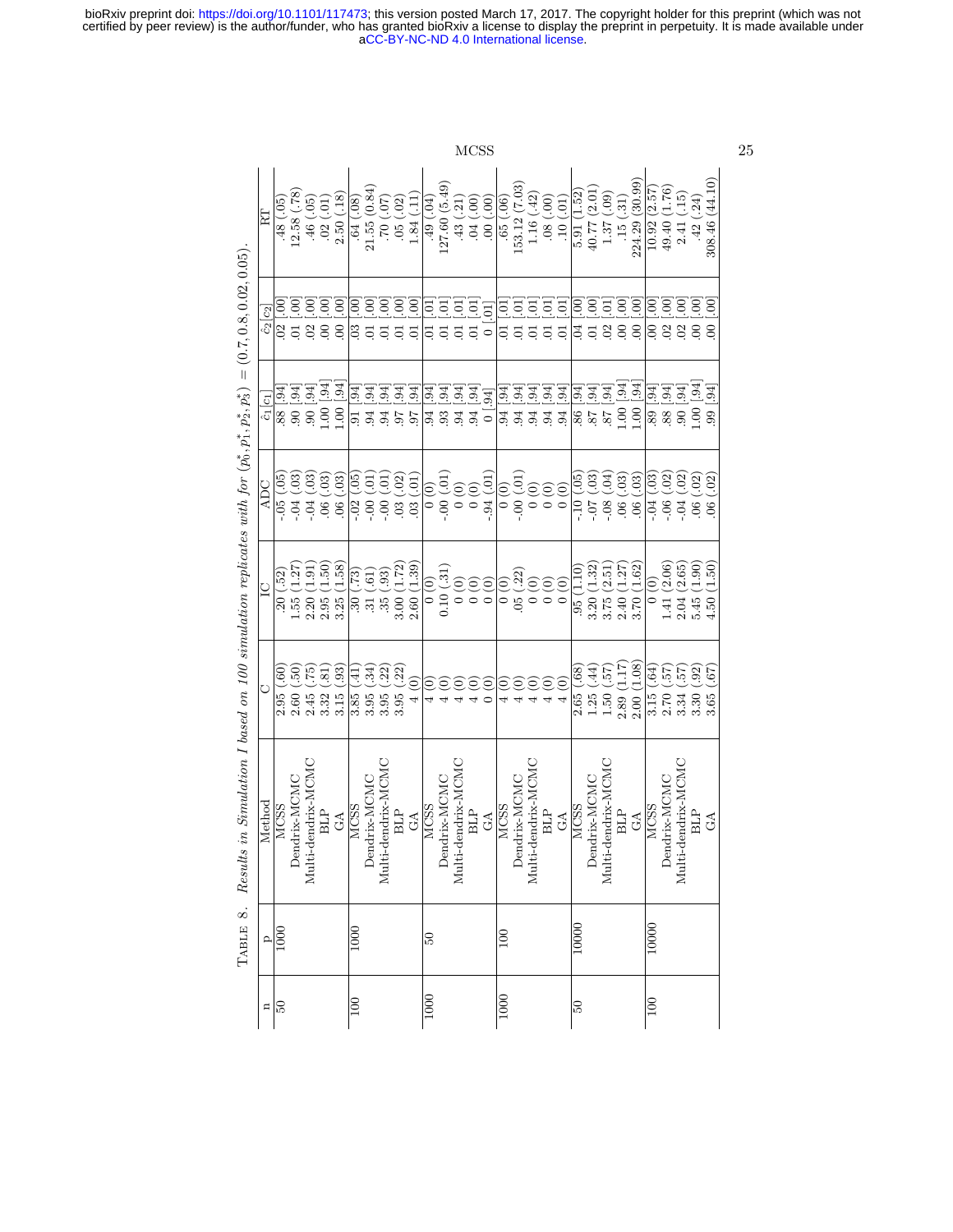

<span id="page-25-0"></span>FIG 4. The correct  $(C \#)$  and incorrect  $(IC \#)$  numbers of non-zero (i.e. true positive) estimates, the average difference of the costs  $(ADC)$  and running time  $(RT)$  of MCSS versus the fold number of cross-validation used in Algorithm 2 (CV  $#$ ) for the first simulation set-up:  $n = 50$ ,  $p = 1000$  and  $(p_1, p_2, p_3) = (0.95, 0.01, 0.05)$ .

TABLE 9 Results in Simulation II based on 100 simulation replications with  $(p_1, p_2, p_3) = (0.8, 0.02, 0.05).$ 

<span id="page-25-1"></span>

| n   |       | Method             |            | Ю           | ADC         | RТ             |
|-----|-------|--------------------|------------|-------------|-------------|----------------|
| 50  | 1000  | Multi-dendrix-MCMC | 2.70(1.65) | 13.40(6.09) | $-.27(.07)$ | .59(.02)       |
|     |       | MCSS               | 7.35(.67)  | .55(.89)    | $-.03(.06)$ | .35(.06)       |
| 100 | 1000  | Multi-dendrix-MCMC | 8(0)       | 2.80(1.19)  | .05(0.01)   | .85(.01)       |
|     |       | <b>MCSS</b>        | 8(0)       | 0(0)        | 0(0)        | (.06)<br>.57   |
| 50  | 10000 | Multi-dendrix-MCMC | .25(.55)   | 18.55(1.73) | $-.37(.08)$ | 1.88(.05)      |
|     |       | <b>MCSS</b>        | 5.52(1.54) | 1.91(1.89)  | $-.14(.10)$ | 3.69(0.38)     |
| 100 | 10000 | Multi-dendrix-MCMC | 5.75(1.06) | 2.75(3.91)  | $-.25(.07)$ | 3.87<br>(0.04) |
|     |       | MCSS               | 7.42(.82)  | .65(.67)    | $-.14(.13)$ | 7.15(1.11)     |

For instance, in the first set-up with  $(n = 50, p = 1000)$  and  $(p_1, p_2, p_3)$  $(0.95, 0.01, 0.05)$ , as indicated in Figure [4,](#page-25-0) as the cross-validation fold number increased, the performance of the proposed method measured by C, IC and ADC did not improve, while RT increased linearly.

3.2.2. Simulation II: multiple driver pathways. We further compared the performance of MCSS against Multi-dendrix in identifying multiple true driver pathways as follows.

The simulation set-up was similar as before except that there were two true driver pathways  $B_1$  and  $B_2$ . We used 100 random initial estimates for MCSS. We compared their performance using the top two estimated sets (with the minimum cost function values) by each method for each dataset. As shown in Table [9,](#page-25-1) MCSS performed much better for the most challenging high-dimensional case with  $p = 10000$  and  $n = 50$ : it correctly identified a much larger number of the genes in the two true driver pathways (i.e. with a larger number of estimated true positives) while yielding fewer false positives. On the other hand, as the sample size  $n$  increased to 100, the performance of Multi-dendrix caught up.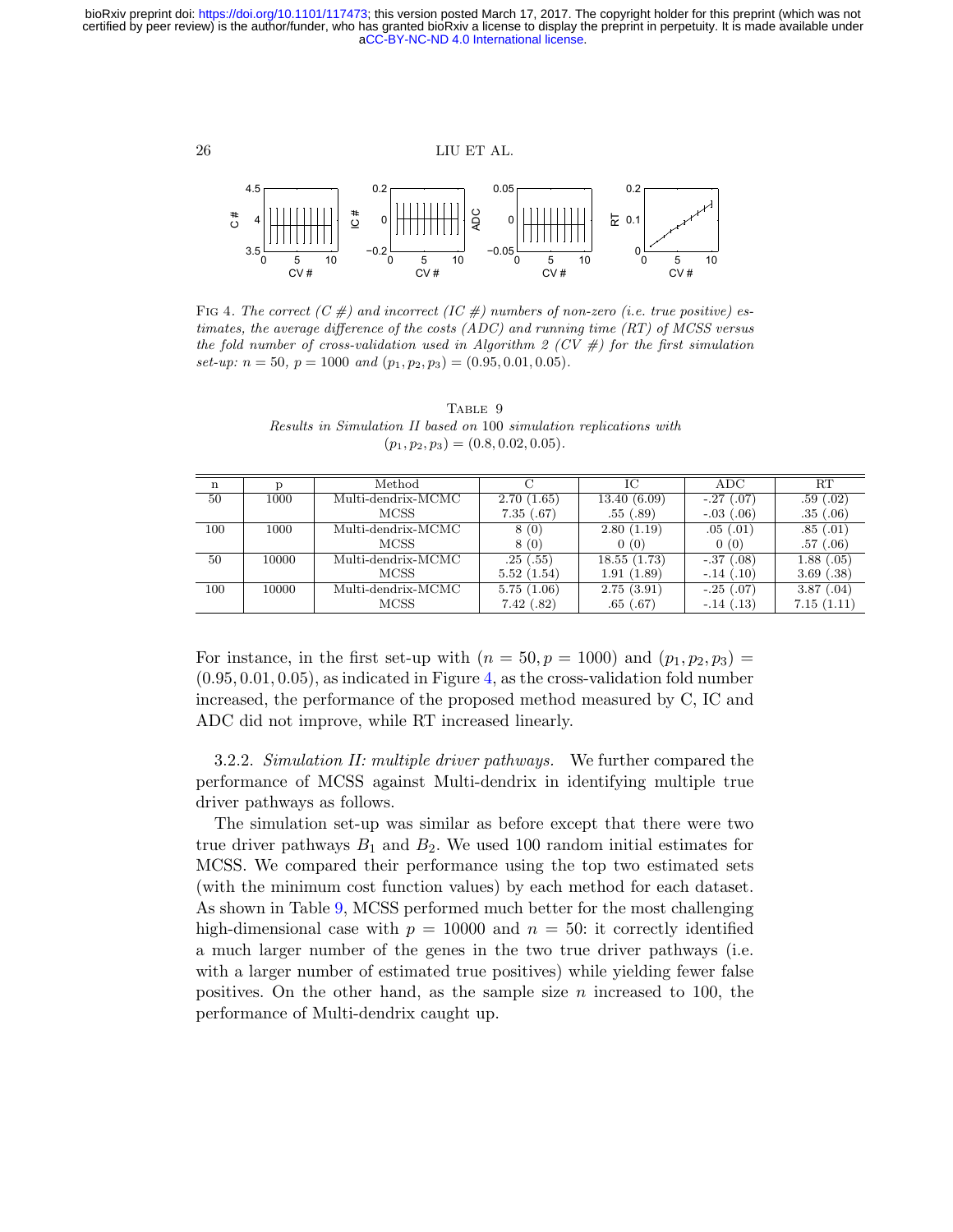## MCSS 27

3.2.3. Simulation III: with both mutation and gene expression data. We generated the mutation data as in Table [7](#page-22-0) and the gene expression data from a multivariate normal distribution  $N(0, V)$ . Specifically, we divided the genes  $\{1, \dots, p\}$  into mutually disjoint subsets  $B_0 = \{1, 2, 3, 4\}, B_1, B_2,$  $...B_K$ , where for each  $k \in \{1, \dots, K\}$ , the gene set size  $|B_k|$  was random from  $\{2, \dots, 20\}$ . *V* is a correlation matrix with all diagonal elements  $V_{jj} = 1$ ; for any  $j_1 < j_2$  both in the same  $B_k$ ,  $V_{j_1j_2} = V_{j_2j_1} = 0.9$ ; otherwise,  $V_{j_1j_2} =$  $V_{j_2j_1} = 0.1$ . The rationale is that, for the genes in the same set, due to their shared function, their expression levels are also highly correlated. We used our proposed method to select all the tuning parameters, including  $\gamma$ . The simulation results for the integrative analysis of both mutation data and gene expression data are summarized in Table [10,](#page-27-0) where the new method MCSS ME is compared with GA ME, the integrative version of GA [\(Zhao](#page-34-2) [et al](#page-34-2)., [2012\)](#page-34-2). Note that, to our knowledge, the integrative version of BLP in [Zhao](#page-34-2) *et al.* [\(2012\)](#page-34-2) is not yet publicly available. From Table [10,](#page-27-0) we see that GA ME failed in situations with the dimension  $p$  much smaller than the sample size  $n$ ; in contrast, the new method MCSS ME performed well. Furthermore, GA ME was much time-consuming for large p.

4. Conclusions. This paper has introduced a new computational method for a combinatorial optimization problem motivated from cancer genomics. It approximates a combinatorial cost function with a continuous and non-convex relaxation. In particular, the indicator function is approximated by a non-convex truncated  $L_1$ -function. The proposed method is computationally more efficient than an existing approach based on stochastic search, and compares favorably over several existing methods in simulations. Through both real data and simulated data analyses, the proposed method was shown to be promising for discovering mutated driver pathways with tumor sequencing data. In light of that Dendrix and other methods have been successfully applied to the TCGA [\(Kandoth](#page-33-13) et al., [2013\)](#page-33-13), it would be interesting to apply our proposed method to on-going large cancer genomics projects. Furthermore, the current problem differs from existing pathway analysis of genome-wide association studies (GWAS) [\(Wang](#page-34-6) et al., [2007;](#page-34-6) [Torkamani](#page-34-7) et al., [2007;](#page-34-7) [Schaid](#page-33-14) et al., [2012\)](#page-33-14) in two aspects: (i) the current problem is more challenging in the sense that no pathway is given a priori; (ii) however, GWAS data is different with genetic variants (or mutations) present for healthy control subjects, and it is also higher-dimensional with a larger number of genetic variants. It would be interesting to see whether the key concept of mutation exclusivity and associated methodology in the current context can be extended and applied to GWAS for de novo pathway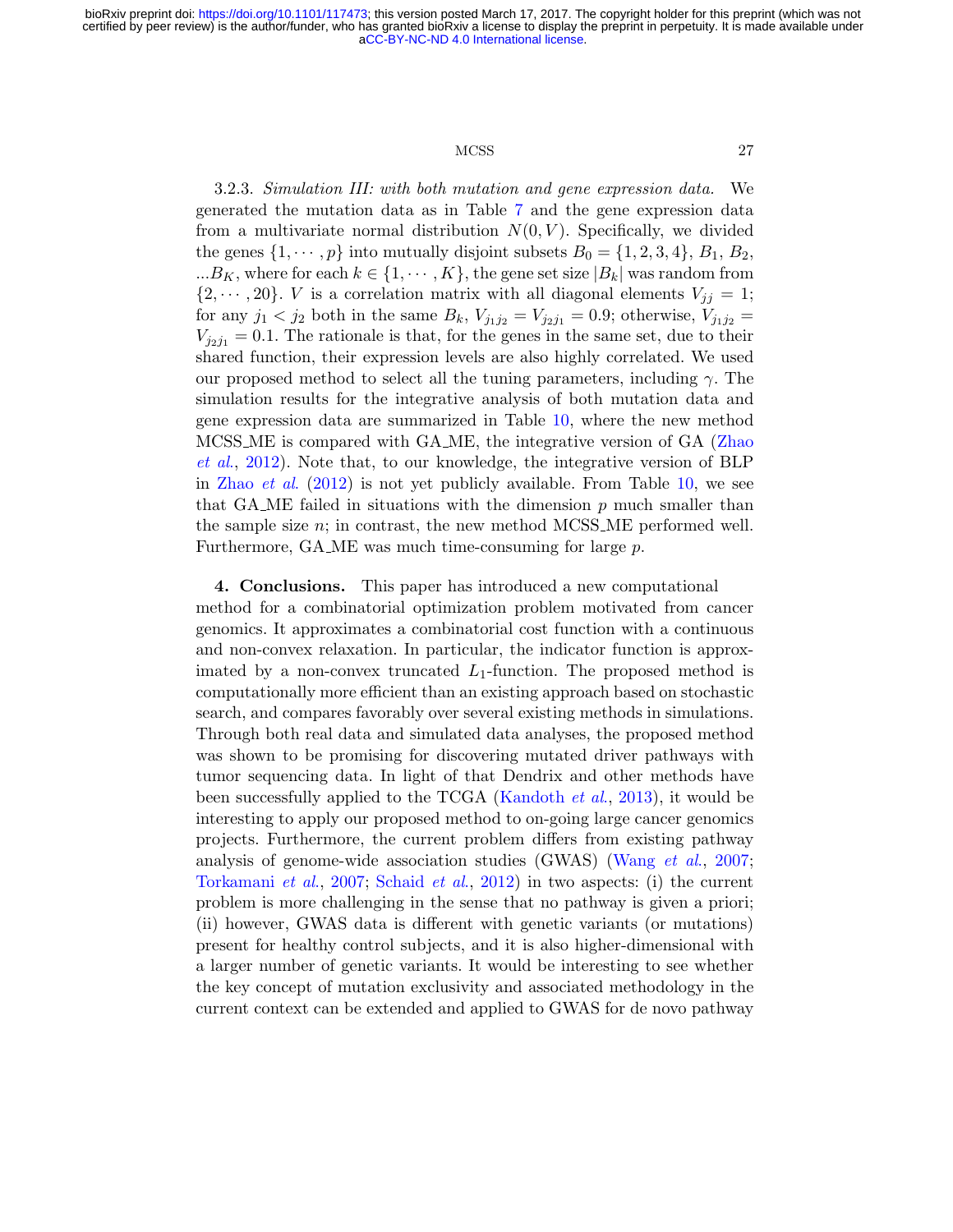<span id="page-27-0"></span> $28$   $\hfill$  LIU ET AL.

|                                        | 1000<br><b>MCSS_ME</b> | aCC-BY<br><b>GA_ME</b><br>$\overline{\phantom{a}}$ | <b>MCSS_ME</b>                       | <b>GA_ME</b>                         | $\overline{000}$<br>Ξ<br><b>MCSS_ME</b> | -ND 4.0<br>LIU<br><b>GA_ME</b> | 1001<br>š<br><b>MCSS_ME</b>                    | ET AL.<br><b>GA_ME</b>                                                                   | 0001<br><b>MCSS_MI</b> | <b>GA_ME</b><br>3.61(.54) | $^{12}$<br>$\overline{0001}$<br><b>MCSS_ME</b> | Method<br>C | International license.<br>$(p_1, p_2, p_3) = (0.8, 0.02, 0.05)$ | $N_{\rm{RDE}}$ 10. Results in Simulation III for integrative analysis of mutation |
|----------------------------------------|------------------------|----------------------------------------------------|--------------------------------------|--------------------------------------|-----------------------------------------|--------------------------------|------------------------------------------------|------------------------------------------------------------------------------------------|------------------------|---------------------------|------------------------------------------------|-------------|-----------------------------------------------------------------|-----------------------------------------------------------------------------------|
| <b>GA_ME</b>                           |                        |                                                    |                                      |                                      |                                         |                                |                                                |                                                                                          |                        |                           |                                                |             |                                                                 |                                                                                   |
|                                        | $\frac{1}{1}$          |                                                    | $\frac{1}{2}$                        |                                      | $\frac{1}{2}$                           |                                | $\begin{matrix} 0 \\ 0 \end{matrix}$           | 5.6(.54)                                                                                 | $\frac{0}{0}$          | 5.62 (1.67                |                                                |             |                                                                 |                                                                                   |
|                                        |                        | $\overline{1}$<br>$\frac{1}{1}$                    | $\begin{matrix} 0 \\ 0 \end{matrix}$ | $\begin{matrix} 0 \\ 0 \end{matrix}$ | $\begin{matrix} 0 \\ 0 \end{matrix}$    | 1.41(0.01)                     | $\begin{smallmatrix}0&0\ 0&0\end{smallmatrix}$ | $-38(.05)$                                                                               | (0)                    | $-36(04)$                 | $\begin{matrix} 0 \\ 0 \end{matrix}$           | ā<br>ADC    |                                                                 |                                                                                   |
| $>$ 1500.00 $\left(\frac{1}{2}\right)$ | 100.77 (24.25)         | $-$ 00.00.00 $\le$                                 | 432.55 (35.63)                       | 2.10(.12)                            | (80) 22                                 | (00') 00'                      | .58(.02)                                       | $\frac{38.22}{7.96} \frac{(1.95)}{(7.70)}$<br>$\frac{7.96}{30.81} \frac{(1.28)}{(1.28)}$ |                        |                           | 5.11 (.38)                                     | EТ          |                                                                 | $data$ and $gene$ $expression$ $\epsilon$                                         |

Table TABLE 10. Results in Simulation III for integrative analysis of mutation data and gene expression data . Results in Simulation III for integrative analysis of mutation data and gene expression data.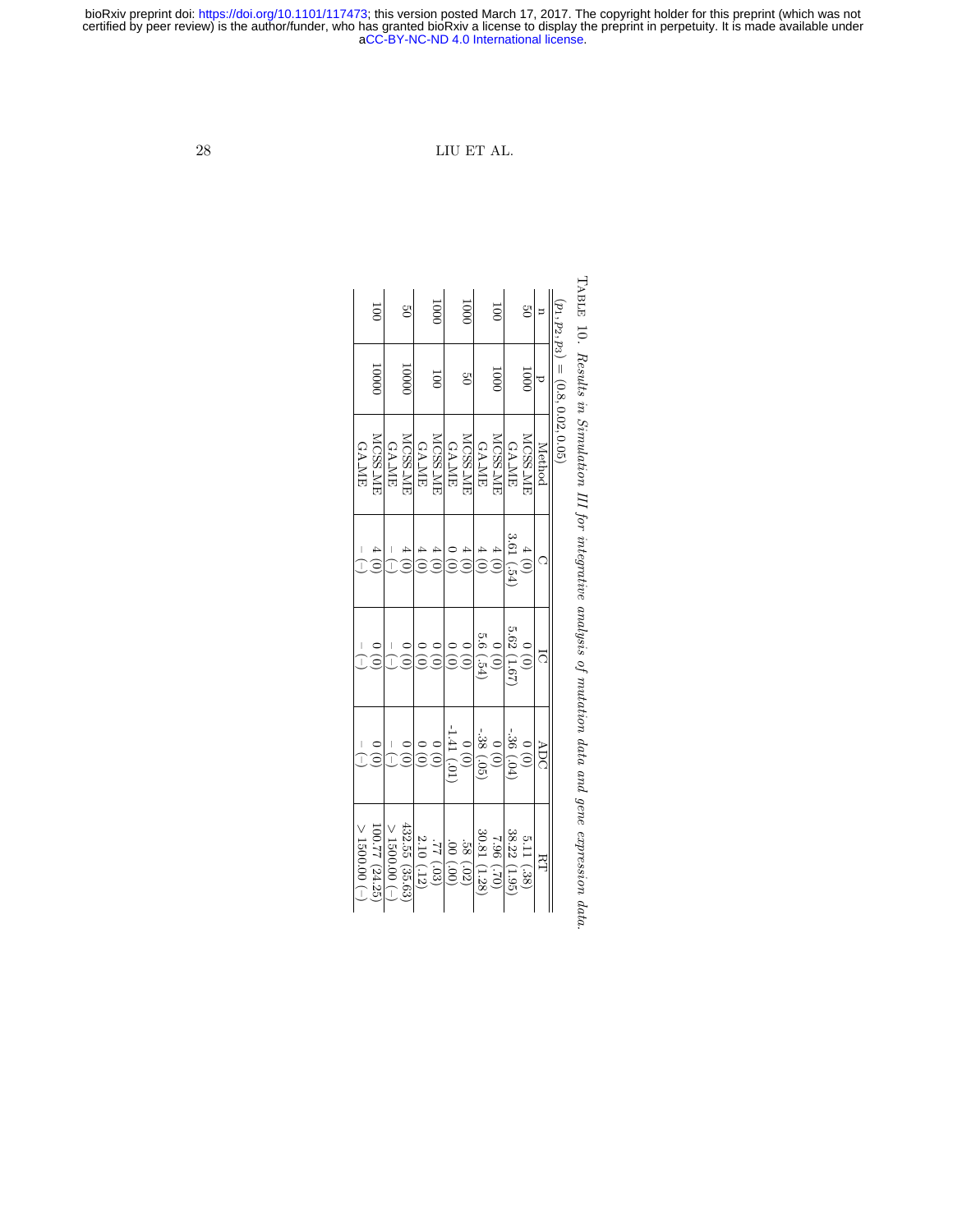# MCSS 29

or gene subnetwork (Liu [et al](#page-33-15)., [2014\)](#page-33-15) discovery to handle genetic heterogeneity. Finally, the main idea of our algorithm is quite general and may be modified and extended for other challenging combinatorial search problems.

Matlab code implementing the new method and a manual are available at <https://github.com/ChongWu-Biostat/MCSS> .

# APPENDIX

Proof of Theorem 1. For convergence of Algorithm 1, by construction, we have, for  $m \in \mathbb{N}$ ,  $S(\hat{\boldsymbol{\beta}}^{(m)}) = S^{(m+1)}(\hat{\boldsymbol{\beta}}^{(m)}) \le S^{(m)}(\hat{\boldsymbol{\beta}}^{(m)}) \le S^{(m)}(\hat{\boldsymbol{\beta}}^{(m-1)}) =$  $S(\hat{\boldsymbol{\beta}}^{(m-1)})$ . Since  $S(\boldsymbol{\beta})$  is obviously bounded below, the convergence is proved. Converging finitely follows from the strict decreasing character of  $S^{(m)}(\hat{\boldsymbol{\beta}}^{(m)})$ in m, uniqueness of minimizer of  $S^{(m)}(\beta)$  and finite possible values of  $\nabla S_2(\hat{\boldsymbol{\beta}}^{(m-1)})$  in [\(2.4\)](#page-4-0). After termination occurs at  $m^*$ ,  $\hat{\boldsymbol{\beta}}^{(m)}$  remains unchanged for  $m \geq m^*$ , so does the cost function  $S(\hat{\boldsymbol{\beta}}^{(m)})$  in [\(2.3\)](#page-3-1) for  $m \geq m^*$ . By construction of  $S(\boldsymbol{\beta})$ , we have that  $\tilde{\boldsymbol{\beta}} = \hat{\boldsymbol{\beta}}^{(m)} = \hat{\boldsymbol{\beta}}^{(m^* - 1)}$ , for all  $m \geq m^*$ .  $\tilde{\boldsymbol{\beta}}$  is uniquely defined, because for each  $m \in \mathbb{N}$ , the minimizer  $\hat{\boldsymbol{\beta}}^{(m)}$  of  $S^{(m)}(\beta)$ is uniquely defined. Since  $\nabla S^{(m^\star)}(\hat{\boldsymbol{\beta}}^{(m^\star)}) = \nabla S_1(\hat{\boldsymbol{\beta}}^{(m^\star)}) - \nabla S_2(\hat{\boldsymbol{\beta}}^{(m^\star-1)}) = 0,$ we get that  $\nabla S_1(\hat{\boldsymbol{\beta}}^{(m^*)}) = \nabla S_2(\hat{\boldsymbol{\beta}}^{(m^*-1)}) = \nabla S_2(\hat{\boldsymbol{\beta}}^{(m^*)})$ . Thus,  $\nabla S(\hat{\boldsymbol{\beta}}^{(m^*)}) =$  $\nabla S_1(\hat{\boldsymbol{\beta}}^{(m^*)}) - \nabla S_2(\hat{\boldsymbol{\beta}}^{(m^*)}) = 0$ , which completes the proof.

**Proof of Lemma 1.** We prove by contradiction. By construction of  $S(\beta)$ , we see that  $|\beta^*| = (|\beta_1^*|, \cdots, |\beta_p^*|)^T$  is also a local minimum of  $S(\beta), \beta \in \mathbb{R}^p$ . Without loss of generality, we assume that  $|\beta_1^*| > \tau_1$ . Let

$$
s_1(\beta_1, \dots, \beta_p) = \frac{1}{n} \sum_{j=1}^p \min\left(\frac{|\beta_j|}{\tau_1}, 1\right) A_{\cdot,j} + \lambda \sum_{j=1}^p \min\left(\frac{|\beta_j|}{\tau_2}, 1\right),
$$
  
\n
$$
s_2(\beta_1, \dots, \beta_p) = -\frac{2}{n} \sum_{i=1}^n \min\left(\frac{\sum_{j=1}^p A_{ij}|\beta_j|}{\tau_1}, 1\right) + \frac{\alpha}{n} \sum_{j=1}^p \beta_j^2,
$$
  
\n
$$
s_1^*(\beta_1) = s_1(\beta_1, |\beta_2^*|, \dots, |\beta_p^*|),
$$
  
\n
$$
s_2^*(\beta_1) = s_2(\beta_1, |\beta_2^*|, \dots, |\beta_p^*|),
$$
  
\n
$$
s^*(\beta_1) = S(\beta_1, |\beta_2^*|, \dots, |\beta_p^*|) = s_1^*(\beta_1) + s_2^*(\beta_1).
$$

Since  $\frac{\partial s_1^*(\beta_1)}{\partial \beta_1}$  $\frac{\partial s_1^*(\beta_1)}{\partial \beta_1} = 0$  and  $\frac{\partial s_2^*(\beta_1)}{\partial \beta_1}$  $\frac{\partial \hat{\beta}_1(\beta_1)}{\partial \beta_1} > 0$  whenever  $|\beta_1^*| > \tau_1$ , we see that  $|\beta_1^*|$  is not a local minimizer of  $s^*(\tilde{\beta}_1)$ , which is contrary to the assumption.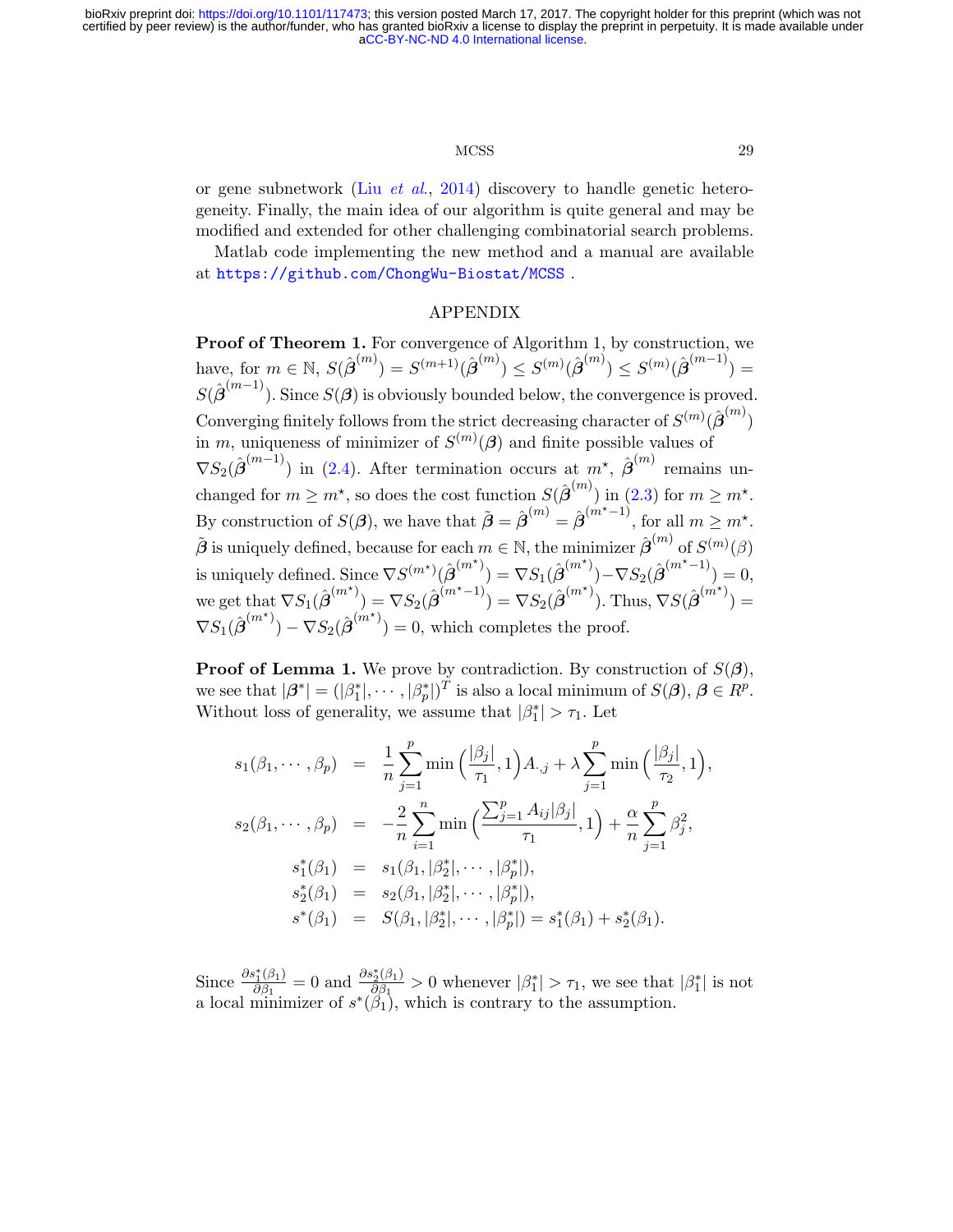#### 30 LIU ET AL.

**Proof of Lemma 2.** We prove by contradiction. We assume that  $\beta^* \neq 0$ is a local minimizer of  $S(\beta)$  in  $(A.1)$  on  $\mathbb{R}^p$ . By construction of  $S(\beta)$ , we see that  $|\beta^*| = (|\beta_1^*|, \dots, |\beta_p^*|)^T$  is also a local minimum of  $S(\beta), \beta \in \mathbb{R}^p$ . Without loss of generality, we assume that  $|\beta_1^*| > 0$ . Let

$$
s_1(\beta_1, \dots, \beta_p) = \frac{1}{n} \sum_{j=1}^p \min\left(\frac{|\beta_j|}{\tau_{11}}, 1\right) A_{\cdot,j} + \lambda \sum_{j=1}^p \min\left(\frac{|\beta_j|}{\tau_2}, 1\right),
$$
  
\n
$$
s_2(\beta_1, \dots, \beta_p) = -\frac{2}{n} \sum_{i=1}^n \min\left(\frac{\sum_{j=1}^p A_{ij}|\beta_j|}{\tau_{12}}, 1\right) + \frac{\alpha}{n} \sum_{j=1}^p \beta_j^2,
$$
  
\n
$$
s_1^*(\beta_1) = s_1(\beta_1, |\beta_2^*|, \dots, |\beta_p^*|),
$$
  
\n
$$
s_2^*(\beta_1) = s_2(\beta_1, |\beta_2^*|, \dots, |\beta_p^*|),
$$
  
\n
$$
s^*(\beta_1) = S(\beta_1, |\beta_2^*|, \dots, |\beta_p^*|) = s_1^*(\beta_1) + s_2^*(\beta_1).
$$

We first consider the situation of  $|\beta_1^*| = \tau_{11}$ . Denote by the right derivative of  $s_1^*(\beta_1)$  at  $|\beta_1^*|$  to be b. By construction of  $s_1^*(\cdot)$ , its left derivative at  $|\beta_1^*|$  must be  $b + \frac{A_{\cdot,1}}{n\tau_{11}}$  $\frac{A_{1,1}}{n\tau_{11}}$ . Let  $c_1$  and  $c_2$  denote the left derivative and right derivative of  $s_2^*(\beta_1)$  at  $|\beta_1^*|$  respectively. Since  $s^*(\beta_1)$  achieves a minimum at  $|\beta_1^*|$ , we have that  $c_1 + b + \frac{A_{\cdot,1}}{n\tau_{11}}$  $\frac{A_{1,1}}{n\tau_{11}} \leq 0$  and  $c_2 + b \geq 0$ , which implies that  $c_2 - c_1 \geq \frac{A_{\cdot,1}}{n\tau_{11}}$  $\frac{A_{.1}}{n\tau_{11}}$ . On the other hand, since  $|\beta_1^*| > 0$ , we have that  $c_1$ ,  $c_2 \in [-2\sum_{i=1}^n \frac{A_{i1}}{n \tau_{12}}]$  $\frac{A_{i1}}{n\tau_{12}}+2\frac{\alpha}{n}|\beta_1^*|,2\frac{\alpha}{n}$  $\frac{\alpha}{n}|\beta_1^*|]$ , and thus  $|c_2-c_1| \leq \frac{2A_{\cdot,1}}{n\tau_{12}} \leq \frac{2A_{\cdot,1}}{2n\tau_{11}}$  $\frac{2A_{\cdot,1}}{2n\tau_{11}}=\frac{A_{\cdot,1}}{n\tau_{11}}$ because we have assumed that  $\tau_{12} > 2\tau_{11}$ , which is contrary to the fact that  $\tau_{12} > 2\tau_{11}$ , which is contrary to the fact that  $c_2 - c_1 > \frac{A_{\cdot,1}}{n\tau_{11}}$  $\frac{A_{\cdot,1}}{n\tau_{11}}$ .

Second, we consider the situation of  $\tau_2 < |\beta_1^*| < \tau_{11}$ . In this situation, the left derivative of  $s_1^*(\beta_1)$  at  $|\beta_1^*|$ , b, is  $\frac{A_{\cdot,1}}{n\tau_{11}}$ , and the left derivative of  $s_2^*(\beta_1)$  at  $|\beta_1^*|, c_1$ , belongs to  $[-2\frac{A_{\cdot,1}}{n\tau_{12}}]$  $\frac{A_{\cdot,1}}{n\tau_{12}}+2\frac{\alpha}{n}|\beta_1^*|,2\frac{\alpha}{n}$  $\frac{\alpha}{n}|\beta_1^*|$ , which implies  $b + c_1 > 0$  and is contrary to the the assumption of local minimum of  $|\beta_1^*|$ .

Third, we consider the situation of  $0 < |\beta_1^*| \leq \tau_2$ . We see that the left derivative of  $s_1^*(\beta_1)$  at  $|\beta_1^*|$ , b, is  $\frac{A_{\cdot,1}}{n\tau_{11}} + \frac{\lambda}{\tau_2}$  $\frac{\lambda}{\tau_2}$ , and the left derivative of  $s_2^*(\beta_1)$ at  $|\beta_1^*|$ ,  $c_1$ , belongs to  $\left[-2\frac{A_{\cdot,1}}{n\tau_{12}}\right]$  $\frac{A_{\cdot,1}}{n\tau_{12}}+2\frac{\alpha}{n}|\beta_1^*|,2\frac{\alpha}{n}$  $\frac{\alpha}{n}|\beta_1^*|$ , which implies  $b + c_1 > 0$ and is contrary to the the assumption of local minimum of  $(\beta_1^*).$ 

Finally, we consider the situation of  $|\beta_1^*| > \tau_2$ . Since  $\frac{\partial s_1^*(\beta_1)}{\partial \beta_1}$  $\frac{\partial^i_1(\rho_1)}{\partial \beta_1} = 0$  and  $\partial s_2^*(\beta_1)$  $\frac{\partial \hat{\beta}_1(\beta_1)}{\partial \beta_1} > 0$  whenever  $|\beta_1^*| > \tau_{12}$ , we see that  $|\beta_1^*|$  is not a local minimizer of  $s^*(\hat{\beta}_1)$ , which is contrary to the assumption.

Other choices of the tuning parameters. This section focuses on situations involving different thresholding parameters for different approxima-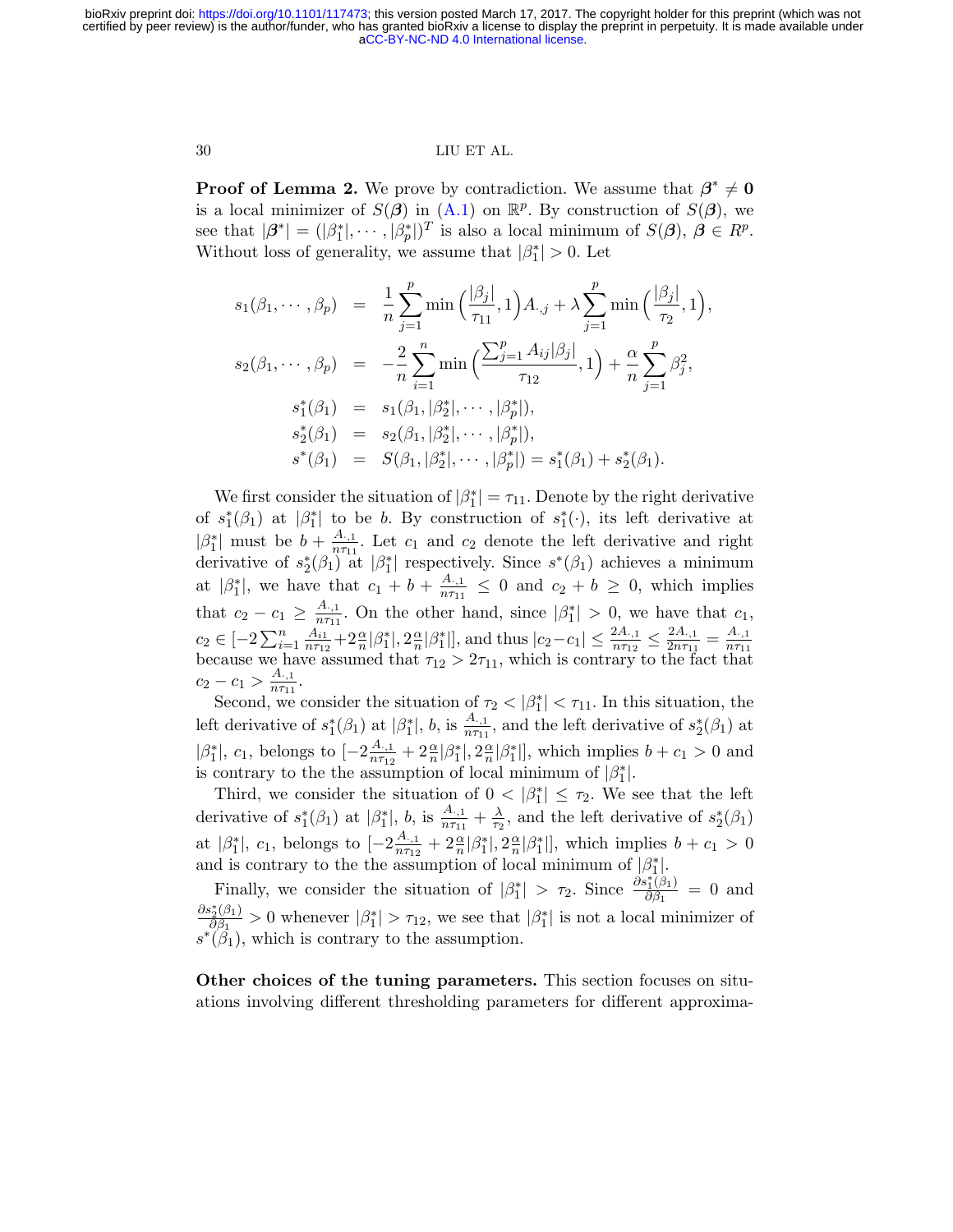#### MCSS 31

tions of indicator functions in [\(2.3\)](#page-3-1). Consider, for  $\beta \in [0, +\infty)^p$ ,

<span id="page-30-0"></span>
$$
S(\boldsymbol{\beta}) = \frac{1}{n} \sum_{j=1}^{p} \min\left(\frac{\beta_{j}}{\tau_{11}}, 1\right) A_{\cdot,j} - \frac{2}{n} \sum_{i=1}^{n} \min\left(\frac{\sum_{j=1}^{p} A_{ij} \beta_{j}}{\tau_{12}}, 1\right) + \lambda \sum_{j=1}^{p} \min\left(\frac{\beta_{j}}{\tau_{2}}, 1\right) + \frac{\alpha}{n} \sum_{j=1}^{p} \beta_{j}^{2},
$$
\n(A.1)

where  $\tau_{11}$  and  $\tau_{12}$  may not be equal.

First, we examine the cases of  $\tau_{12} > 2\tau_{11}$  ( $\tau_2 < \tau_{11}, \tau_{12}$ ).

LEMMA 2. Let  $\tau_{12} \geq 2\tau_{11}$  and  $\tau_2 < \tau_{11}, \tau_{12}$ . If there exists a local minimizer  $\beta^* \neq 0$  of  $S(\beta)$  in [\(A.1\)](#page-30-0), then  $\beta_j^* = 0$  or  $\tau_{11} < |\beta_j^*| \leq \tau_{12}$  for each  $j \in \{1, \cdots, p\}.$ 

Letting  $\tau_{12} \geq 2\tau_{11}$ , we have that in each iteration of Algorithm [1,](#page-4-1)

<span id="page-30-1"></span>
$$
S^{(m)}(\boldsymbol{\beta}) = \boldsymbol{\beta}^T \{ \frac{\text{diag}(A)I(\hat{\boldsymbol{\beta}}^{(m-1)} \leq \tau_{11})}{n\tau_{11}} + \lambda \frac{I(\hat{\boldsymbol{\beta}}^{(m-1)} \leq \tau_{2})}{\tau_{2}} - \frac{2A}{n\tau_{12}} \}
$$

(A.2) 
$$
+\frac{2}{n}\sum_{i=1}^{n}\max(\frac{\sum_{j=1}^{p}A_{ij}\beta_{j}}{\tau_{12}}-1,0)+\frac{\alpha}{n}\beta^{T}\beta, \quad \beta \in [0,+\infty)^{p}.
$$

It follows from [\(A.2\)](#page-30-1) that once we have that  $\hat{\boldsymbol{\beta}}^{(m-1)} = \mathbf{0}$  for some m,  $S^{(m)}(\beta) \geq 0$  for all  $\beta \in [0, +\infty)^p$ , which terminates the DC iteration process, because  $\hat{\boldsymbol{\beta}}^{(m)} = \hat{\boldsymbol{\beta}}^{(m-1)} = \mathbf{0}$ . This indicates that if  $\tau_{12} \geq 2\tau_{11}$ , the DC algorithm becomes sensitive to an initial value  $\hat{\boldsymbol{\beta}}^{(0)}$ .

Next, we examine the case of  $0 < \tau_{12} < 2\tau_{11}$  ( $\tau_2 < \tau_{11}, \tau_{12}$ ), where the DC algorithm is not sensitive as the first one. However, based on the results of a few numerical examples (not shown), we found that in this situation, even using one more parameter, the performance of finding the minimum cost subset did not improve over the proposed method.

Finally, we consider the case of  $\tau_1 = \tau_{11} = \tau_{12}$  and  $\tau_2 \geq \tau_1$ . In this case, similar to Lemma 1, any local minimizer of  $S(\beta)$  belongs to  $[0, \tau_2]^p$ , where the truncated  $L_1$  penalty becomes a  $L_1$  penalty that does not restrict the number of nonzero coordinates of a minimizer as an  $L_0$  penalty does. In particular, in the situation with  $\tau_1 = \tau_2$ ,  $S(\beta)$  becomes a strictly convex function on  $[0, \tau_2]^p$ , which indicates that for any  $\beta_1$  and  $\beta_2$  with  $S(\beta_1)$  =  $S(\mathcal{B}_2), S(\frac{\beta_1+\beta_2}{2}) < S(\mathcal{B}_1)$ . As a result, if there exists two minimum cost subsets  $B_1$  and  $B_2$  in the finite-sample situation, then by using  $\tau_1 = \tau_2$ , the corresponding method is more likely to select  $B_1 \bigcup B_2$  as the minimum cost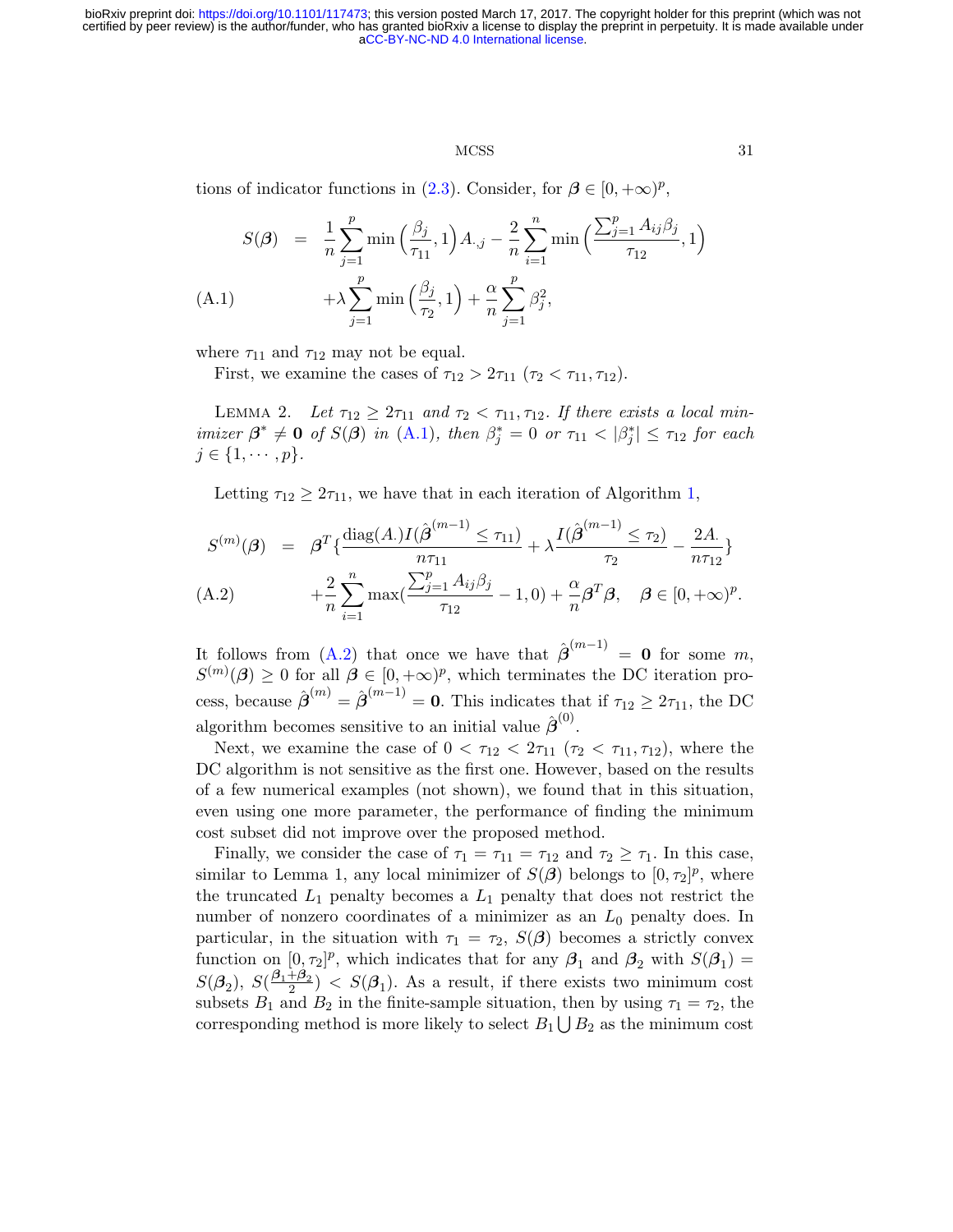# 32 LIU ET AL.

subset.

The subgradient descent algorithm. For MCSS, we denote  $\hat{\boldsymbol{\beta}}^{(m,1)}$  =  $(\hat{\beta}_1^{(m,1)}$  $(1^{(m,1)}, \cdots, \hat{\beta}_n^{(m,1)})' = \hat{\boldsymbol{\beta}}^{(m-1)}$ , use the following subgradient of  $S^{(m)}(\boldsymbol{\beta})$  at  $\hat{\boldsymbol{\beta}}^{(m,t-1)}$  :

$$
\begin{aligned} & \left( \nabla S^{(m)}(\hat{\boldsymbol{\beta}}^{(m,t-1)}) \right) \\ &= \text{diag}(\mathbf{A}) I(\hat{\boldsymbol{\beta}}^{(m-1)} \leq \tau_1) / n\tau_1 + \lambda I(\hat{\boldsymbol{\beta}}^{(m-1)} \leq \tau_2) / n\tau_2 - (1+\rho) * \mathbf{A}^T / \tau_1 \\ &+ (1+\rho) \mathbf{A}^T I(\mathbf{A}\hat{\boldsymbol{\beta}}^{(m,t-1)}/\tau_1 > 1) / n\tau_1 + 2\alpha \hat{\boldsymbol{\beta}}^{(m,t-1)}/n \end{aligned}
$$

and then update  $\hat{\boldsymbol{\beta}}^{(m,t)}$  until convergence to obtain  $\hat{\boldsymbol{\beta}}^{(m)}$ :

<span id="page-31-0"></span>(A.3) 
$$
\hat{\boldsymbol{\beta}}^{(m,t)} = \hat{\boldsymbol{\beta}}^{(m,t-1)} - \frac{1}{2\sqrt{npt}} \nabla S^{(m)}(\hat{\boldsymbol{\beta}}^{(m,t-1)}).
$$

For MCSS\_ME, we denote  $\hat{\boldsymbol{\beta}}^{(m,1)} = (\hat{\beta}_1^{(m,1)})$  $\hat{\beta}_1^{(m,1)}, \cdots, \hat{\beta}_n^{(m,1)})' = \hat{\boldsymbol{\beta}}^{(m-1)},$  use the following subgradient of  $S^{(m)}(\beta)$  at  $\hat{\boldsymbol{\beta}}^{(m,t-1)}$ :

$$
(\nabla S^{(m)}(\hat{\beta}^{(m,t-1)}))
$$
  
=  $(\text{diag}(\mathbf{A})I(\hat{\beta}^{(m-1)} \le \tau_1)/n\tau_1 + \lambda I(\hat{\beta}^{(m-1)} \le \tau_2)/n\tau_2 - 2\mathbf{A}./n\tau_1$   
 $- 2\gamma \mathbf{D}\hat{\beta}^{(m-1)}/\tau_1^2 - 2\gamma \text{diag}(I(\hat{\beta}^{(m-1)} > \tau_1))\mathbf{D} \max(\hat{\beta}^{(m-1)}/\tau_1 - 1, 0)/\tau_1)$   
+  $(1 + \rho)\mathbf{A}^T I(\mathbf{A}\hat{\beta}^{(m,t-1)}/\tau_1 > 1)/n\tau_1 + 2\alpha \hat{\beta}^{(m,t-1)}/n$   
+  $2\text{diag}(\mathbf{C}.)\hat{\beta}^{(m,t-1)}/n\tau_1 + 2\mathbf{C} \max(\hat{\beta}^{(m,t-1)}/\tau_1 - 1, 0)/n$   
+  $2\text{diag}(\mathbf{C}.)\text{diag}(I(\hat{\beta}^{(m,t-1)} > \tau_1)) \max(\hat{\beta}^{(m,t-1)}/\tau_1 - 1, 0)/n\tau_1$   
+  $2\mathbf{C}\text{diag}(\hat{\beta}^{(m,t-1)})I(\hat{\beta}^{(m,t-1)} > \tau_1)/n\tau_1$ 

and then update  $\hat{\boldsymbol{\beta}}^{(m,t)}$  by equation [\(A.3\)](#page-31-0) until convergence to obtain  $\hat{\boldsymbol{\beta}}^{(m)}$ .

# ACKNOWLEDGMENT

We are grateful to the editors and a reviewer for many constructive and helpful comments. This work was supported by NIH grants R01GM113250, R01HL105397 and R01HL116720, by NSF grants DMS-0906616 and DMS-1207771 and by NSFC grant 11571068. The authors thank Dr. Vandin for sharing the data.

#### REFERENCES

An, L. T. H. & Tao, P. D. (2005). The DC (difference of convex functions) Programming and DCA revisited with DC models of real world nonconvex optimization problems. Annals of Operations Research 133, 23–46.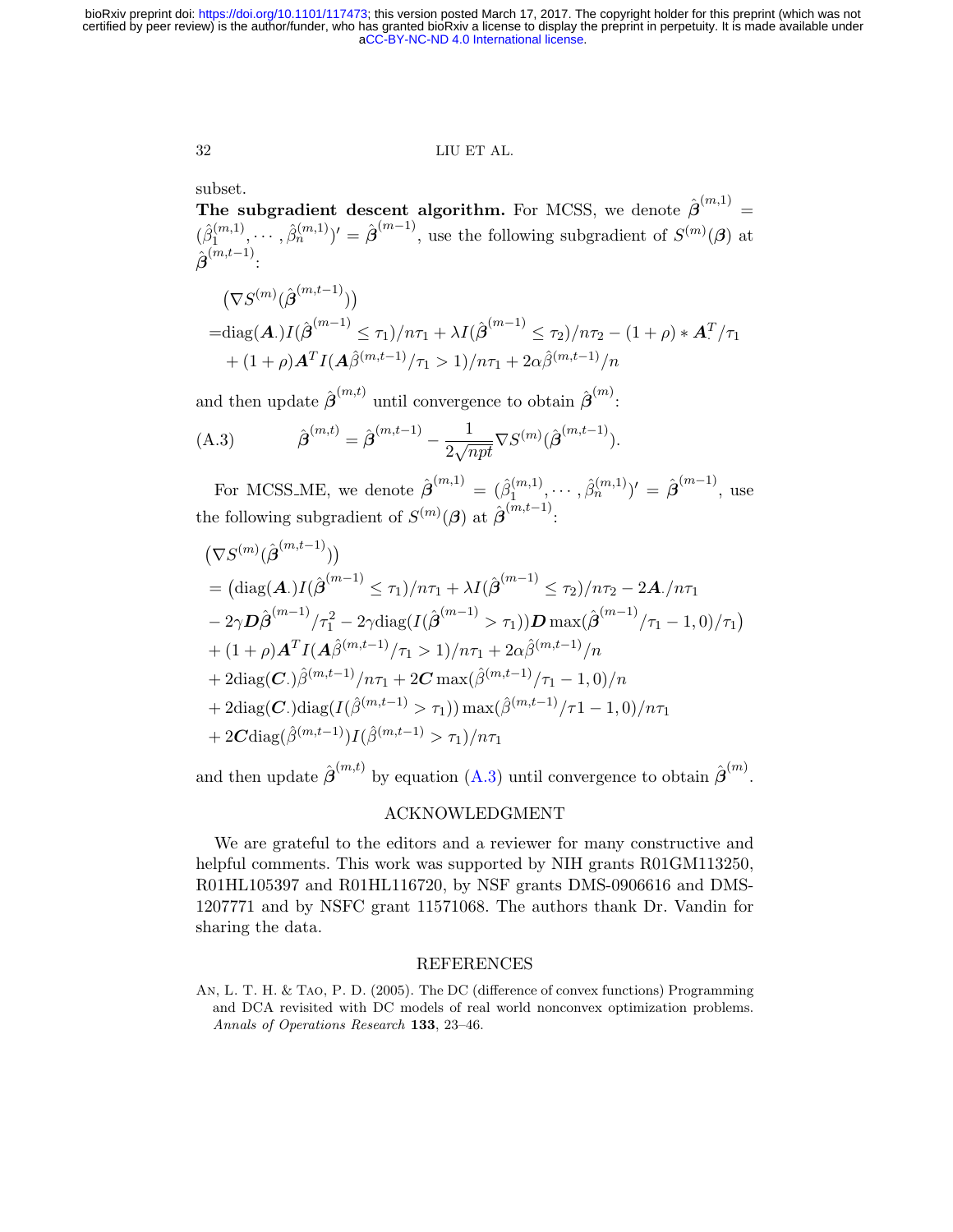### MCSS 33

- <span id="page-32-0"></span>Beroukhim, R., Getz, G., Nghiemphu, L., Barretina, J., Hsueh, T., Linhart, D., Vivanco, I., Lee, J. C., Huang, J. H., Alexander, S. et al. (2007). Assessing the significance of chromosomal aberrations in cancer: methodology and application to glioma. Proc. Natl. Acad. Sci. 104, 20007–20012.
- <span id="page-32-4"></span>Boca, S. M. (2010). Patient-oriented gene set analysis for cancer mutation data. Genome Biol. 11, R112.
- <span id="page-32-12"></span>BRENNAN, C. W., VERHAAK, R. G., MCKENNA, A., et al. (2013). The somatic genomic landscape of glioblastoma. Cell 155, 462–477.
- <span id="page-32-6"></span>Ciriello, G., Cerami, E., Sander, C., Schultz, N. (2012). Mutual exclusivity analysis identifies oncogenic network modules. Genome Res. 22, 398–406.
- <span id="page-32-8"></span>da Cunha Santos, G., Shepherd, F. A. and Tsao, M. S. (2011). EGFR mutations and lung cancer. Annu Rev Pathol. 6, 49–69.
- <span id="page-32-7"></span>MASICA, D. L., KARCHIN, R. (2011) Correlation of somatic mutation and expression identifies genes important in human glioblastoma progression and survival. Cancer Res., 71, 4550-4561.
- <span id="page-32-2"></span>Ding, L., Getz, G., Wheeler, D. A., Mardis, E. R., McLellan, M. D., Cibulskis, K., Sougnez, C., Greulich, H., Muzny, D. M., Morgan, M. B. et al. (2008). Somatic mutations affect key pathways in lung adenocarcinoma. Nature 455, 1069– 1075.
- <span id="page-32-5"></span>Efroni, S. (2011). Detecting cancer gene networks characterized by recurrent genomic alterations in a population. PLoS One 6, e14437.
- <span id="page-32-11"></span>Feng, J., Kim, S. T., Liu, W., Kim, J. W., Zhang, Z., Zhu, Y., Berens, M., Sun, J., Xu, J. (2012). An integrated analysis of germline and somatic, genetic and epigenetic alterations at 9p21.3 in glioblastoma. Cancer 118, 232–240.
- <span id="page-32-14"></span>Forbes, S.A., Beare, D., Gunasekaran, P., Leung, K., Bindal, N., Boutselakis, H., DING, M., BAMFORD, S., COLE, C. et al. (2015). COSMIC: exploring the world's knowledge of somatic mutations in human cancer. Nucl. Acids Res. 43 (D1), D805-D811.
- <span id="page-32-13"></span>Frattini, V., Trifonov, V., Chan, J.M., Castano, A., Lia, M., Abate, F., Keir, S.T., JI, A.X., ZOPPOLI, P. et al. (2013). The integrated landscape of driver genomic alterations in glioblastoma. Nature Genetics 45, 1141–1149.
- <span id="page-32-1"></span>Getz, G., Hofling, H., Mesirov, J. P., Golub, T. R., Meyerson, M., Tibshirani, R., LANDER, E. S. (2007). Comment on "The consensus coding sequences of human breast and colorectal cancers". Science 317, 1500.
- <span id="page-32-10"></span>Gill, R. K., Yang, S. H., Meerzaman, D., Mechanic, L. E., Bowman, E. D., Jeon, H. S., ROY CHOWDHUR, S., SHAKOORI, A., DRACHEVA, T., HONG, K. M. et al. (2011). Frequent homozygous deletion of the LKB1/STK11 gene in non-small cell lung cancer. Oncogene 30, 3784–3791.
- HAHN, W. C. & WEINBERG, R. A. (2002). Modelling the molecular circuitry of cancer. Nat Rev Cancer 2, 331–341.
- <span id="page-32-15"></span>Hartmann, C., Bartels, G., Gehlhaar, C., Holtkamp, N., von Deimling, A. (2005). PIK3CA mutations in glioblastoma multiforme. Acta Neuropathol. 109, 639– 642.
- <span id="page-32-9"></span>Heinemann, V., Stintzing, S., Kirchner, T., Boeck, S., Jung, A. (2009). Clinical relevance of EGFR- and KRAS-status in colorectal cancer patients treated with monoclonal antibodies directed against the EGFR. Cancer Treatment Reviews 35, 262–271.
- <span id="page-32-3"></span>Jones, S., Zhang, X., Parsons, D. W., Lin, J. C., Leary, R. J., Angenendt, P., MANKOO, P., CARTER, H., KAMIYAMA, H., JIMENO, A. et al. (2008). Core signaling pathways in human pancreatic cancers revealed by global genomic analyses. Science 321, 1801–1806.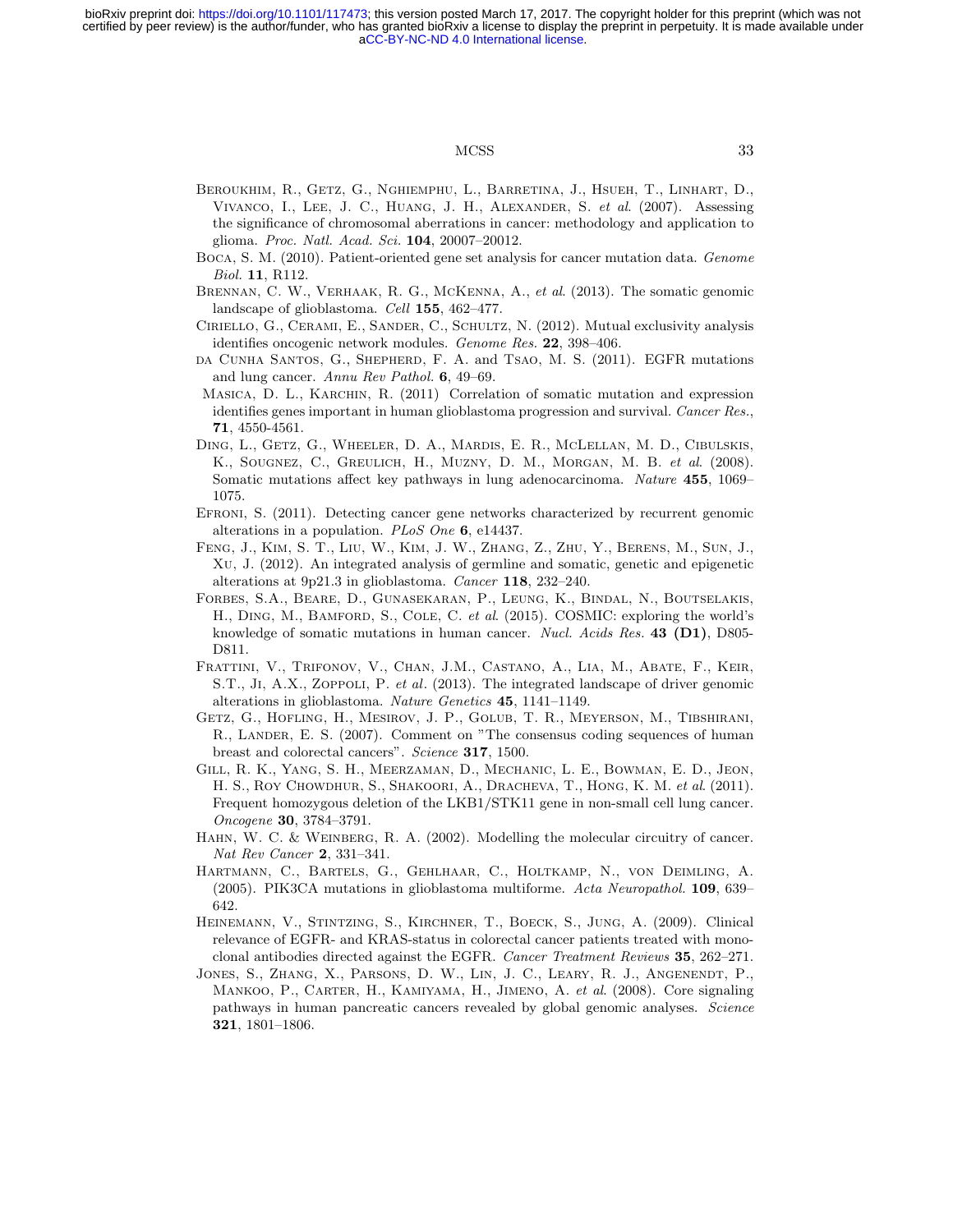- <span id="page-33-13"></span>Kandoth, C., McLellan, M.D., Vandin, F., Ye, K., Niu, B., Lu, C., Xie, M., Zhang, Q., McMichael, J.F., Wyczalkowski, M.A. et al. (2013). Mutational landscape and significance across 12 major cancer types. Nature 502, 333-339.
- <span id="page-33-3"></span>Leiserson, M. D. M., Blokh, D., Sharan, R., Raphael, B. J. (2013). Simultaneous identification of multiple driver pathways in cancer. PLoS Comput Biol 9, e1003054.
- <span id="page-33-5"></span>Li, C. & Li, H. (2008). Network-constrained regularization and variable selection for analysis of genomic data, Bioinformatics 24, 1175–1182.
- <span id="page-33-15"></span>Liu, L., Lei, J., Willsey, A. et al. (2014). DAWN: a framework to identify autism genes and subnetworks using gene expression and genetics. Molecular Autism 5, 22.
- <span id="page-33-8"></span>Lo, Y. L., Hsiao, C. F., Jou, Y. S., Chang, G. C., Tsai, Y. H., Su, W. C., Chen, Y. M., HUANG, M. S., CHEN, H. L., YANG, P. C et al. (2008). ATM polymorphisms and risk of lung cancer among never smokers., Lung Cancer 69, 148–154.
- <span id="page-33-0"></span>MARDIS, E. R. & WILSON, R. K. (2009). Cancer genome sequencing: a review. Hum Mol Genet 18, R163–R168.
- MASICA, D. L. & KARCHIN, R. (2011). Correlation of somatic mutation and expression identifies genes important in human glioblastoma progression and survival. Cancer Res. 71, 4550–4561.
- <span id="page-33-1"></span>Meyerson, M., Gabriel, S., Getz, G. (2010). Advances in understanding cancer genomes through second-generation sequencing. Nat Rev Genet 11, 685–696.
- <span id="page-33-2"></span>Miller, C. A., Settle, S. H., Sulman, E. P., Aldape, K. D., Milosavljevic, A. (2011). Discovering functional modules by identifying recurrent and mutually exclusive mutational patterns in tumors. BMC Med. Genomics 4, 34.
- <span id="page-33-7"></span>Qiu, Y. Q., Zhang, S., Zhang, X. S., Chen, L. (2010). Detecting disease associated modules and prioritizing active genes based on high throughput data. Bioinformatics 11, 26.
- <span id="page-33-14"></span>Schaid, D.J., Sinnwell, J.P., Jenkins, G.D., McDonnell, S.K., Ingle, J.N., Kubo, M., Goss, P.E., Costantino, J.P., Wickerham, D.L. and Weinshilboum, R.M. (2012). Using the gene ontology to scan multilevel gene sets for associations in genome wide association studies. Genet Epidemiol 36, 3-16.
- <span id="page-33-11"></span>Schwartzentruber, J., Korshunov, A., Liu, X.Y., Jones, D.T., Pfaff, E., Jacob, K., STURM, D., FONTEBASSO, A.M., QUANG, D.A., TONJES, M., et al. Driver mutations in histone H3.3 and chromatin remodelling genes in paediatric glioblastoma. (2012). Nature 482, 226–231.
- <span id="page-33-4"></span>Shen, X., Pan, W. and Zhu, Y. (2012). Likelihood-based selection and sharp parameter estimation. J. Am. Statist. Assoc. 107, 223–232.
- <span id="page-33-6"></span>Shor, N.Z. (1985). Minimization methods for non-diffrentiable functions. Springer.
- <span id="page-33-10"></span>Stark, A. M., Witzel, P., Strege, R. J., Hugo, H. H., Mehdorn, H. M. (2003). p53, mdm2, EGFR, and msh2 expression in paired initial and recurrent glioblastoma multiforme. J Neurol Neurosurg Psychiatry 74, 779-783.
- <span id="page-33-12"></span>Sturm, D., Bender, S., Jones, D.T., Lichter, P., Grill, J., Becher, O., Hawkins, C., MAJEWSKI, J., JONES, C., COSTELLO, J.F., IAVARONE, A. et al. (2014). Paediatric and adult glioblastoma: multiform (epi)genomic culprits emerge. Nat Rev Cancer. 14, 92–107.
- <span id="page-33-9"></span>The Cancer Genome Atlas Research Network (2008). Comprehensive genomic characterization defines human glioblastoma genes and core pathways, Nature 455, 1061–1068.
- Thomas, R. K., Baker, A. C., Debiasi, R. M., Winckler, W., Laframboise, T., LIN, W. M., WANG, M., FENG, W., ZANDER, T., MACCONAILL, L. et al. (2007). High-throughput oncogene mutation profiling in human cancer, Nat Genet 39, 347– 351.